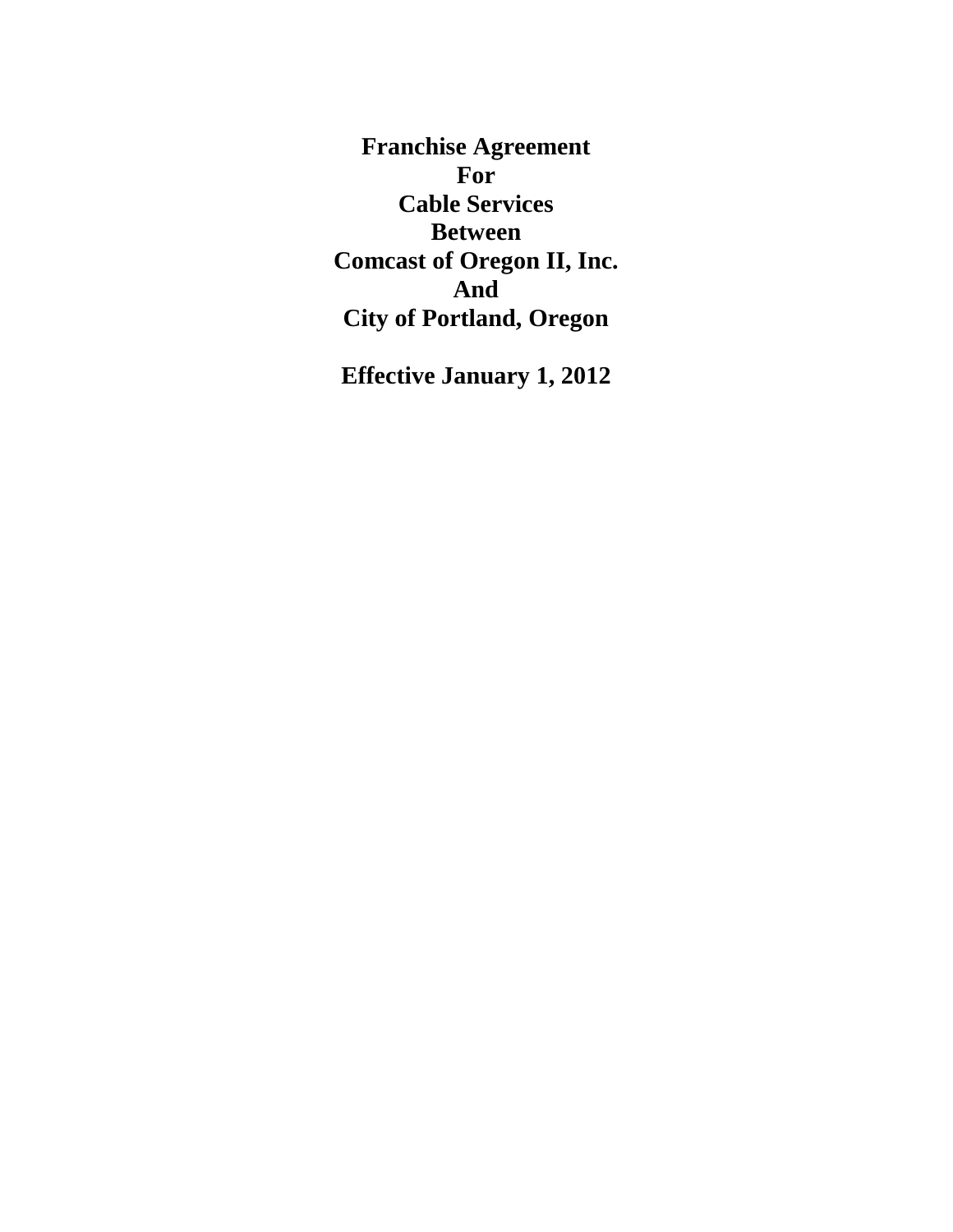# **TABLE OF CONTENTS**

| Section 2. INTERGOVERNMENTAL AGREEMENT/CABLE REGULATORY COMMISSION 2 |  |
|----------------------------------------------------------------------|--|
|                                                                      |  |
|                                                                      |  |
| 3.1                                                                  |  |
|                                                                      |  |
|                                                                      |  |
|                                                                      |  |
|                                                                      |  |
|                                                                      |  |
|                                                                      |  |
|                                                                      |  |
|                                                                      |  |
|                                                                      |  |
|                                                                      |  |
|                                                                      |  |
|                                                                      |  |
|                                                                      |  |
|                                                                      |  |
|                                                                      |  |
|                                                                      |  |
|                                                                      |  |
|                                                                      |  |
|                                                                      |  |
|                                                                      |  |
|                                                                      |  |
|                                                                      |  |
|                                                                      |  |
|                                                                      |  |
|                                                                      |  |
|                                                                      |  |
|                                                                      |  |
|                                                                      |  |
|                                                                      |  |
|                                                                      |  |
|                                                                      |  |
|                                                                      |  |
|                                                                      |  |
|                                                                      |  |
|                                                                      |  |
|                                                                      |  |
|                                                                      |  |
|                                                                      |  |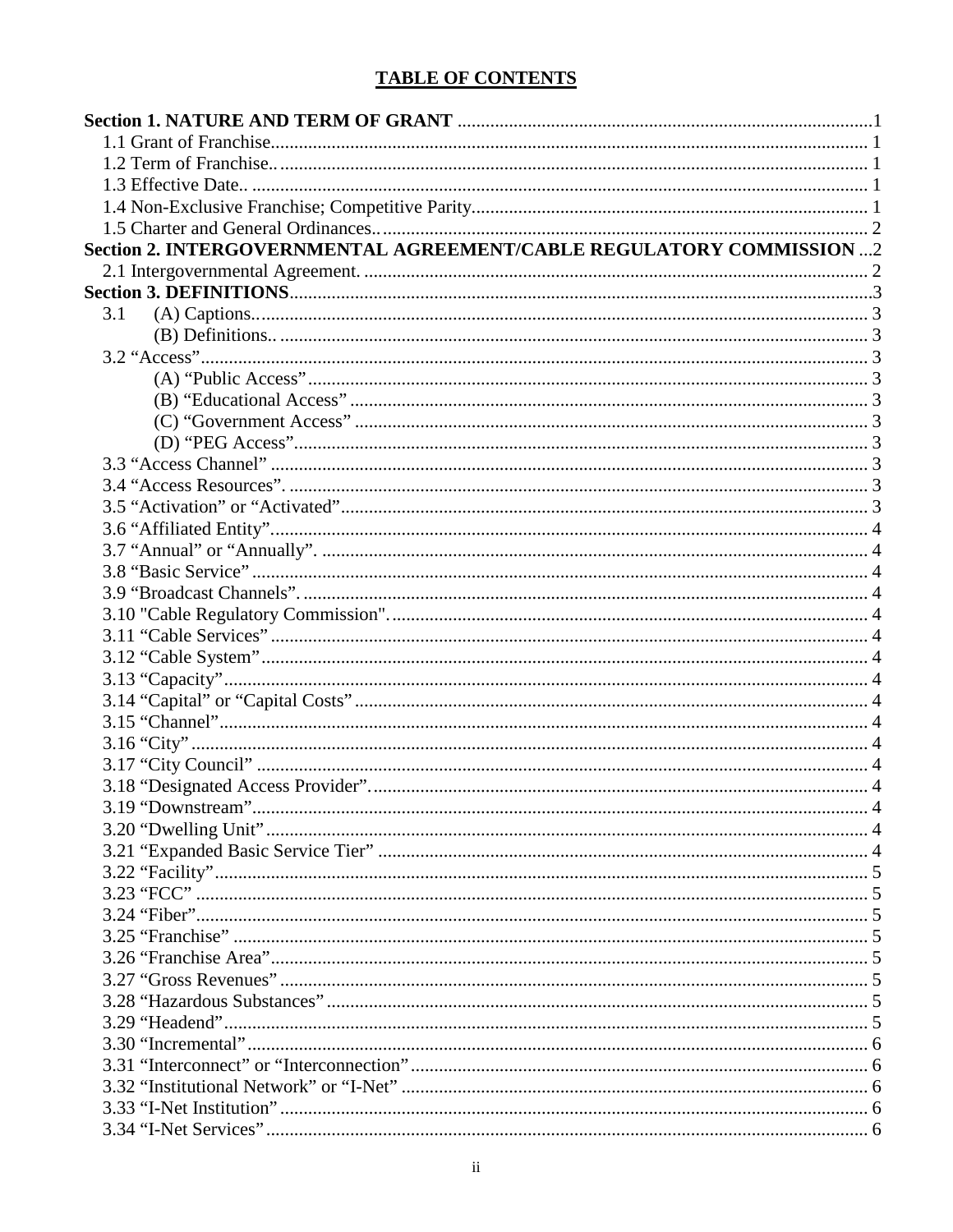| 6.10 Effect of City Provision of Commercial Services in Competition with Grantee 18 |  |
|-------------------------------------------------------------------------------------|--|
|                                                                                     |  |
|                                                                                     |  |
|                                                                                     |  |
|                                                                                     |  |
|                                                                                     |  |
|                                                                                     |  |
|                                                                                     |  |
|                                                                                     |  |
|                                                                                     |  |
|                                                                                     |  |
|                                                                                     |  |
|                                                                                     |  |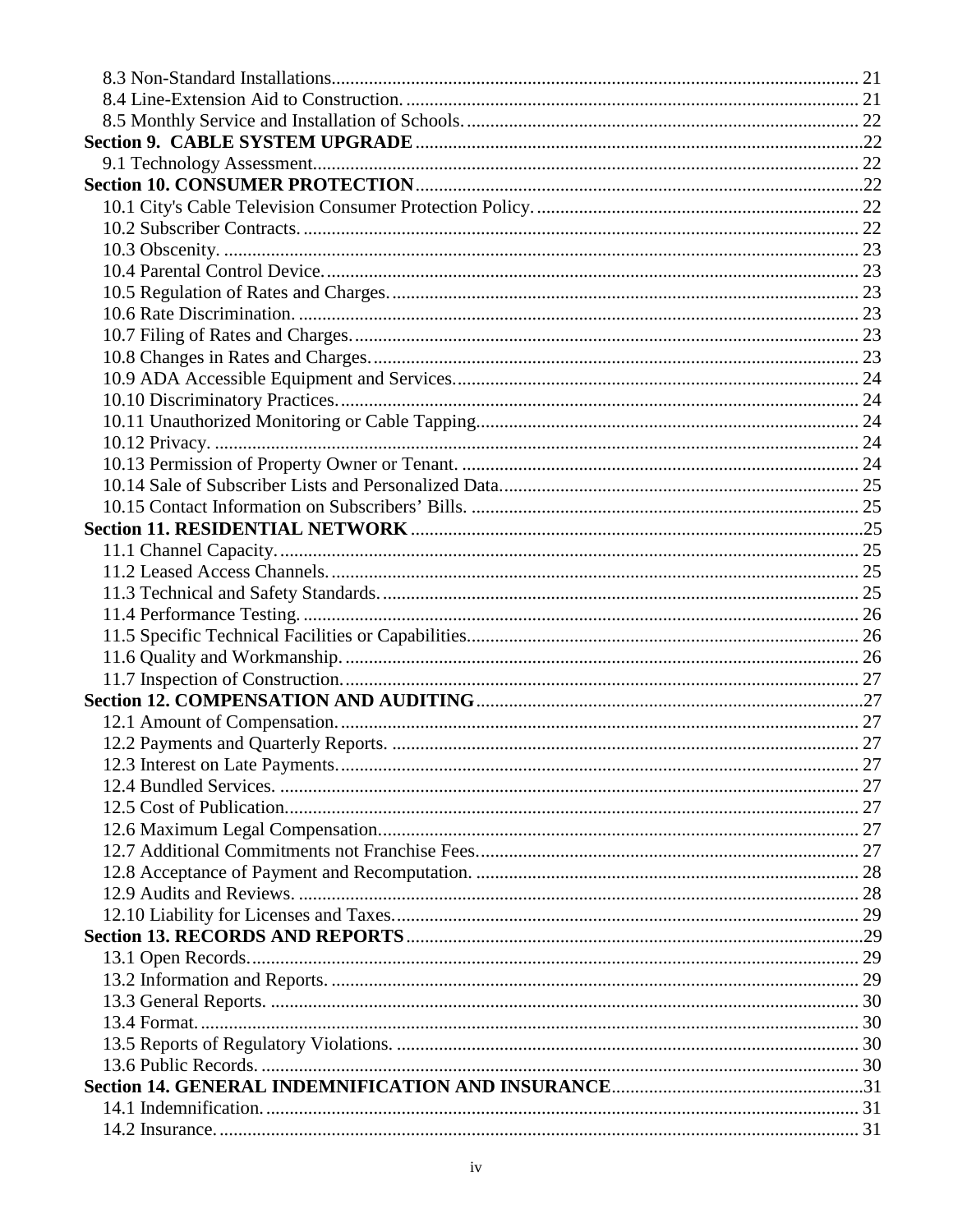| Section 18. EQUAL EMPLOYMENT OPPORTUNITY/ AFFIRMATIVE ACTION/ MINORITY    |  |
|---------------------------------------------------------------------------|--|
|                                                                           |  |
|                                                                           |  |
|                                                                           |  |
|                                                                           |  |
| Section 19. FRANCHISE VIOLATIONS AND REMEDIES, EXPIRATION AND RENEWAL  43 |  |
|                                                                           |  |
|                                                                           |  |
|                                                                           |  |
|                                                                           |  |
|                                                                           |  |
|                                                                           |  |
|                                                                           |  |
|                                                                           |  |
|                                                                           |  |
|                                                                           |  |
|                                                                           |  |
|                                                                           |  |
|                                                                           |  |
|                                                                           |  |
|                                                                           |  |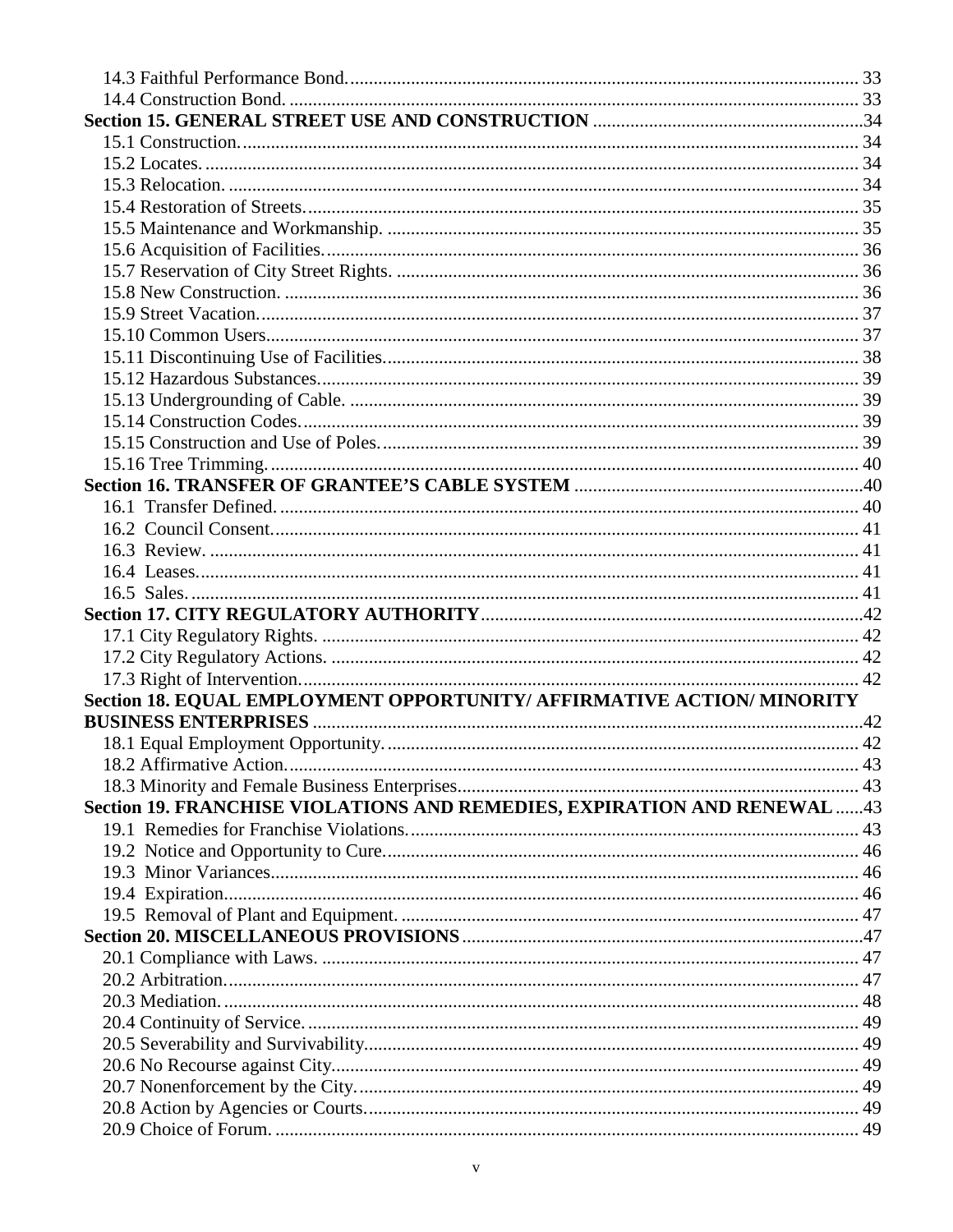# **EXHIBITS**

| Intergovernmental Agreement Creating Mt. Hood Cable Regulatory Commission |
|---------------------------------------------------------------------------|
| Hardwired Live Origination Sites                                          |
| <b>Institutional Network Assets</b>                                       |
| <b>Customer Service Standards Interpretations</b>                         |
| Form of Guarantee in Lieu of Bond                                         |
| Form of Acceptance                                                        |
|                                                                           |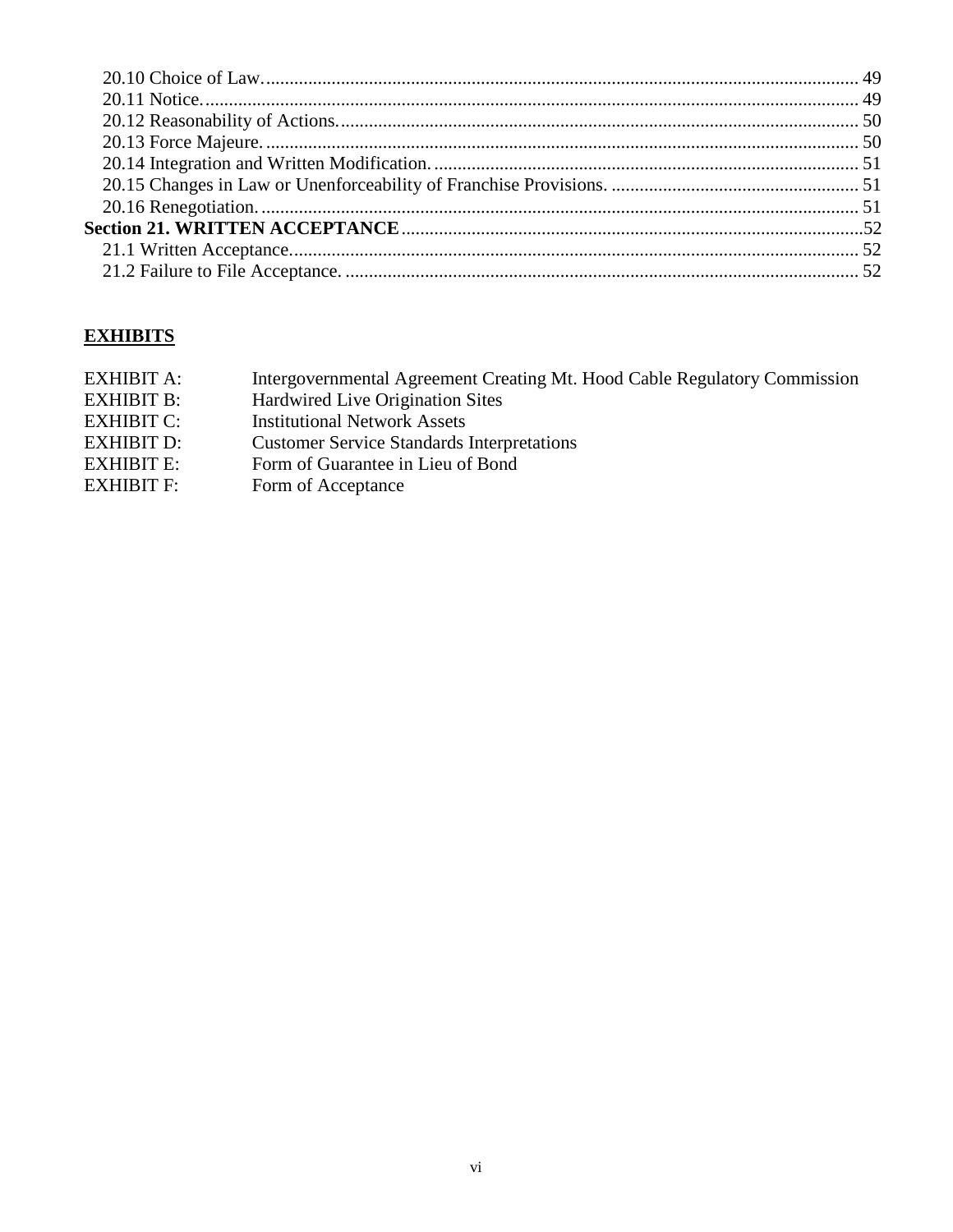#### ORDINANCE NO.

Grant a franchise to Comcast of Oregon II, Inc. to operate a Cable System.

The City of Portland ordains:

### <span id="page-6-0"></span>**Section 1. NATURE AND TERM OF GRANT**

#### <span id="page-6-1"></span>1.1 Grant of Franchise.

(A) The City of Portland does hereby grant to Comcast of Oregon II, Inc., who is qualified to do business in Oregon, and to its successors and assigns, a franchise to construct, operate and maintain a Cable System to provide Cable Services and I-Net Services in the Streets of the City.

(B) Throughout this Franchise, the City of Portland, Oregon, shall be referred to as the "City" and Comcast of Oregon II, Inc. shall be referred to as the "Grantee."

<span id="page-6-2"></span>1.2 Term of Franchise. This Franchise, and all rights, privileges, obligations and restrictions pertaining thereto, shall expire on December 31, 2021, unless terminated sooner as provided herein.

<span id="page-6-3"></span>1.3 Effective Date. The effective date of this Franchise shall be 60 days after passage of this Franchise by the City Council, unless the Grantee fails to file an unconditional written acceptance of this Franchise, in which event this Franchise shall be null and void. The passage date of this Franchise is set forth on the last page of the original hereof, as stamped by the Council Clerk.

#### <span id="page-6-4"></span>1.4 Non-Exclusive Franchise; Competitive Parity.

(A) This Franchise is not exclusive. The City expressly reserves the right, and may be required by federal law, to grant rights or franchises to other Persons, as well as the right in its own name as a municipality, to use the Streets for similar or different purposes allowed Grantee hereunder, by franchise, permit or otherwise.

(B) Authorization of Cable Franchises.

(1) If, after the effective date of this Franchise, the City grants an additional cable services franchise pursuant to Section 1.4(A), and there are material differences with Grantee's obligations under this Franchise relating to PEG Access Channels, PEG/I-Net Capital support, franchise fees, customer service standards and reports, reports and records contained in Section 13, and the provision of duct under Section 15.8, the parties agree that the corresponding obligations in this Franchise will be modified to substantially reflect the franchise obligations under the competitive cable franchise of the newly awarded franchised cable operator. The modification process shall only be initiated by written notice by the Grantee to the City regarding specified franchise obligations. Grantee's notice shall address the following: (a) identifying the specific terms or conditions in the competitive cable services franchise which are materially different from Grantee's obligations under this Franchise; (b) identifying the Franchise terms and conditions for which Grantee is seeking amendments; (c) providing text for any proposed Franchise amendments to the City, with a written explanation of why the proposed amendments are necessary and consistent. Grantee agrees to also address all relevant factors, evidence and circumstances in its written notice. The parties agree that this provision shall not require identical word for word provisions so long as the regulatory and financial burdens on each entity are materially equivalent. The parties agree that they will attempt in good faith to negotiate the form of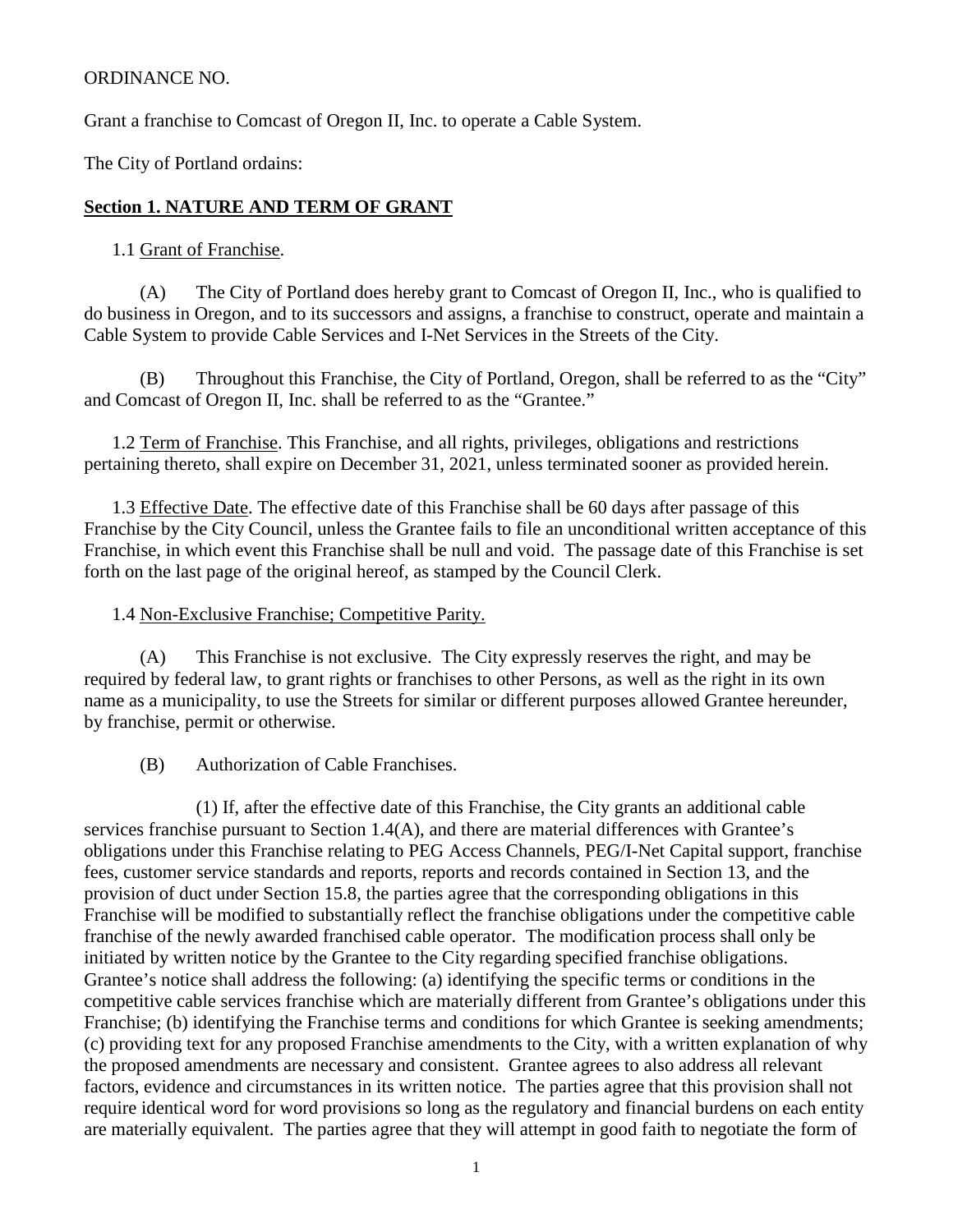these modifications. If the parties fail to reach agreement in informal negotiations, either party may initiate mediation in accordance with Section 20.3 or by arbitration in accordance with Section 20.2.

(2) Term Reduction. In the alternative to franchise modification as provided under Section 1.4(B)(1), in the event of a competitive entry as provided in Section 1.4(B)(1), Grantee may elect at any time prior to the commencement of the Grantee's thirty-six (36) month renewal window provided by 47 USC §546 to file a written notice indicating an election to shorten the term of this Franchise, and thereafter the term of Grantee's Franchise shall, ninety (90) days from the Grantee's written notice, be shortened so that the Franchise shall be deemed to expire on a date thirty six (36) months from the first day of the month following the date of Grantee's notice. Grantee shall immediately thereafter secure franchise renewal rights pursuant to 47 USC §546 with no further notice to the City required. The City and Grantee shall then enter into proceedings consistent with §546 for renewal of this Franchise. The City and Grantee shall have all rights and obligations provided under said Section 546.

(3) Solely for the purposes of Section 1.4(B), "Cable Services" shall mean the one-way transmission of video programming, or other programming service for commercial purposes, including any subscriber interaction necessary for the selection or use of such programming.

 $(C)$  (1) Nothing in Section 1.4(B) shall be construed as limiting, restricting or preventing the City from issuing any franchise, permit, license or other form of agreement for all of Grantee's Franchise Area or any portion thereof, that provides for equal or greater requirements or for a similar or higher level of Cable Services to Residential Subscribers, than that required of Grantee under this Franchise.

(2) Grantee agrees and acknowledges that, solely for the purposes of Section 1.4(B), the provisions of any other franchise issued or administered by the City with respect to the provision of Cable Services and in effect as of the effective date of this Franchise, are reasonably non-discriminatory and competitively neutral.

<span id="page-7-0"></span>1.5 Charter and General Ordinances. To the extent authorized by law, this Franchise is subject to the Charter of the City of Portland and general ordinance provisions passed pursuant thereto, affecting matters of general City concern and not materially in conflict with existing contractual rights of Grantee, now in effect or hereafter made effective. Sections 10-201 through 10-218, inclusive, of the Charter of the City of Portland (1942 compilation, as revised in part by subsequent amendments), are hereby incorporated by reference and made a part of this Franchise, to the extent authorized by law. Nothing in this Franchise shall be deemed to waive the requirements of the various codes and ordinances of the City regarding permits, fees to be paid or the manner of construction. Grantee shall comply with all applicable City ordinances, resolutions, rules and regulations adopted or established pursuant to the City's lawful authority. Nothing in this Section 1.5 shall be deemed a waiver by Grantee or the City of the rights of Grantee or the City under applicable law.

### <span id="page-7-1"></span>**Section 2. INTERGOVERNMENTAL AGREEMENT/ CABLE REGULATORY COMMISSION**

<span id="page-7-2"></span>2.1 Intergovernmental Agreement. The City has provided for regulation of this Franchise through a cable regulatory commission ("Commission") created through an Intergovernmental Agreement (attached as Exhibit A). The City has agreed to be bound by the decisions and actions taken by the Commission pursuant to powers, duties, and responsibilities delegated to the Commission under the Intergovernmental Agreement. Unless specifically stated otherwise herein, the Commission shall be the representative and agent of the City in dealing with Grantee under the terms of this Franchise. In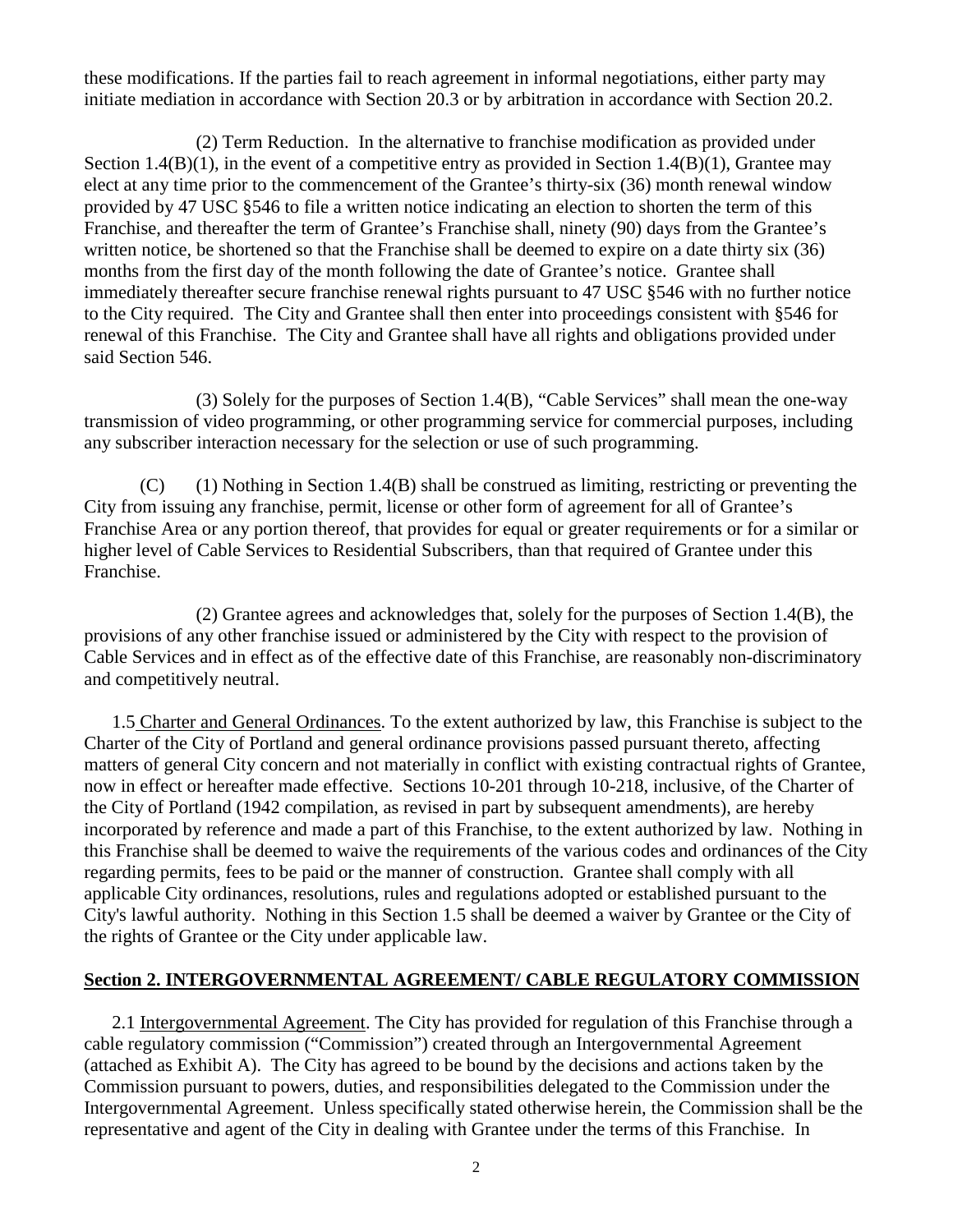fulfilling the terms of this Franchise, Grantee is expected to rely upon, look to, communicate with, and comply with the decisions and orders of the Commission, its agents, and employees on all cable matters with respect to which the City has lawfully delegated the exercise of the City's authority under this Franchise. Nothing in this Franchise is intended to empower the Commission to act contrary to the provisions of the Intergovernmental Agreement. The City retains all powers not expressly delegated to the Commission.

#### <span id="page-8-0"></span>**Section 3. DEFINITIONS**

<span id="page-8-1"></span>3.1 (A) Captions. Throughout this Franchise, captions to Sections are intended solely to facilitate reading and to reference the Sections and provisions of this Franchise. The captions shall not affect the meaning and interpretation of this Franchise.

<span id="page-8-2"></span>(B) Definitions. For the purpose of this Franchise, and all Exhibits attached hereto, the following terms, phrases, and their derivations shall have the meanings given below unless the context indicates otherwise. When not inconsistent with the context, words used in the present tense include the future tense, words in the plural number include the singular number, and words in the singular include the plural number. The word "shall" is always mandatory and not merely directory.

<span id="page-8-3"></span>3.2 "Access" means the availability for use of the Cable System in accordance with the Franchise by various agencies, institutions, organizations, groups and individuals in the community to acquire, create, and distribute Programming not intended to generate income which may be subject to federal, state, or local income taxes and not under the Grantee's editorial control, including, but not limited to:

<span id="page-8-4"></span>(A) "Public Access" means Access where organizations, groups or individual members of the general public, on a nondiscriminatory basis, are the primary or designated Programmers or users having editorial control over their Programming;

<span id="page-8-5"></span>(B) "Educational Access" means Access where educational institutions are the primary or designated Programmers or users having editorial control over their Programming;

<span id="page-8-6"></span>(C) "Government Access" means Access where governmental institutions are the primary or designated Programmers or users having editorial control over their Programming; and

<span id="page-8-7"></span>(D) "PEG Access" means Public Access, Educational Access, and Government Access, collectively.

<span id="page-8-8"></span>3.3 "Access Channel" means any Channel designated for Access purposes or otherwise made available to facilitate or transmit PEG Access Programming.

<span id="page-8-9"></span>3.4 "Access Resources" means the Channels, services, facilities, equipment, technical components and/or financial support provided under this Franchise, which is used or useable by and for PEG Access.

<span id="page-8-10"></span>3.5 "Activation" or "Activated" means the status of any Capacity or part of the Cable System in which any Residential Service, Institutional Service or Access Resource requiring the use of that Capacity or part is made available, in accordance with the Franchise, without further installation, adjustment, modification or testing of Cable System equipment.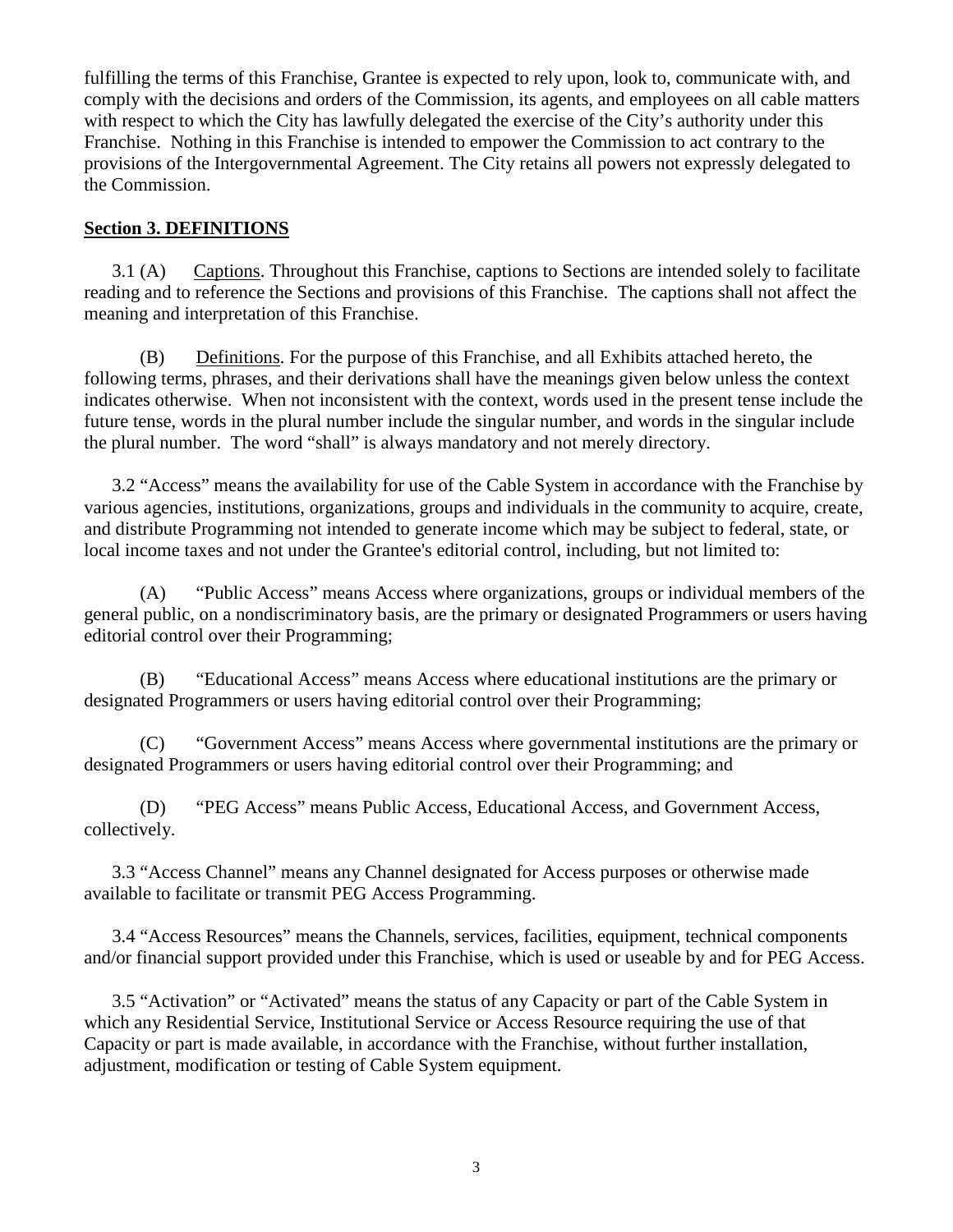<span id="page-9-0"></span>3.6 "Affiliated Entity" means any entity having ownership or control in common with the Grantee, in whole or in part, including, without limitation, Grantee's Parent Corporations and any subsidiaries or affiliates of such Parent Corporations.

<span id="page-9-1"></span>3.7 "Annual" or "Annually" means the period consisting of a full calendar year, beginning January 1 and ending December 31, unless otherwise provided in this Franchise.

<span id="page-9-2"></span>3.8 "Basic Service" is the level of Programming service which includes, at a minimum, all Broadcast Channels, all PEG Access Channels required in this Franchise, and any additional Programming added by the Grantee, and is made available to all Cable Services Subscribers in the Franchise Area.

<span id="page-9-3"></span>3.9 "Broadcast Channels" means local commercial television stations, qualified low power stations and qualified local noncommercial educational television stations, as referenced under 47 USC § 534 and 535.

<span id="page-9-4"></span>3.10 "Cable Regulatory Commission" means the Mt. Hood Cable Regulatory Commission, or its successor agency as designated by ordinance of the City Council.

<span id="page-9-5"></span>3.11 "Cable Services" shall have the meaning provided under Federal law and regulations.

<span id="page-9-6"></span>3.12 "Cable System" shall have the meaning provided under Federal law and regulations.

<span id="page-9-7"></span>3.13 "Capacity" means the capability of the Cable System to carry Signals within a given format (e.g. at the time of the effective date of this Franchise, RF Capacity may be described in terms of portions of the total radio frequency bandwidth by specifying a number of MHz).

<span id="page-9-8"></span>3.14 "Capital" or "Capital Costs" means the expenditure of funds for services, products or other resources, whose useful life can be expected to exceed a period of one year or longer.

<span id="page-9-9"></span>3.15 "Channel" means a time or frequency slot or technical equivalent on the Cable System, discretely identified and capable of carrying full motion color video and audio, and may include other non-video subcarriers and digital information.

<span id="page-9-10"></span>3.16 "City" means the City of Portland, Oregon, a municipal corporation, and all of the territory within its corporate boundaries, as such may change from time to time.

<span id="page-9-11"></span>3.17 "City Council" means the Council of the City of Portland.

<span id="page-9-12"></span>3.18 "Designated Access Provider" means the entity or entities designated by the City under Section 5.1.

<span id="page-9-13"></span>3.19 "Downstream" means the direction of Signals from the Headend to Subscribers or Interconnect points served by the Cable System.

<span id="page-9-14"></span>3.20 "Dwelling Unit" means any building, or portion thereof, that has independent living facilities, including provisions for cooking, sanitation and sleeping, and that is lawfully occupied for residential purposes. Buildings with more than one set of facilities for cooking shall be considered multiple dwelling units unless the additional facilities are clearly accessory.

3.21 "Expanded Basic Service Tier" is the most commonly-subscribed to tier of service and does not include the Basic Service Tier or pay per-view or pay-per-program services.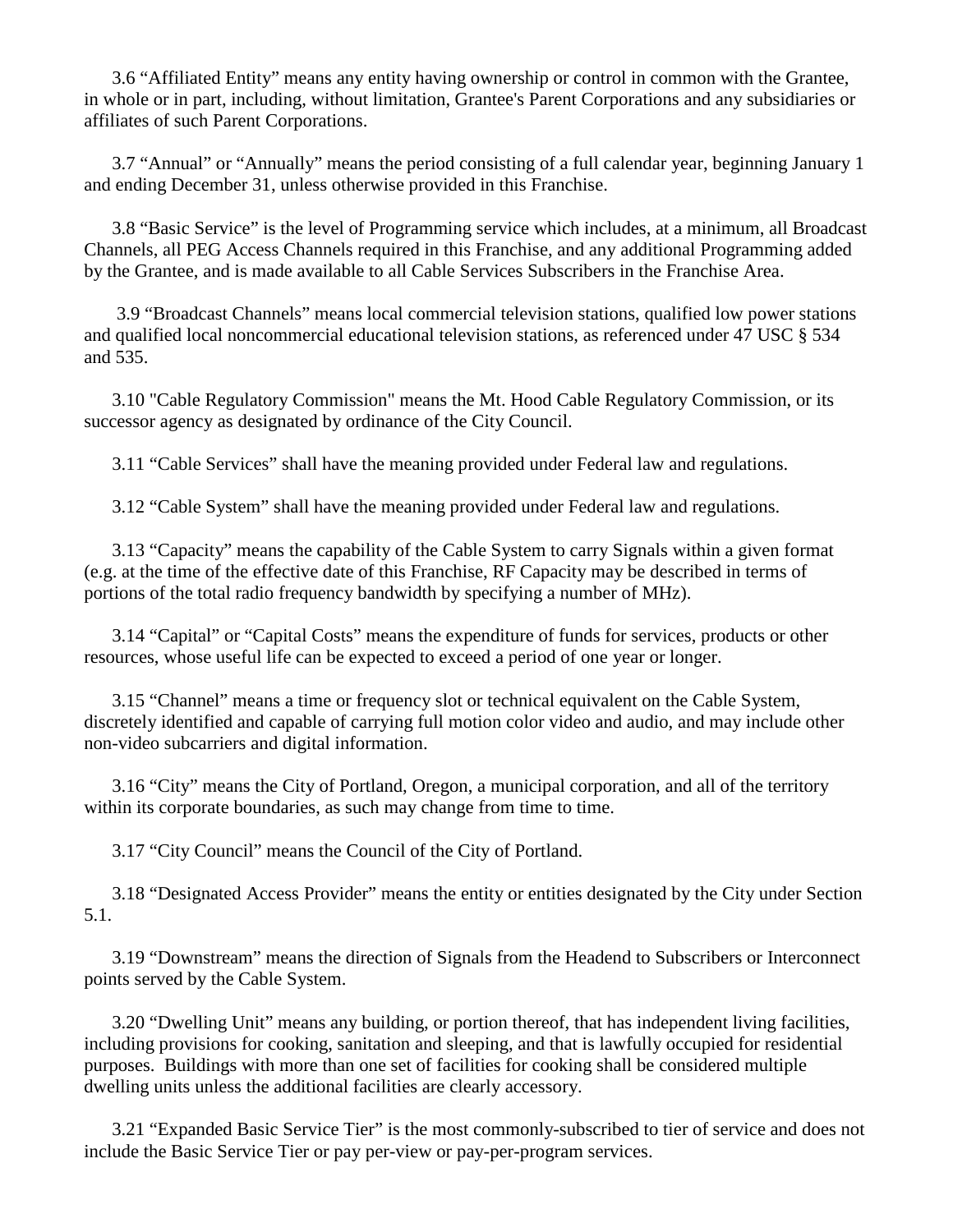<span id="page-10-0"></span>3.22 "Facility" means any tangible component of the Cable System.

<span id="page-10-1"></span>3.23 "FCC" means the Federal Communications Commission.

<span id="page-10-2"></span>3.24 "Fiber" means a transmission medium of optical fiber cable capable of carrying Signals by means of lightwave impulses.

<span id="page-10-3"></span>3.25 "Franchise" means this franchise agreement, as fully executed by the City Council and the Grantee.

<span id="page-10-4"></span>3.26 "Franchise Area" means the territory within the boundaries of the City of Portland.

<span id="page-10-5"></span>3.27 "Gross Revenues" means all amounts, in whatever form and from all sources, derived from the operation of Grantee's Cable System to provide Cable Services within the City, by the Grantee or by any Affiliated Entity only to the extent such amounts are earned from the operation of Grantee's Cable System within the City. "Gross Revenues" shall include, without limitation, amounts for the Basic Service Tier, any other programming service tiers, Pay Services, audio services, Subscriber installations and transactions, Leased Access, advertising, equipment rentals and all other revenues derived from the operation of Grantee's Cable System to provide Cable Services within the City. Grantee shall report Gross Revenues to the City using the accrual method of accounting, consistent with Generally Accepted Accounting Principles ("GAAP"). Nothing in this Section shall impair the City's ability to challenge Grantee's interpretation of GAAP. Revenues which are not directly attributable to specific customers, such as advertising revenue and home shopping commissions, shall be allocated to systems and jurisdictions on a per subscriber basis measured in a consistent manner from period to period. "Gross Revenues" shall also include amounts earned during any period regardless of whether: (1) the amounts are paid in cash, in trade or by means of some other benefit to the Grantee or any Affiliated Entity; (2) the goods or services with which the revenue is associated are provided at cost or the revenue amount can be matched against an equivalent expenditure; and (3) the amounts are initially recorded by the Grantee or an Affiliated Entity. "Gross Revenues" shall not be net of (1) any operating expense; (2) any accrual, including, without limitation, any accrual for commissions; or (3) any other expenditure, regardless of whether such expense, accrual or expenditure reflects a cash payment. "Gross Revenues", however, shall not be double counted. Revenues of both Grantee and an Affiliated Entity that represent a transfer of funds between the Grantee and the Affiliated Entity, and that would otherwise constitute Gross Revenues of both the Grantee and the Affiliated Entity, shall be counted only once for purposes of determining Gross Revenues. Similarly, operating expenses of the Grantee which are payable from Grantee's revenue to an Affiliated Entity and which may otherwise constitute revenue of the Affiliated Entity, shall not constitute additional Gross Revenues for purposes of this Franchise. "Gross Revenues" shall include amounts earned by Affiliated Entities only to the extent that Grantee could, in concept, have earned such types of revenue in connection with the operation of Grantee's Cable System and recorded such types of revenue in its books and Records directly but for the existence of Affiliated Entities. "Gross Revenues" shall not include sales or other similar taxes imposed by law on Subscribers which the Grantee is not obligated to collect, nor amounts received from I-Net Institutions for use of the Institutional Network.

<span id="page-10-6"></span>3.28 "Hazardous Substances" has the meaning given by ORS 465.200(16) (2009)

<span id="page-10-7"></span>3.29 "Headend" means Grantee's Facility for reception and dissemination of Signals on the Cable System, including cable, antennas, wires, satellite dishes, monitors, switchers, modulators, processors,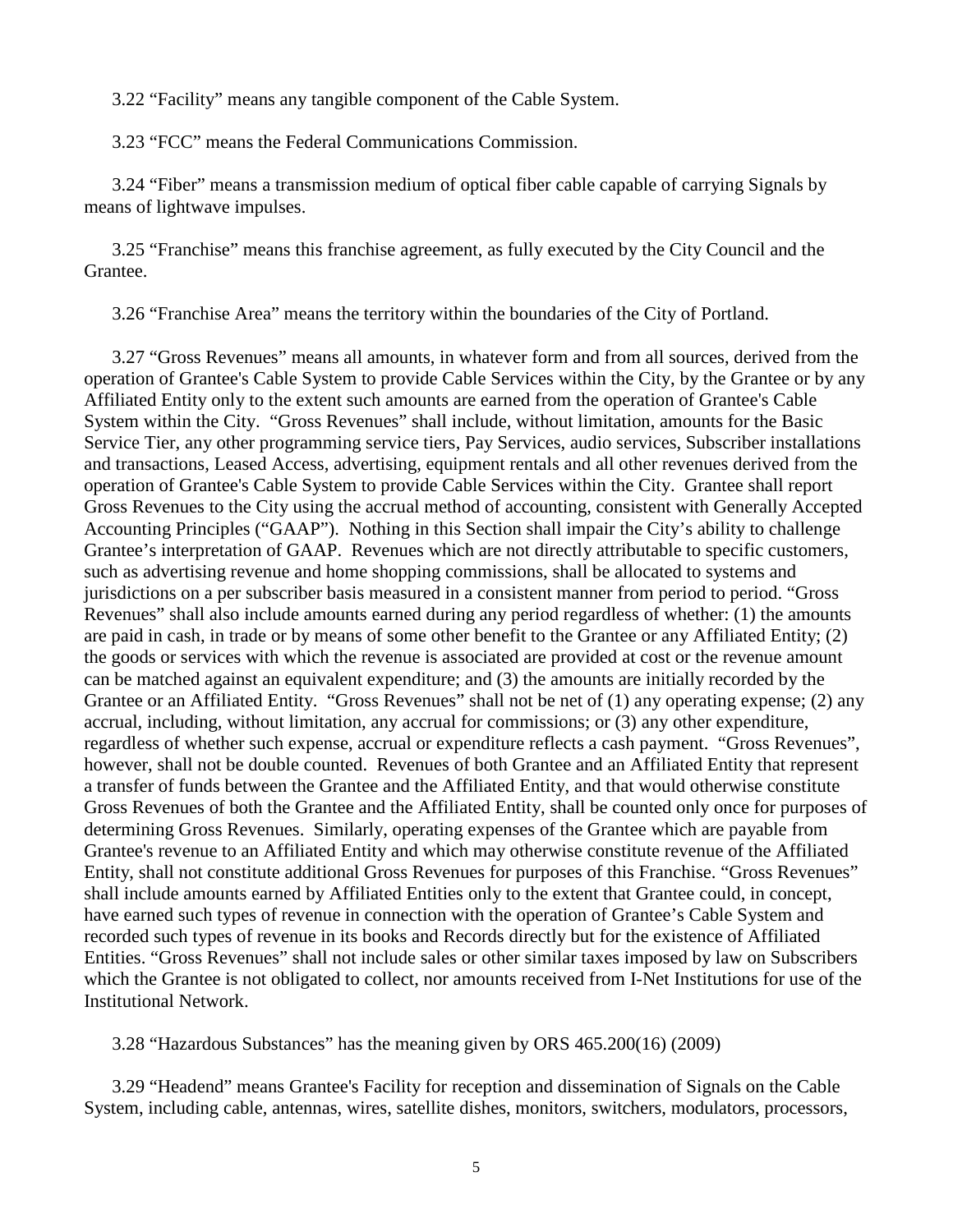equipment for the Interconnection of the Cable System with adjacent cable systems or other separate communications network, and all other related equipment and Facilities.

<span id="page-11-0"></span>3.30 "Incremental" costs means the amount actually expended by Grantee in meeting an obligation under this Franchise which Grantee would not otherwise have expended in order to operate and conduct the business of its Cable System or to meet another obligation of this Franchise.

<span id="page-11-1"></span>3.31 "Interconnect" or "Interconnection" means the provision by Grantee of technical, engineering, physical, financial, and all other necessary components to provide and adequately maintain a physical linking of Grantee's Cable System with any other designated cable system or any separate communications network so that services of technically adequate quality may be sent to and received from such other systems to the extent required by this Franchise.

<span id="page-11-2"></span>3.32 "Institutional Network" or "I-Net" means Capacity on the Cable System facilities used to provide one-way and bi-directional communication services to and among I-Net Subscribers pursuant to 47 USC § 531 and § 541. The facilities include all equipment on Grantee's side of the demarcation point at the I-Net Site's termination panel required to make the Capacity available including but not limited to Fiber, coaxial cable, switching, patching, electronic transmitting, receiving, and Signal conversion necessary for effective use of the I-Net.

<span id="page-11-3"></span>3.33 "I-Net Institution" means any public primary and secondary school and community colleges, which have received the appropriate accreditation from the State of Oregon; public libraries; Designated Access Providers; and any agency of local government, excluding state or federal governments, except that the Oregon Judicial Department and Oregon Department of Justice shall be included as I-Net Institutions.

<span id="page-11-4"></span>3.34 "I-Net Services" means one-way and bi-directional communications services provided over the Institutional Network to and among I-Net Institutions.

<span id="page-11-5"></span>3.35 "I-Net Site" means a site within the Franchise Area identified by the City to receive I-Net Services over the Institutional Network in accordance with this Franchise.

<span id="page-11-6"></span>3.36 "I-Net Subscriber" means an I-Net Institution receiving I-Net Services.

<span id="page-11-7"></span>3.37 "Parent Corporation" means Comcast Communications, Inc. and includes any other existing or future corporations with greater than fifty percent ownership or control over Grantee.

<span id="page-11-8"></span>3.38 "Pay Service" means video Signals delivered to Subscribers on a per program, per Channel, or other separate subscription basis for a fee or charge over and above the regular charges for other Grantee tiers of service.

<span id="page-11-9"></span>3.39 "Person" means any individual, sole proprietorship, partnership, association, corporation or other form of organization authorized to do business in the State of Oregon, and includes any natural person.

<span id="page-11-10"></span>3.40 "Programmer" means any Person responsible for Programming on the Cable System, including, without limitation, any Person who produces or otherwise provides Programming for transmission on the Cable System.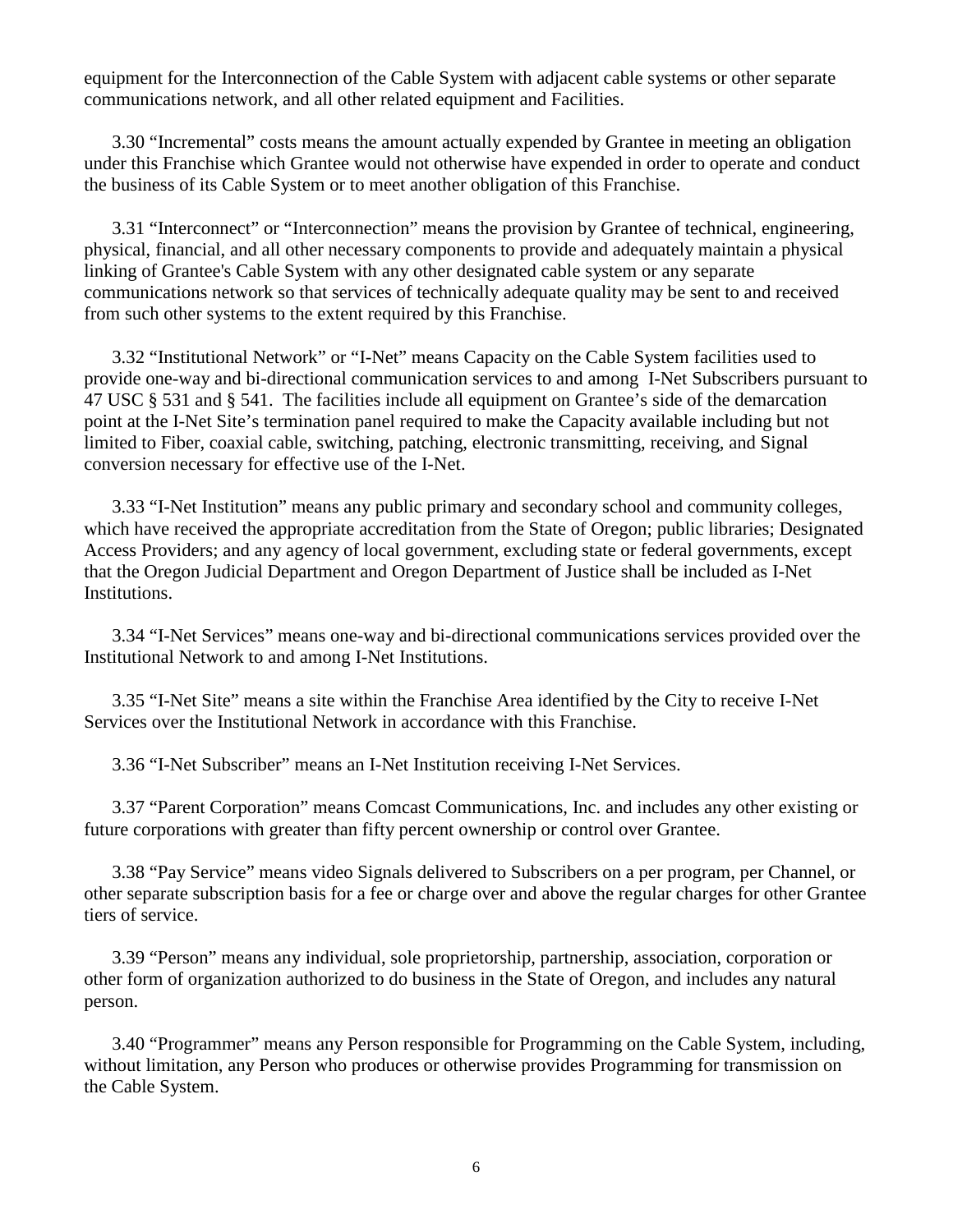<span id="page-12-0"></span>3.41 "Programming" means television programs, audio, video or other patterns of Signals to be transmitted on the Cable System, and includes all programs or patterns of Signals transmitted, or capable of being transmitted, on the Cable System.

<span id="page-12-1"></span>3.42 "Record" means written or graphic materials, however produced or reproduced, or any other tangible permanent record, including, without limitation, all letters, correspondence, memoranda, minutes, notes, summaries or accounts of telephone conversations, summaries or accounts of personal conversations or interviews, reports, notebooks, sketches, summaries or accounts of meetings or conferences, opinions or reports of consultants or experts, invoices, billings, statements of accounts, studies, appraisals, analyses, contracts, agreements, charts, graphs, photographs and any other writings or recordings of every kind and description, including magnetic media, and all sound recordings, to the extent related to the enforcement or administration of this Franchise.

<span id="page-12-2"></span>3.43 "Residential Network" means the Cable System designed principally for the delivery of Cable Service to individual Dwelling Units.

<span id="page-12-3"></span>3.44 "Residential Subscriber" means any Subscriber receiving Cable Services delivered to single or multiple Dwelling Units.

<span id="page-12-4"></span>3.45 "Section" means a provision of this Franchise, unless specified as part of another document.

<span id="page-12-5"></span>3.46 "Signal" means any analog or digital electrical or light impulses carried on the Cable System, whether one-way or bi-directional.

<span id="page-12-6"></span>3.47 "Streets" means the surface of any public street, road, alley or highway, within the City, used or intended to be used by the general public for general transportation purposes to the extent the City has the right to allow the Grantee to use them, and the space above and below.

<span id="page-12-7"></span>3.48 "Subscriber" means any Person who is lawfully receiving, for any purpose or reason, any Cable Services provided by Grantee by means of or in connection with the Cable System, whether or not a fee is paid for such service.

<span id="page-12-8"></span>3.49 "Upstream" means the direction of Signals transmitted to the Headend from remote points on the Cable System or from Interconnection points on the Cable System.

#### <span id="page-12-9"></span>**Section 4. FRANCHISE AREA**

<span id="page-12-10"></span>4.1 Cable Services. Subject to the provisions of this Franchise, Grantee shall provide Cable Services and I-Net Services authorized by this Franchise and applicable law within the Franchise Area.

#### <span id="page-12-11"></span>**Section 5. PEG ACCESS**

#### <span id="page-12-12"></span>5.1 Designated PEG Access Providers.

(A) The City may designate up to six (6) PEG Access providers, including itself for Government Access purposes, to control and manage the use of any or all Access Resources provided by Grantee under this Franchise. To the extent of such designation by the City, the Designated Access Provider shall have sole and exclusive responsibility for operating and managing such Access Resources.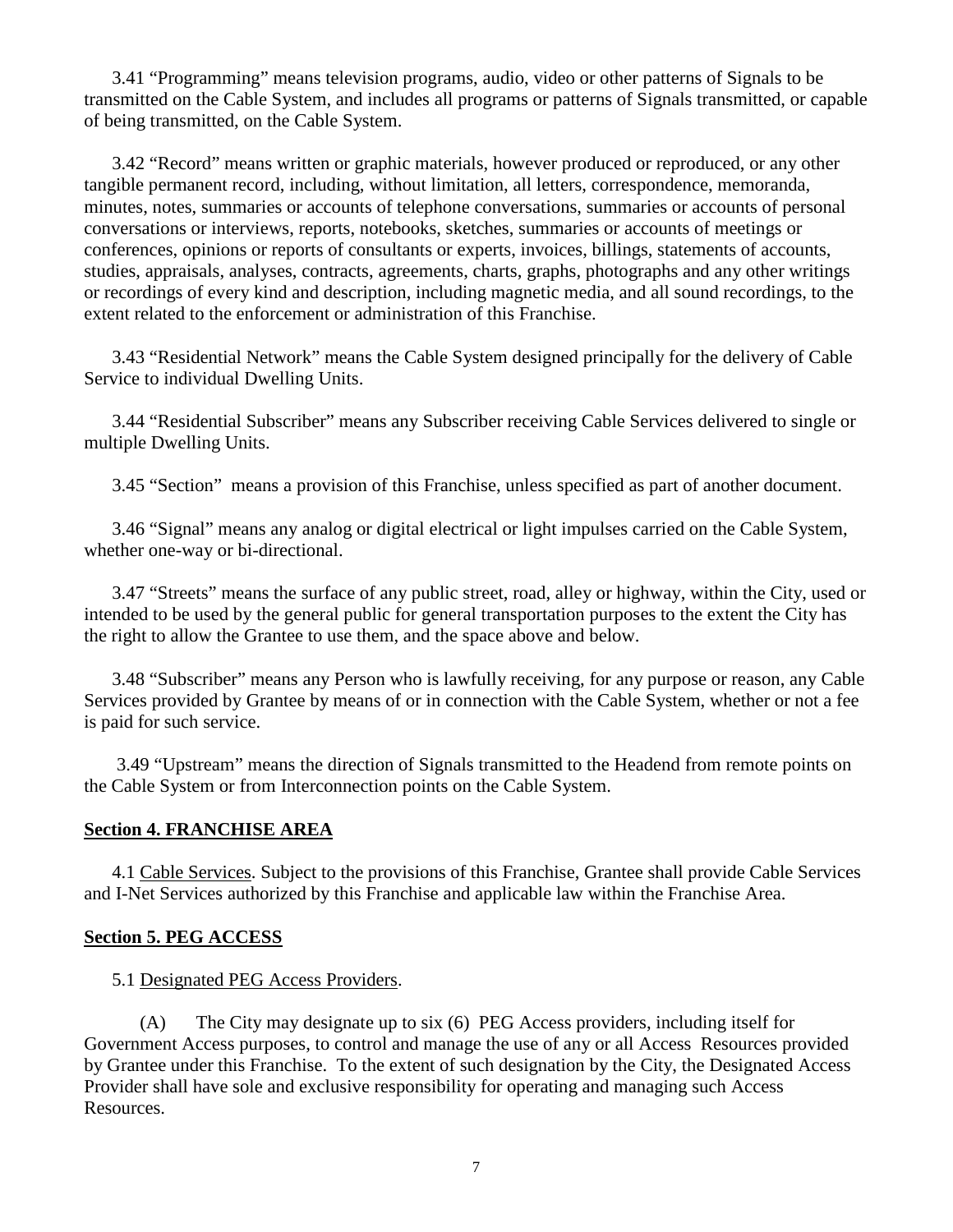(B) Grantee shall cooperate with Designated Access Providers in the use of the Cable System and Access Resources. Grantee shall enter into operating agreements as may be necessary to facilitate and coordinate the provision of PEG Access, provided that all such operating agreements shall not be inconsistent with the terms of this Franchise.

### <span id="page-13-0"></span>5.2 Access Channel Capacity on the Residential Network.

(A) Access Channels Universally Available. All Access Channels required by this Franchise shall be included by Grantee in Basic Service, and in accordance with Sections 5.2(C) through (F), and be fully available and accessible to every Cable Services Subscriber.

(B) Access Channel Origination Points. The City may designate up to six (6) points of origination for Access Channels located within the Cable Services Franchise Area. Grantee shall provide the technical capability to transmit Signals for Access Channels from the designated origination points in place on the effective date of this Franchise to Grantee's Headend for distribution on the Residential Network.

(C) Simulcast Analog and Digital Channels. Prior to digital transition under Section 5.2(D), Grantee shall provide not less than eight (8) Activated Downstream Channels, for PEG Access use, in Grantee's Basic Service. Grantee shall simultaneously carry each Access Channel under this Section in both analog and digital format Basic Service, for a total of 16 Activated Downstream Channels, until Grantee no longer offers analog format Basic Service. Grantee shall carry all components of the standard definition Access Channel Signals provided by the Designated Access Provider including, but not limited to, closed captioning, stereo audio and other elements associated with the Programming.

(D) Digital Channels After Digital Transition. At such time Grantee no longer offers Basic Service in an analog format, Grantee shall continue to provide not less than eight (8) Activated Downstream Channels for PEG Access use in a standard digital format in Grantee's Basic Service. Grantee shall carry all components of the standard definition Access Channel Signals provided by the Designated Access Provider including, but not limited to, closed captioning, stereo audio and other elements associated with the Programming. The Designated Access Provider shall be responsible for providing the Access Channel Signal in a standard definition format to the demarcation point at the designated point of origination for the Access Channel. Grantee shall transport and distribute the Access Channel Signal on its Cable System and shall not discriminate against PEG Access Channels with respect to the functionality, signal quality, and features from those of the local Broadcast digital format Channels carried on the Cable System. With respect to signal quality, Grantee shall not be required to carry a PEG Access Channel in a higher quality format than that of the Channel Signal delivered to Grantee, but Grantee shall distribute the Access Channel Signal without degradation. Upon reasonable written request by a Designated Access Provider, Grantee shall verify Signal delivery to Subscribers with the Designated Access Provider, consistent with the requirements of this Section 5.2(D).

(E) HD Channel Signal Option. After July 1, 2012, and with at least 120 day written notice to Grantee, a Designated Access Provider may provide Access Channel Signals in only HD format to the demarcation point at the designated point of origination for the Access Channel, and as such the Designated Access Provider will no longer provide the Access Channel Signals in a standard definition digital format. Grantee shall provide all necessary transmission equipment from the Designated Access Provider Channel origination point, at its Headend and throughout its distribution system, in order to deliver the Access Channels in accordance with Sections 5.2(C), (D), (F) and (G). Upon reasonable written request by Designated Access Provider, Grantee shall verify Signal delivery to Subscribers with the Designated Access Provider, consistent with the requirements of Section 5.2(E). Solely for purposes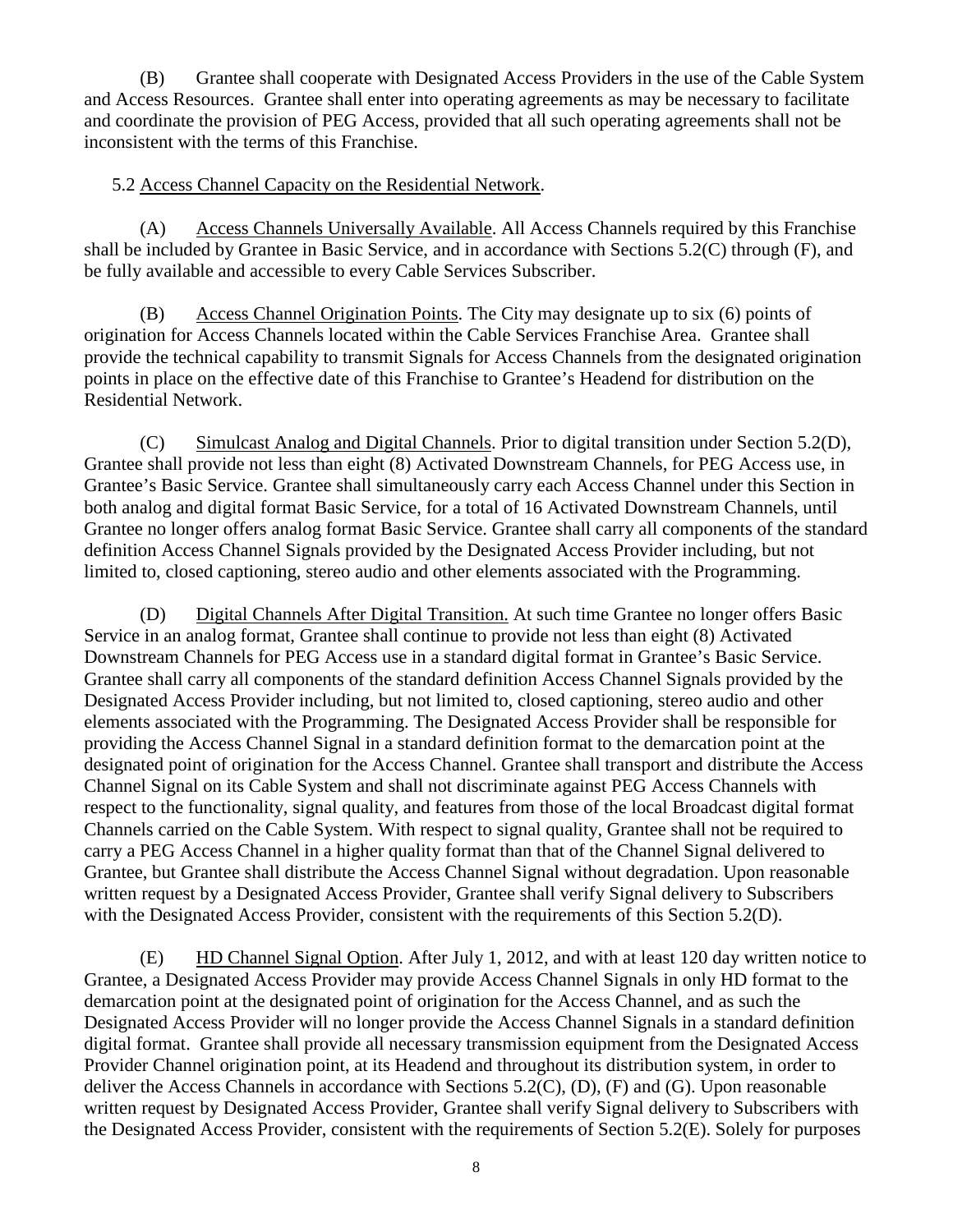of this Section 5.2(E), Access Channel Signals delivered in HD to Grantee shall not require Grantee to deliver such HD signals to Subscribers.

(F) HD Channels Upon Digital Transition. At such time Grantee no longer offers Basic Service in an analog format, Grantee shall simultaneously carry two (2) of the existing Access Channels in high definition (HD) format Channels on the Downstream Residential Network for PEG Access use, in addition to simultaneously carrying the standard digital Access Channels provided under Section 5.2(D). Grantee shall carry all components of the HD format Access Channel Signals provided by the Designated Access Provider including, but not limited to, closed captioning, stereo audio and other elements associated with the Programming. The Designated Access Provider shall be responsible for providing the Access Channel Signal in an HD format to the demarcation point at the designated point of origination for the Access Channel. Grantee shall transport and distribute the Access Programming without degradation. Consistent with this requirement, Grantee shall provide all necessary equipment outside the demarcation point at the Designated Access Provider Channel origination point, at its Headend and throughout its distribution system to deliver the Access Channel(s) in the HD format to Subscribers. Grantee shall not discriminate against PEG Access Channels with respect to the functionality, signal quality, and features from those of the local Broadcast HD Channels carried on the Cable System. With respect to signal quality, Grantee shall not be required to carry a PEG Access Channel in a higher quality format than that of the Channel Signal delivered to Grantee, but Grantee shall distribute the Access Channel Signal without degradation. Grantee shall verify Signal delivery to Subscribers with the Designated Access Provider, consistent with the requirements of this Section 5.2(F), in a manner and on a timetable as to ensure that the HD format Access Channels are included in Grantee's program services offered to Subscribers at the time that analog format Basic Service is no longer available to Subscribers.

#### (G) Additional HD Access Channels.

- (1) Grantee shall provide and Activate up to two (2) more of the existing Access Channels in HD format Access Channels, for a total of four (4) HD format Access Channels subject to the conditions in Section  $5.2(G)(4)$ , 12 months after Grantee transitions to digital-only format.
- (2) Grantee shall provide and Activate up to two (2) more of the existing Access Channels in HD format Access Channels, for a total of six (6) HD format Access Channels, subject to the conditions in Section 5.2(G)(4), 24 months after Grantee transitions to digital-only format.
- (3) Grantee shall provide and Activate up to two (2) more of the existing Access Channels in HD format Access Channels, for a total of eight (8) HD format Access Channels, subject to the conditions in Section 5.2(G)(4), 36 months after Grantee transitions to digital-only format.
- (4) Activation of HD format Access Channels under Section 5.2(G) shall occur under the following conditions:

(a)The City shall notify Grantee in writing of its need to Activate the HD format Access Channels under this Section 5.2(G) and shall provide notice to Grantee that the following criteria have been met:

(1) At least 80% (eighty percent) of the Access Programming carried on the SD format Channel, which the City has identified as the Channel to be carried in an HD format Channel, has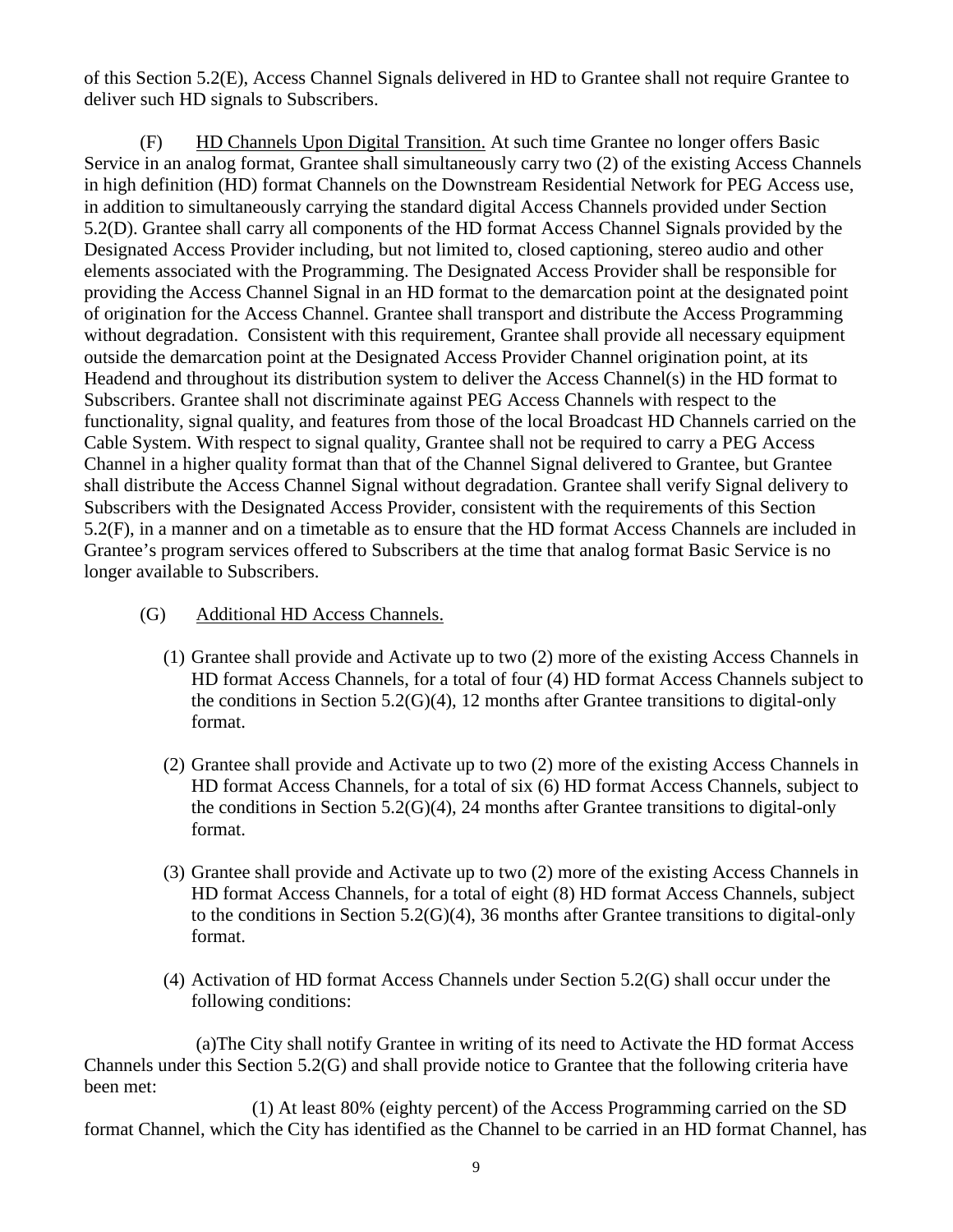been produced in an HD format for any three-month time period prior to the notice provided under this Section; and

(2) Not more than 50% (fifty percent) of the Access Programming carried on the SD format Channel, which the City has identified as the Channel to be carried in an HD format Channel, is character-generated only Programming for any three-month time period prior to the notice provided under this Section.

(b) The HD format Access Channels provided under Section 5.2(G) are in addition to the SD format of those Access Channels provided for in Section 5.2(D).

(c) Grantee shall have no more than 120 days from the date of the written notice under Section 5.2(G)(4)(a) to fully Activate the Access Channels from the Designated Access Provider to Subscribers in the HD format. Grantee shall verify HD Channel Signal delivery to Subscribers with the Designated Access Provider, consistent with the requirements of Section 5.2(F).

(d) The City acknowledges that receipt of HD format Access Channels may require Subscribers to buy or lease special equipment, or pay additional HD charges applicable to all HD services.

(H) Audio. Access Channels shall include stereo audio or other forms of audio carried within the Access Channel. For example, any PEG Access Programming provided to Grantee with SAP (Second Audio Program) shall be provided to Subscribers with the SAP feed intact. For digital Access Channels, any PEG Access Programming provided to Grantee with SAP or MAP (Multiple Audio Program) shall be provided to Subscribers with the SAP or MAP feeds intact, except to the extent Federal, State or Local law or regulation prescribes otherwise.

(I) PEG Access Capacity not Offset. The PEG Access Capacity set forth in Section 5 does not include, nor is it to be offset against, I-Net Capacity as set forth in Section 6.

(J) Advances in Channel Technology. If Grantee incorporates new or emerging improvements (such as 3D display) in Channel delivery or display on Grantee Channels made available to Residential Subscribers, the City or a Designated Access Provider may submit a written request to meet with the Grantee. Without further obligation, following receipt of such request, Grantee will participate in discussions of these improvements or enhancements with the City and the Designated Access Providers. These discussions shall address potential options for improvements and enhancements on the delivery of PEG Channels to subscribers in comparable format, including possible technical means and costs of incorporating such improvements or enhancements for the PEG Channels.

<span id="page-15-0"></span>5.3 Access Channel Assignments.

(A) Grantee shall provide Channel assignments for PEG Access and narrowcast such Access Channels to the specific geographic areas as follows:

| $(1)$ Channel 11 - public access | (Franchise Area) |
|----------------------------------|------------------|
| (2) Channel 21 - public access   | (Franchise Area) |
| (3) Channel 22 - public access   | (Franchise Area) |
| $(4)$ Channel 23 – public access | (Franchise Area) |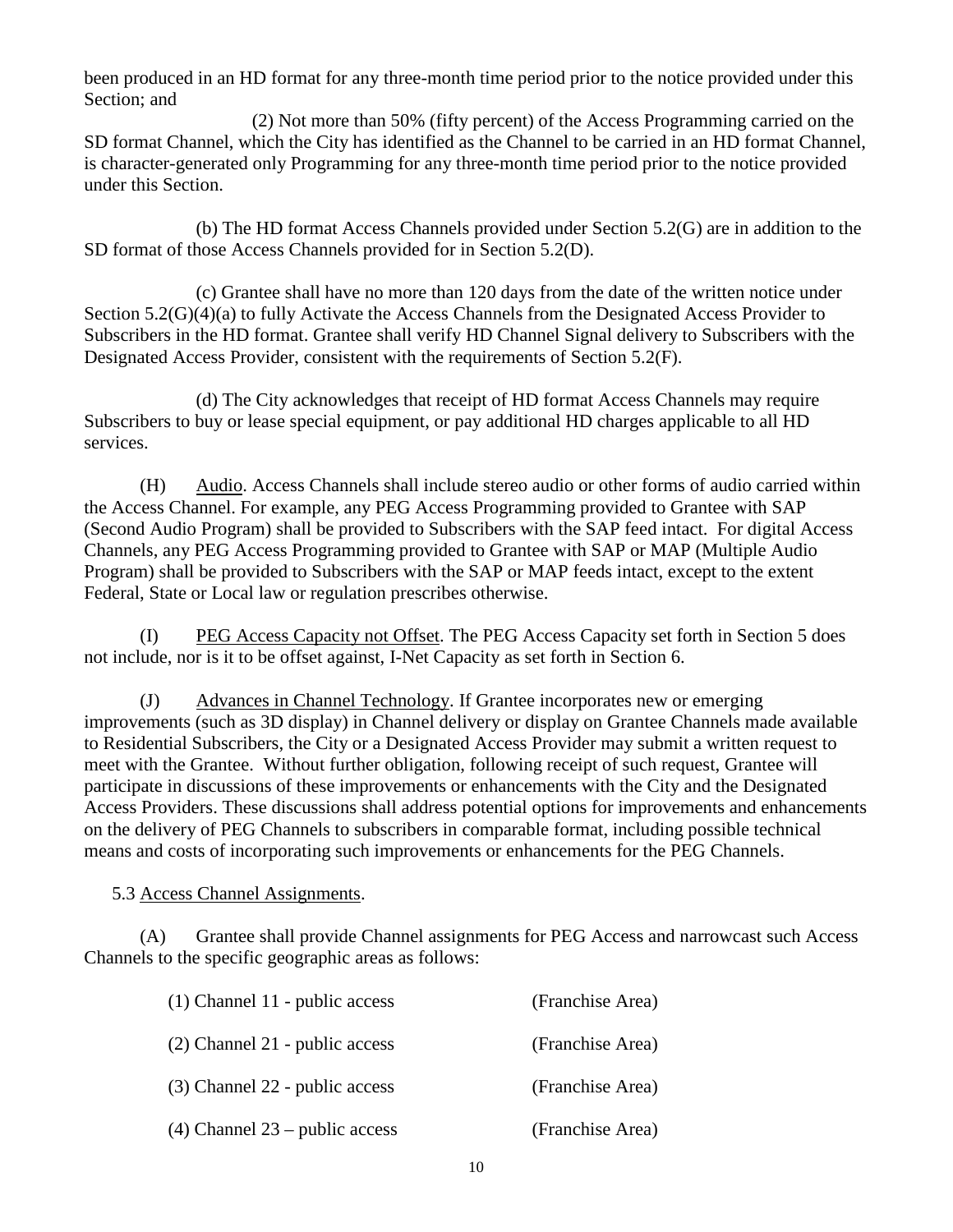| (5) Channel 30 - government access  | (Franchise Area)                                                                                                        |
|-------------------------------------|-------------------------------------------------------------------------------------------------------------------------|
| (6) Channel 27 - educational access | (Portland Community College service area<br>and Mt. Hood Community College service<br>area discretely)                  |
| (7) Channel 28 - educational access | (Portland Public Schools service area and<br>other public schools' service areas within<br>Multnomah County discretely) |
| (8) Channel 29 - public access      | (Franchise Area)                                                                                                        |

(B) PEG Access Channel assignments, as provided under Section 5.3(A), may be adjusted or altered only with the specific written approval, in advance, by the City. Access Channel types, (i.e. Public, Educational, Government), as provided under this Section, may be adjusted by Designated Access Providers upon approval by the City.

(C) If Grantee no longer offers Basic Service in an analog format and Grantee provides Access Channels in a digital only format in accordance with Section 5.2(D), Grantee may reassign Access Channels under Section 5.2(D) at its discretion, subject to the following: Grantee shall place the Access Channels within reasonable proximity to each other and to local Broadcast Channels in the Cable System's channel lineup. If this is not feasible, as demonstrated by Grantee to the satisfaction of the City, Grantee shall work with the City to determine placement of Access Channels that is equitable to channel assignment obligations in this Section 5.3(C). The City shall consider the evolving interactive guides and navigation features available on a Subscriber's set-top unit that may make channel number assignments and placement less important in the future, as viewers may find Access Programming through a search function.

(D) When HD format Access Channels are activated in accordance with Section 5.2(E) &  $(F)$ , Grantee shall place the HD format Access Channels within the channel block for the HD format Channels in reasonable proximity to each other and to the local Broadcast HD Channels. If this is not feasible, as demonstrated by Grantee to the satisfaction of the City, Grantee shall work with the City to determine placement of Access Channels that is equitable to channel assignment obligations in this Section 5.3(D). The City shall consider the evolving interactive guides and navigation features available on a Subscriber's set-top unit that may make channel number assignments and placement less important in the future, as viewers may find Access Programming through a search function.

(E) If at any time during the duration of this Franchise, Grantee reassigns Access Channel numbers, Grantee shall provide at least 60 days advance notice to the City and the Designated Access Providers. Grantee shall ensure that Subscribers are notified of such reassignment in accordance with the notice requirements under Section 10. Grantee shall also use its customer messaging function of its settop unit to provide customers the new channel assignments at least 30 days prior to the change and for at least 30 days after the change. In conjunction with any reassignment of any Access Channels, Grantee shall provide a minimum of \$5,000 compensation to a Designated Access Provider for costs associated with the change, or, alternatively at Grantee's sole discretion, \$9,000 of in-kind airtime on advertiser supported Channels (e.g. USA, TNT, TBS, Discovery, or other comparable Channel) for the purpose of airing a 30-second public service announcement produced by a Designated Access Provider. The City shall coordinate with the Designated Access Provider and Grantee for such airing. All compensation,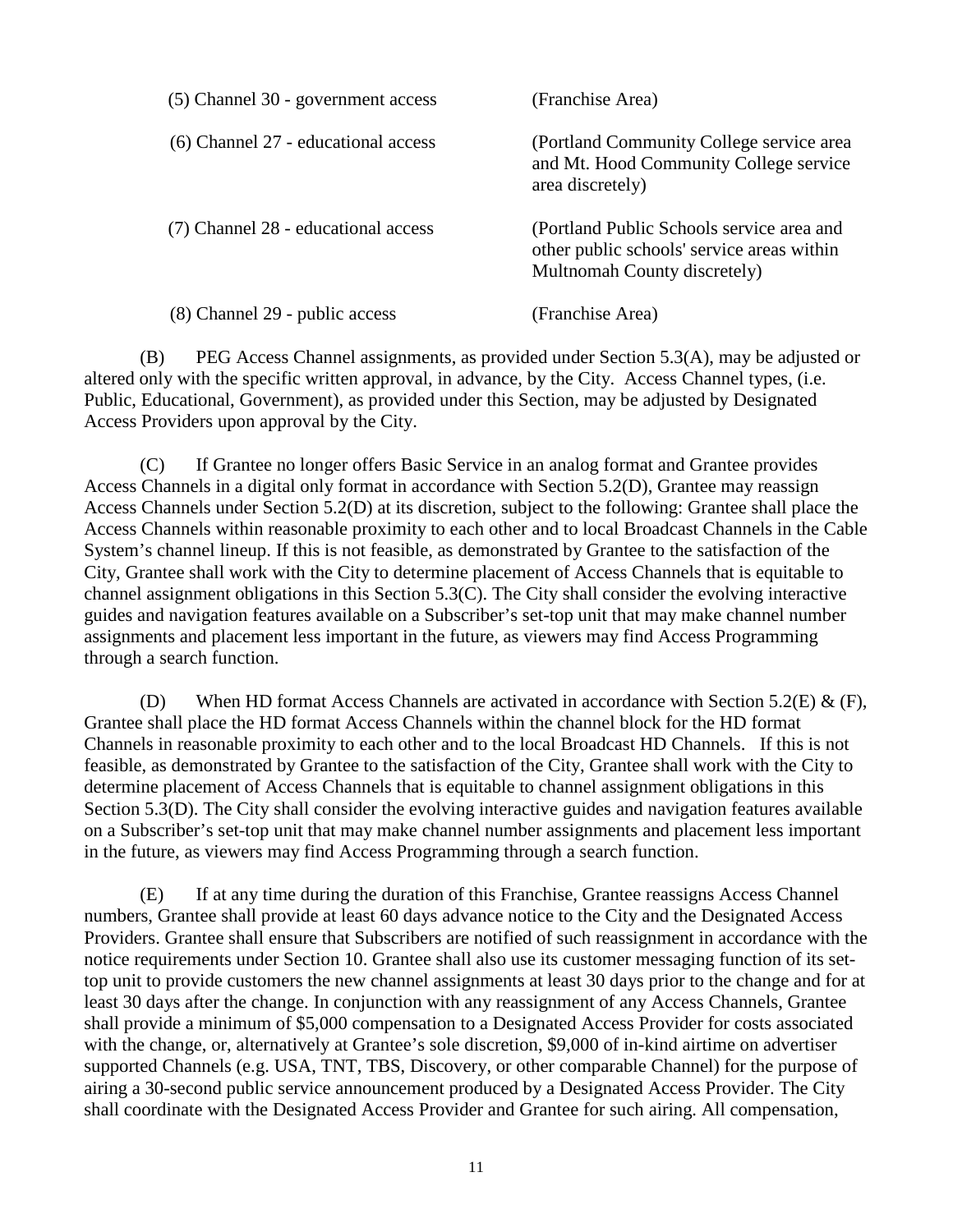whether in cash or in-kind, shall be paid on a per-event basis, regardless of the number of channels affected by the change.

### <span id="page-17-0"></span>5.4 Access Interconnections.

(A) Grantee shall continue and maintain all Interconnections of Access Channels in effect on the effective date of this Franchise, and as otherwise provided herein, unless otherwise authorized or modified by the City. Grantee shall provide Activated Interconnection of the Headend to Designated Access Providers for shared PEG Access Programming on Access Channels. The Interconnections shall provide the bi-directional capability to transmit PEG Access Programming among Designated Access Providers and other PEG Access Programming carried by contiguous cable systems in Washington County and Clackamas County, Oregon, and Clark County, Washington. Grantee shall provide Activated Capacity sufficient to enable Signal transmission to and from all Interconnection points on the Cable System.

(B) Upon request by the City, and based on a demonstrated need, Grantee shall work in good faith with the City to interconnect with other cable operators at a designated meet point and not at Grantee's headend or hubs in order to hand off PEG Access Channel Signals for the purposes of sharing PEG Programming throughout the Franchise Area. Such interconnection shall preserve the technical quality of the PEG Access Channels without degradation to Grantee's demarcation at the designated meet point of the Interconnect. The City shall not require such interconnection without the prior consent of Grantee, which shall not be unreasonably withheld. Grantee shall not be obligated to interconnect with any cable system providing competitive Cable Services within the Franchise Area, except that Grantee shall use reasonable efforts to agree with a competitive Cable Services provider on reasonable terms, conditions and costs of a viable interconnection of the PEG Access Channel Signals. Any Incremental, direct Capital costs incurred by Grantee to interconnect shall be paid by the City from the PEG/I-Net Fee.

(C) The City shall designate the Access provider with the right to control and schedule the operation of all Interconnects of Access Channels with other systems.

(D) Grantee shall take all necessary technical steps to ensure that technically acceptable signal quality and routing systems are continuously provided for all Access Interconnections. Signal quality and routing systems acceptability will be based on meeting applicable IEEE, NAB, FCC or other industry standards.

## <span id="page-17-1"></span>5.5 Live Programming Origination Capabilities.

(A) Grantee shall provide, at a minimum, the transmission capability for Designated Access Providers to originate discrete, live Programming from:

(1) Designated Access Providers,

(2) Any location on the I-Net;

(3) Existing, hardwired live origination sites, as listed in Exhibit B;

(4) New live origination sites, as constructed under Section 5.5(B); and,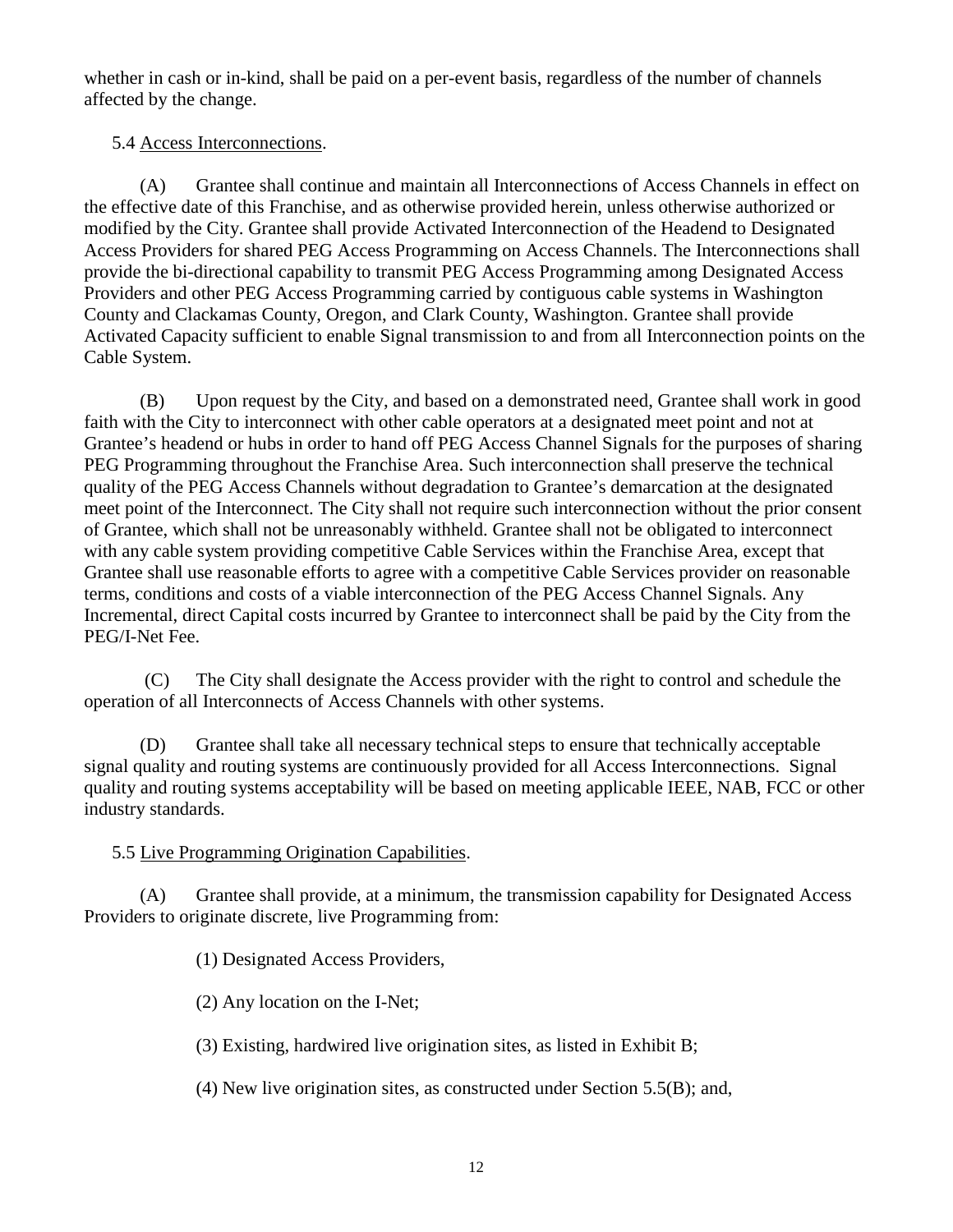#### (4) Any available Programming origination points on any cable system with which the PEG Access Channels are Interconnected, provided other cable operators permit.

(B) The City may designate new live origination sites, in addition to those listed in Exhibit B. Grantee shall construct and the City shall fund Capital costs of new live origination sites in accordance with the procedures under Section 6.4(D)(2).

(C) The Cable System shall provide functional ability to transmit digital Programming Upstream from each location and return the Programming on Downstream Channels and on all Access Channel Interconnects. Such transmission capability shall be at a minimum, digital, optical, transport capable of transporting the Designated Access Provider's Programming in the format specified by the Designated Access Provider without degradation from at least eight locations simultaneously. The transmission equipment utilized to provide the live origination capability shall be chosen in consultation with the Designated Access Provider. Grantee shall install, test and verify proper Activation with the Designated Access Provider no later than 30 days after the date of a written request to the Grantee concerning live origination from a new location or using a new digital format, and no later than 15 days for live origination using an existing format and from an existing location. Such testing shall, at a minimum, include transmission of color bars, video and audio meeting all required technical quality standards, as documented by Grantee with the Designated Access Provider before the site is considered Activated.

(D) Additionally, all hardwired live origination sites, including the sites in Exhibit B and those added by Grantee following the Franchise effective date, upon written request of City, shall be tested for all applicable standards and Activation status. Test results shall be documented and reviewed with the City and Designated Access Providers. Where test results indicate, as determined by the City or a Designated Access Provider, that a live origination site does not meet applicable standards, corrective action shall be implemented by the Grantee with continuous efforts made until all problems have been corrected and the site meets applicable standards.

<span id="page-18-0"></span>5.6 Charges. All of the Channels, Cable System Capacity, Access Resources and other elements needed for Grantee to provide PEG Access as required under this Section 5 shall be provided without charge to the City or to any Designated Access Provider, except as specifically provided for in Section 5.

<span id="page-18-1"></span>5.7 Change in Technology. In the event Grantee makes any change in the Cable System and related equipment and Access Resources or in Grantee's Access Channel Signal delivery technology, which directly or indirectly substantially affect the Signal quality or transmission of Access Programming, Grantee shall at its own expense take necessary technical steps or provide necessary technical assistance, including the acquisition of all necessary equipment, to ensure that the capabilities of Designated Access Providers or Access Programmers are not diminished or adversely affected by such change. In no case, shall the Signal quality or transmission of Access Programming diminish compared to the quality being achieved prior to the change in technology, provided that this requirement shall not prohibit Grantee from implementing new technologies also utilized for commercial channels carried on its Cable System. Technical quality shall continue to meet all applicable standards contained in Section 5.

<span id="page-18-2"></span>5.8 Change in Designated Access Provider Location. Grantee shall provide all obligations in Section 5 to the Designated Access Provider locations in place on the effective date of this Franchise. If the City designates new Access providers under Section 5.2(B), or if a current Designated Access Provider moves its site or location at its own instigation after the effective date of this Franchise, the Designated Access Provider and/or the City will fund the Incremental, direct costs to construct the Cable System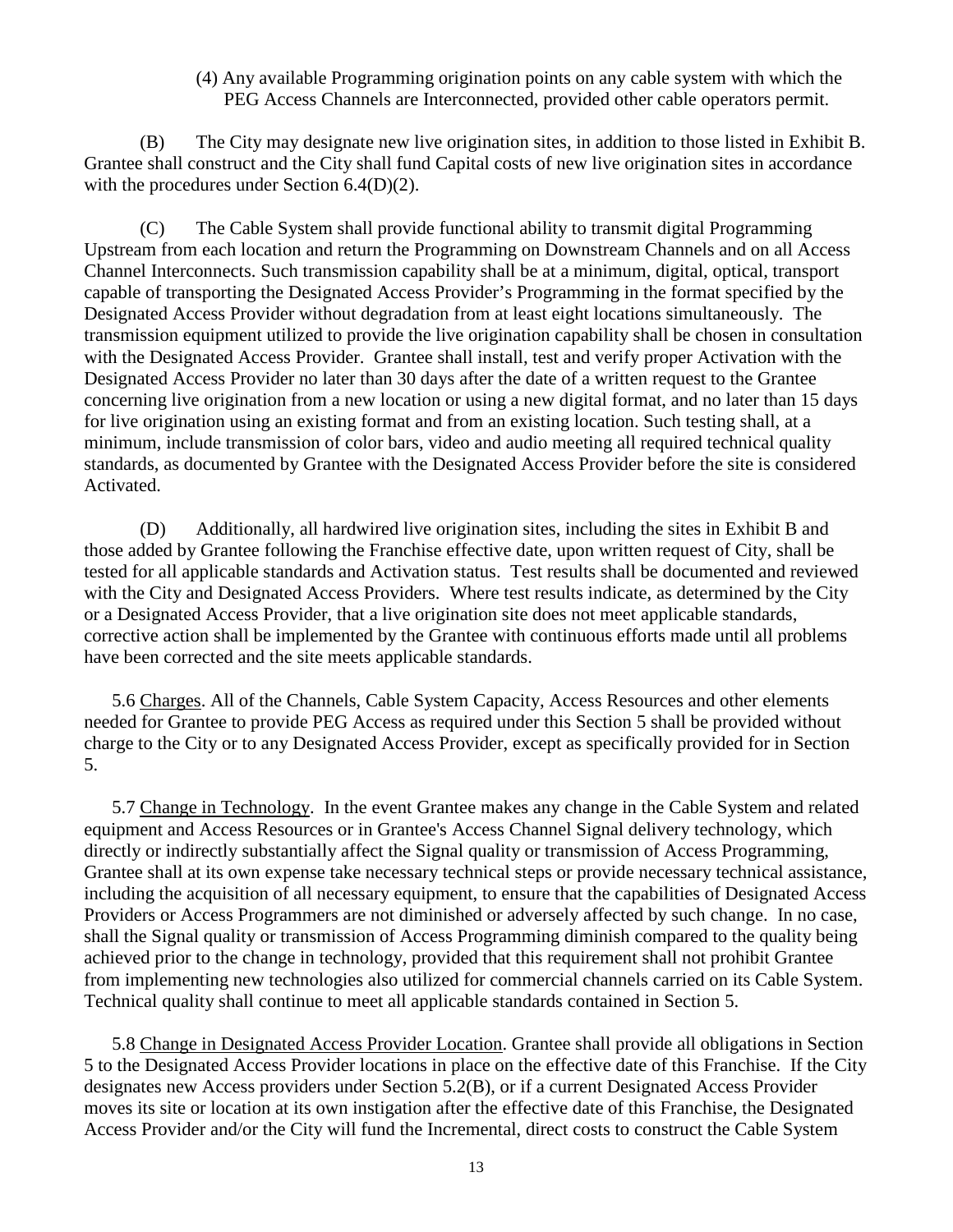from the new site or location to the nearest Activated I-Net Fiber node, or fiber provisioned I-Net node site, or distribution hub.

### <span id="page-19-0"></span>5.9 Technical Quality.

(A) Grantee shall maintain all Access Channels and Interconnections of Access Channels at the same level of technical quality and reliability required by this Franchise and all other applicable laws, rules and regulations for Residential Subscriber Channels. Grantee shall not discriminate against PEG Access Channels with respect to the functionality, signal quality, and features from those of the local Broadcast Channels that Grantee carries. Access Channels and Interconnections shall be tested semi-annually, consistent with Grantee's FCC Proof-of-Performance testing, at representative points throughout the Cable System for compliance with all applicable standards. Documentation of such tests shall be provided to the City and the Designated Access Providers. Grantee shall promptly resolve any non-compliance issues.

(B) Grantee shall respond promptly, but no later than 24 hours, to resolve technical quality problems after notification by a Designated Access Provider.

(C) Grantee shall have no responsibility for the technical quality of the Access Programming distributed on the Access Channels.

(D) Use of the Cable System by Designated Access Providers shall not interfere with the technical quality or reliability of the Cable System.

<span id="page-19-1"></span>5.10 Recognition of Grantee for PEG Contributions. The City shall work with the Grantee and the Designated Access Providers to ensure that the contributions of the Grantee relating to Access Resources under this Franchise are appropriately acknowledged.

### <span id="page-19-2"></span>**Section 6. INSTITUTIONAL NETWORK**

6.1 "Fiber Optic". For purposes of Section 6, "Fiber Optic" means a transmission medium of optical fiber cable, along with all associated electronics and equipment capable of carrying Signals by means of electric lightwave impulses.

6.2 "Transport Hub". For purposes of Section 6, "Transport Hub" means an intermediate location in the Cable System between the Headend and the Fiber nodes, where Signals are routed to the individual Fiber nodes of the system.

<span id="page-19-3"></span>6.3 Existing Institutional Network. The Parties acknowledge that, as of the effective date of this Franchise, the Institutional Network is operating and utilizing Fiber Optic technology. Grantee shall continue to own, operate and maintain its I-Net as constructed and Activated, for I-Net Institution use, in accordance with the Franchise. Grantee's existing Institutional Network assets, as of the effective date of this Franchise, including but not limited to, Fiber, electronics, and other resources, are included in Exhibit C. Specific provisions related to fees, performance and operations of the I-Net and I-Net Services are set forth in a separate agreement between Grantee and the City.

### <span id="page-19-4"></span>6.4 I-Net Upgrades and Expansion.

(A) Grantee and the City shall cooperate in upgrading or expanding the existing I-Net, in accordance with this Franchise, to meet demonstrated I-Net Institution needs for use of the I-Net. Any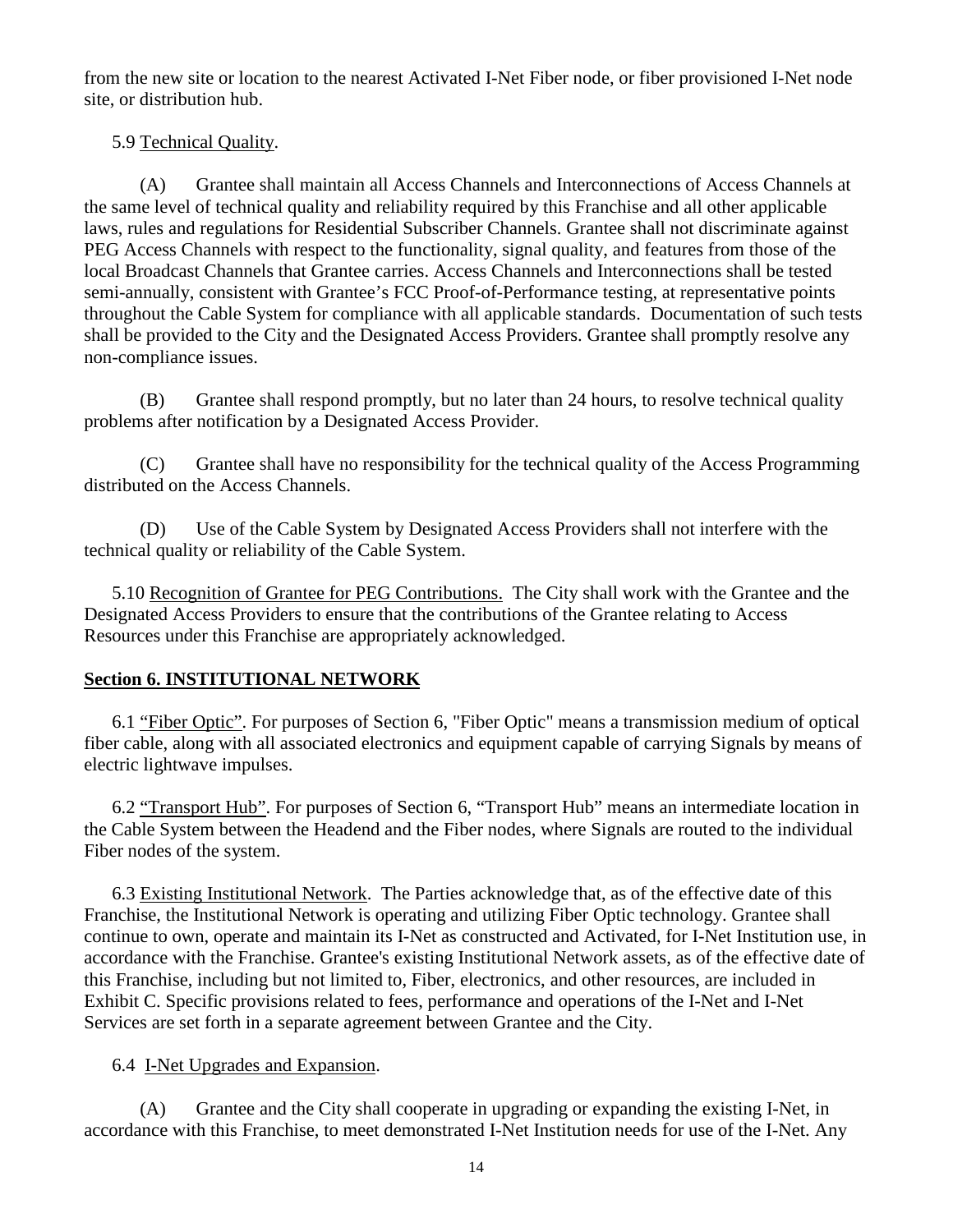such I-Net upgrades or expansions shall be made available for I-Net Institutions use in accordance with this Franchise. It is the intention of the City that the Incremental, direct Capital Costs related to upgrading, expanding or replacing the I-Net be reimbursed from the PEG/I-Net Fee set aside under Section 7.1. I-Net upgrades, expansions and replacements, along with related Incremental, direct Capital Costs, shall be subject to the City's approval in accordance with this Section 6.4.

#### (B) New I-Net Fiber in Conjunction with Cable System Construction.

(1) Subject to the City's approval, which shall not be unreasonable withheld, Grantee shall include up to six single mode Fiber strands as directed by the City dedicated for I-Net use whenever Grantee undertakes construction, following the effective date of the Franchise, of Fiber Optic facilities for its Cable System within the Franchise Area. Grantee shall promptly notify the City about planned construction under this Section 6.4(B). City shall have up to twenty (20) business days to notify Grantee about the number of Fiber strands to include for I-Net use. Grantee shall provide documentation for the Incremental, direct Capital Cost estimate related to the Fiber dedicated for I-Net use, which may include a burdened cost charge of up to 15 percent (15%) of the internal labor portion of the Capital Cost; and a timeline for completion of the Fiber construction. Documentation for the cost estimate may be a simple calculation of Incremental unit cost for the dedicated I-Net Fiber, based on the cost and size of the Cable System installed Fiber.

(2) Upon completion of construction of any I-Net Fiber route, Grantee shall provide the City with an invoice, including accounting and documentation, of actual Incremental, direct Capital Costs directly related to completing the I-Net Fiber. The total amount of the invoice shall be no more than the cost estimate provided by Grantee, except that it may also include remaining Incremental, direct Capital Costs that are less than ten percent (10%) of the original cost estimate.

(3) Upon submission by the Grantee of an invoice, and upon certification by the City that the invoice is in accordance with Section 6.4(B), the City shall promptly reimburse Grantee the amount as specified in the invoice.

## (C) I-Net Capital Plans and Proposals.

(1) At the City's request or at the option of the Grantee, Grantee shall provide Institutional Network Capital plans and proposals, including, but not limited to, proposed expansions, upgrades or replacements. Grantee shall consult with the City and I-Net Subscribers in developing such plans and proposals, which shall be subject to approval by the City, which approval shall not be unreasonably withheld.

(2) Grantee shall provide detailed documentation of any I-Net Capital plans or proposals which shall include, as applicable, demonstrated need of I-Net Institutions, equipment lists, diagrams illustrating the network topology, descriptions of the I-Net configuration and characteristics, and other topics. Grantee shall also provide a detailed cost estimate for proposed Incremental, direct Capital Costs necessary to implement any I-Net plan or proposal, which may include a burdened cost charge of up to 15 percent of the internal labor portion of the Capital Cost. Proposed costs under this Section 6.4(C) must tangibly benefit I-Net Subscribers and shall include costs as provided in Section 6.4(C)(2) related to the proposed I-Net project, but shall not be disqualified by the City if they also accomplish a business purpose of Grantee.

(3) I-Net plans, upgrades, replacements, expansions or other I-Net related proposed projects that have been approved by the City shall be completed by Grantee in a timely manner.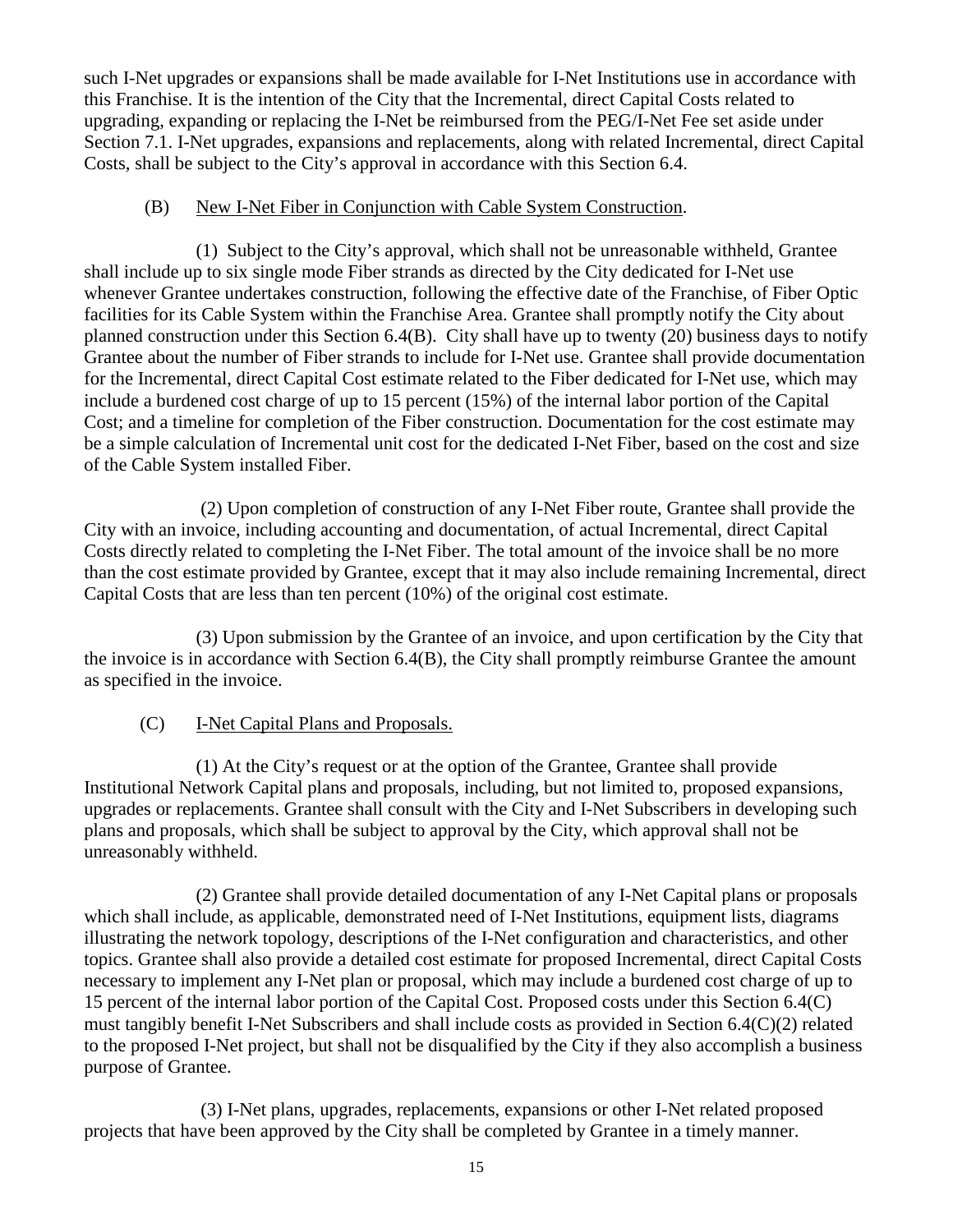(4) Following completion and Activation of an I-Net project, Grantee shall provide the City with an invoice, including accounting and documentation, of actual Incremental, direct Capital costs directly related to completing the approved I-Net project. The total amount of the invoice shall be no more than the cost estimate provided by Grantee, except that it may also include remaining Incremental, direct Capital Costs that are less than ten percent (10%) of the original cost estimate.

(5) Upon submission by the Grantee of an invoice, and upon certification by the City that the invoice is in accordance with Section 6.4(C), the City shall promptly reimburse Grantee the amount as specified in the invoice.

(D) I-Net Site Construction and Activation. The City may designate I-Net Sites for connection and Activation for use by I-Net Institutions in accordance with this Franchise. Grantee shall construct, Activate and connect I-Net Sites, in accordance with Section 6.4(D).

(1) Connection. A connection of a designated I-Net Site shall be deemed complete when no other installation of equipment by Grantee is necessary for Activation and Grantee has:

> (a) Installed four strands, or an amount as otherwise agreed pursuant to Section  $6.4(D)(1)(d)$ , of Fiber from the Fiber node serving the site into a location within the I-Net site, as reasonably determined by the I-Net Institution based on a design for the site as mutually approved by Grantee and the I-Net Institution. The I-Net Fiber shall provide a continuous path from the I-Net Site to its corresponding Transport Hub, passing through the Fiber node;

(b) Terminated the I-Net Fiber at the I-Net site on the Grantee-provided wallmounted termination panel; and

(c) Upon request, install a coaxial cable drop terminated in the I-Net Site.

(d) Grantee and the City shall cooperate on variations to the requirements of Section  $6.4(D)(1)$  in order to meet specific needs of an I-Net Institution's use of the I-Net.

(2) New Site Connections.

(a) The City shall request a cost estimate to connect a new site to the I-Net. Grantee shall provide to the City, within 30 days of the request, a detailed cost estimate for Incremental, direct Capital costs necessary to complete the proposed I-Net Site in accordance with Section 6.4(D)(1). Reimbursable costs to construct the site may include only Grantee's external labor, materials, equipment and internal labor Capital costs directly related to completion of the I-Net Site connection. Grantee may also include a burdened cost charge of 15 percent (15%) of the total cost for internal labor.

(b) The City shall notify Grantee if the proposed I-Net Site should be completed based on the cost estimate provided for the site. The Grantee shall complete the I-Net Site connection within 90 days of the City's notification. If the actions or inactions of a third party prevent Grantee from completing the site connection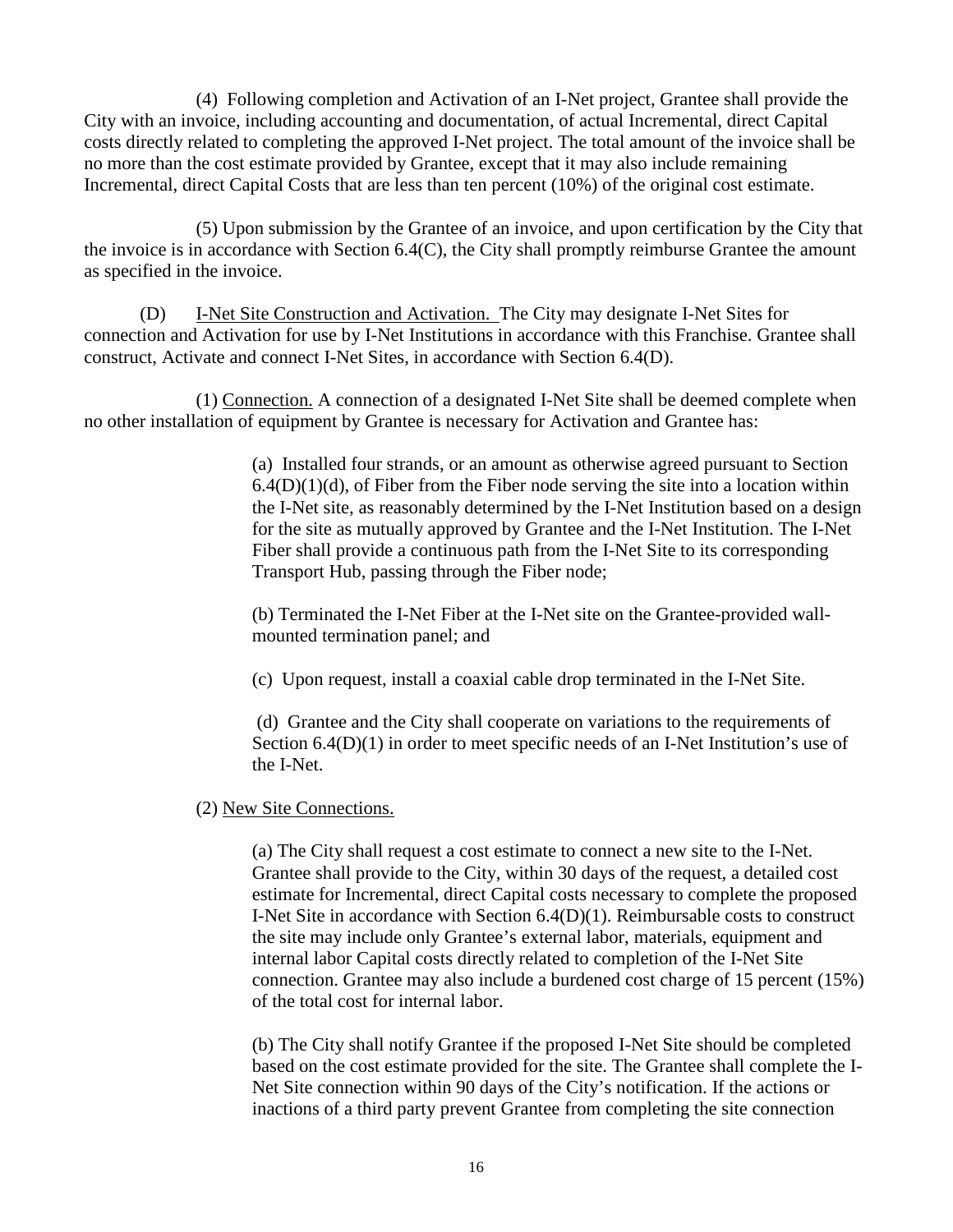within the 90 days, Grantee shall notify the City of the specific reason for the delay and shall work in good faith to promptly complete the connection.

(c) Upon completion of the I-Net Site, Grantee shall submit an invoice, including accounting and documentation, for the actual costs directly related to completing the I-Net connection for an approved site. The invoice shall be no more than the I-Net Site's cost estimate approved by the City, plus additional cost amounts equaling ten percent (10%) or less of the approved cost estimate for the site. Upon submission by the Grantee of an invoice, and upon certification by the City that the invoice is in accordance with Section  $6.4(D)(2)$ , the City shall promptly reimburse Grantee the amount as specified in the invoice.

(3) Activation. Grantee shall Activate and make I-Net Service available to I-Net Institutions within 30 days of site connection completion in accordance with Section 6.4(D)(1). An I-Net Site connection shall be deemed Activated when Grantee has:

> (a) terminated the Fiber at the Transport Hub on the I-Net backbone switch and at the wall mounted termination panel; and

(b) performed testing, in cooperation with the I-Net Subscriber, to verify correct system operation.

(E) Joint Use of Fiber or Conduit. So long as it is technically feasible and does not interfere with normal operations of the Cable System, the City and the Grantee shall cooperate to use existing conduit or Fiber for the purpose of expanding the I-Net to achieve the most economical coverage.

(F) Use of I-Net Assets by Grantee. Grantee may use I-Net Fiber for a business purpose so long as such use does not materially impair, in any way, the performance of Grantee's obligations under this Franchise.

### <span id="page-22-0"></span>6.5 I-Net Services.

(A) Grantee shall provide and maintain, at a minimum, the following I-Net Services:

(1) Transport services, including Layers One (Physical) and Layer Two (Data Link) of the Open Systems Interconnection (OSI) Model.

(2) Managed core network service (MCNS) on Fiber Optic facilities owned by Grantee. The MCNS is the managed transport services between and among Grantee's I-Net Transport Hubs and between the core network and the two City I-Net Interconnect locations. MCNS shall include two (2) I-Net Interconnections with the City's facilities constituting the Integrated Regional Network Enterprise network ("IRNE") on Fiber Optic facilities identified in Exhibit C. The Interconnection shall extend the MCNS to the City's network, and shall be terminated on a Fiber termination panel by Grantee in the City's sites at a physical location mutually agreed upon by Grantee and the City. For purposes of Section 6.5(A)(2), "Integrated Regional Network Enterprise" or "IRNE" means a communications network owned and operated by the City of Portland.

(3) I-Net distribution network service (IDNS). Grantee shall provision IDNS on I-Net Fiber to each I-Net Site. IDNS shall be provisioned from Fiber Optic switch interfacing at Grantee's Transport Hubs and terminating at the demarcation point at an Activated I-Net Site.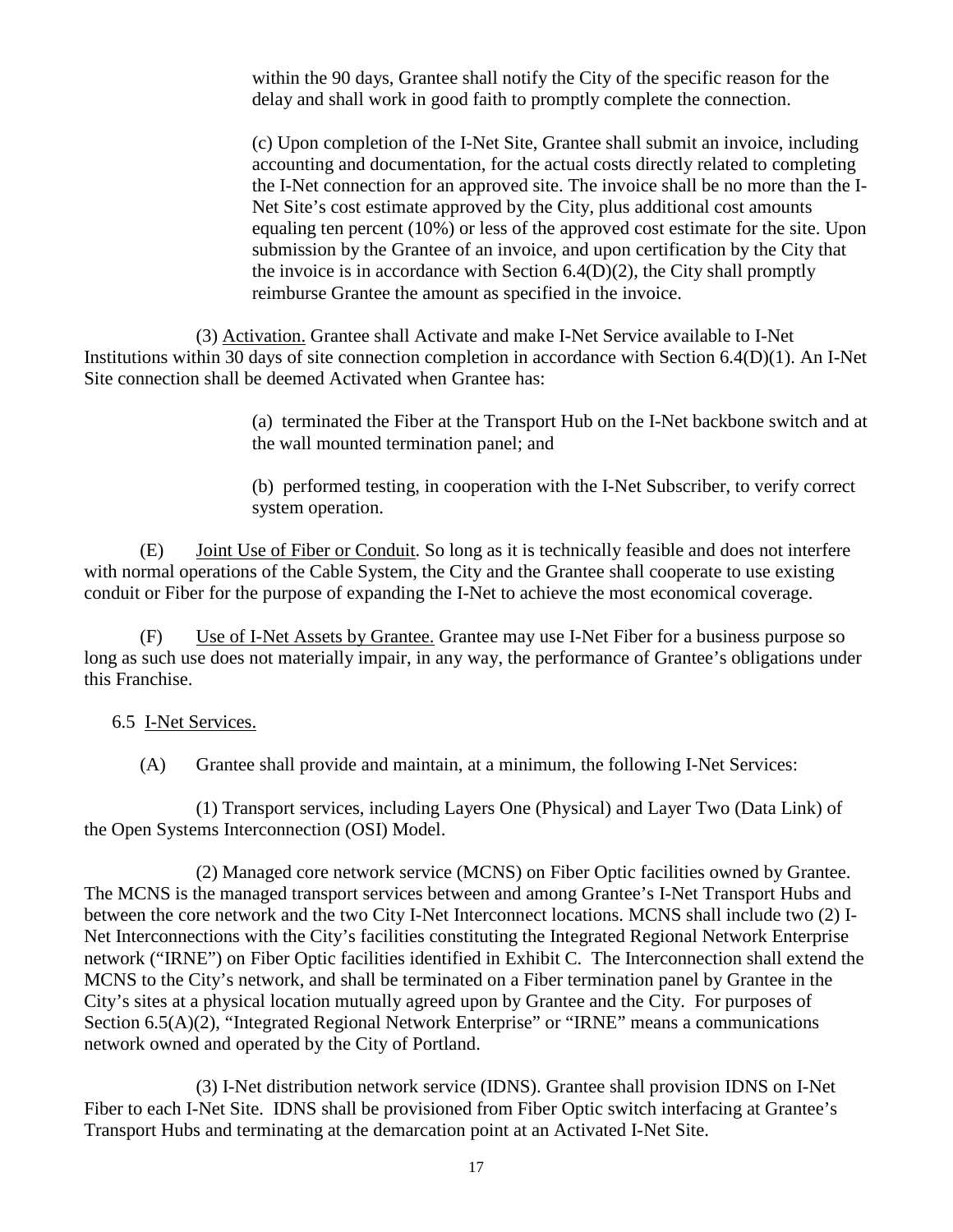(B) The City's provision of communications network services to I-Net Institutions does not preclude other I-Net Institutions from receiving the same or similar services from Grantee, including, but not limited to, services described in Section 6.5.

(C) I-Net Subscribers shall not re-sell, lease, or assign use of I-Net bandwidth capacity or I-Net Services to any commercial third party or for any purpose generating income that might be taxed at the federal, state or local levels.

(D) All service agreements between Grantee and I-Net Institutions for I-Net bandwidth capacity and I-Net Services shall, at a minimum, meet the requirements of this Franchise. If an I-Net Institution and Grantee are unable to mutually agree on the terms of an I-Net service agreement, the City shall make a final determination consistent with the terms of this Franchise.

<span id="page-23-0"></span>6.6 Maintenance and Performance Standards. Grantee shall provide I-Net Subscribers with a reliable level of service, repair and maintenance comparable to that which the Grantee makes available to commercial users for comparable services. Specific performance, maintenance and operations standards are set forth in the agreement referenced in Section 6.3.

<span id="page-23-1"></span>6.7 I-Net Usage Fees. Grantee may charge for I-Net Services, in accordance with the fees set forth in the agreement referenced in Section 6.3.

<span id="page-23-2"></span>6.8 I-Net Interconnections.

(A) Grantee shall continue and maintain I-Net Interconnections in existence on the effective date of this Franchise.

(B) Grantee shall continue in effect without a service charge a routing system satisfactory to the City for carriage of Signals to and from the institutional networks of the Grantee in Washington, Multnomah and Clackamas Counties, Oregon and Clark County, Washington. Nothing in this Section 6.8 shall be construed as requiring Grantee to directly provide I-Net Services under this Franchise outside of the Franchise Area.

(C) Upon request by the City, Grantee shall Interconnect its I-Net to any City-owned communications systems, insofar as such Interconnection is technically feasible, the City shall reimburse Grantee for the Incremental, direct Capital costs of such Interconnection in accordance with the reimbursement process in Section 6.4(C).

<span id="page-23-3"></span>6.9 I-Net not Common Carrier. Nothing in this Franchise or Section 6 hereof shall be deemed by the City or Grantee to subject Grantee's operations, or I-Net Services provided by Grantee under authority of this Franchise, to regulation as a common carrier within the meaning of applicable state or federal law.

### <span id="page-23-4"></span>6.10 Effect of City Provision of Commercial Services in Competition with Grantee.

(A) In the event that the City, or one of its agents, elects to provide commercial Cable Services or I-Net Services to Residential or business customers in competition with Grantee, on a wholesale or retail basis, during the term of this Franchise, Grantee's Institutional Network obligations under this Section 6 and Grantee's I-Net obligations to provide funds in support of I-Net Capital Costs under Section 7 hereof shall terminate upon physical activation and offering of such service in the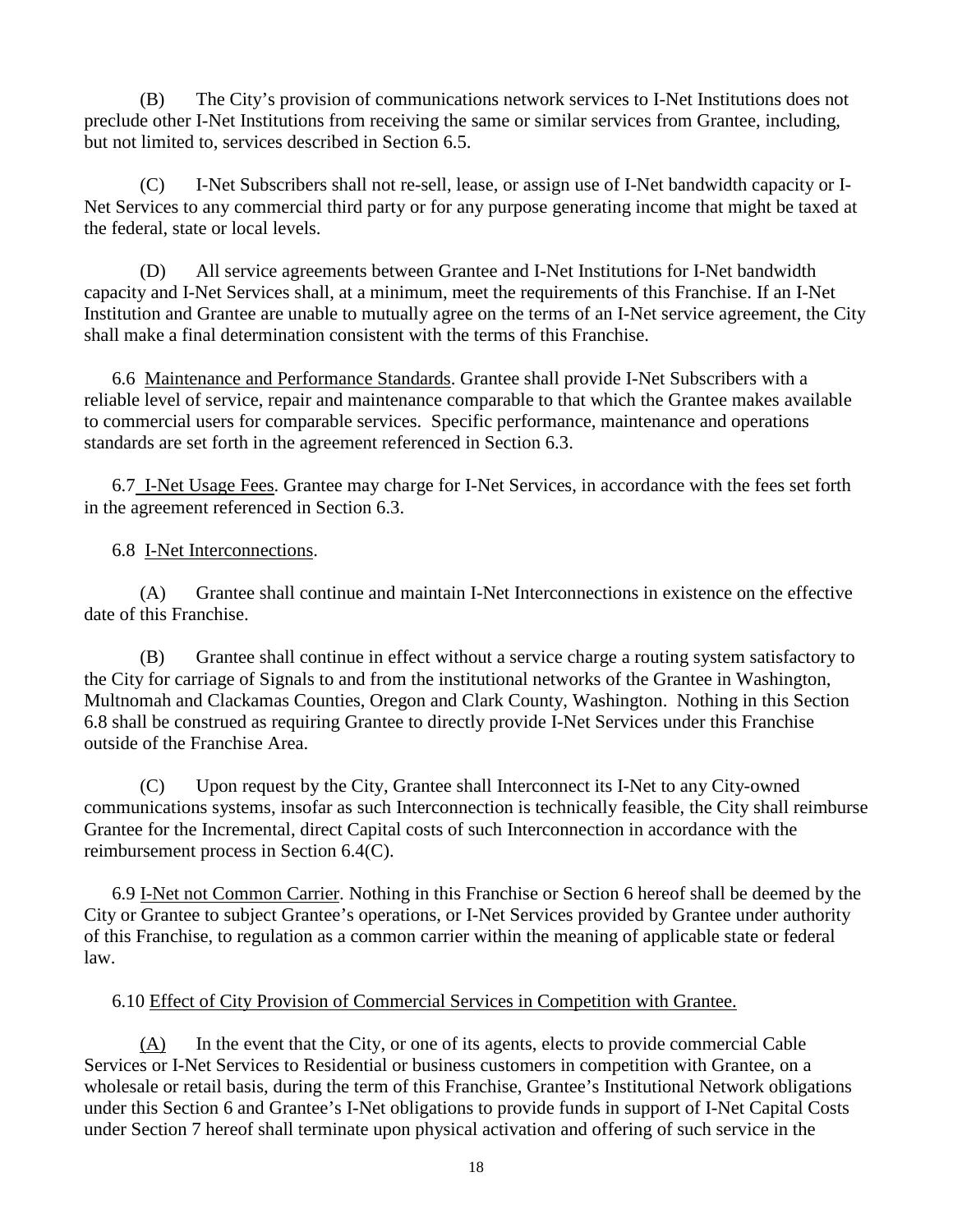manner provided in this Section. In the event the City determines to offer such services during the term of this Franchise, the City will provide Grantee with a minimum of 24 months advance written notice prior to activating service. Such notice period shall be for the purposes of negotiating a reasonable good-faith transition schedule and alternative service arrangements, including commercial contracts, for existing I-Net Subscribers prior to the date of such activation. Upon offering or physically activating and providing any Cable Service or I-Net Service by the City or its agents to Residential or business customers in competition with Grantee on a wholesale or retail basis, Grantee shall have the right to discontinue I-Net Services under Section 6.5, and discontinue payment of one percent (1%) of the three percent (3%) I-Net Capital funding provided in Section 7 of this Franchise. An "offering" of services under this Section 6.10 shall not include a survey or inquiry as to potential customer interest, but shall reference a binding commitment to provide services upon acceptance. As used in this section "competition with Grantee" shall not be deemed to include any non-commercial services provided by the City to itself, to any Designated Access Provider, or to any I-Net Institution.

(B) Grantee agrees and acknowledges that the City's existing communications networks and the provision of communications services in effect as of the effective date of this Franchise are not in competition with Grantee within the meaning of this Section 6.10.

#### <span id="page-24-0"></span>**Section 7. PEG ACCESS AND I-NET CAPITAL FUNDING**

<span id="page-24-1"></span>7.1 PEG and I-Net Capital Fee. Grantee shall pay to the City three percent (3%) of Grantee's Gross Revenues Annually (PEG/I-Net Fee).

(A) The PEG/I-Net Fee shall be allocated to provide support for Capital Costs related to PEG Access and the I-Net. The PEG/I-Net Fee shall not be paid to another cable operator in the Franchise Area for equipment to be owned by that cable operator or an affiliate.

(B) The City shall provide Grantee with a report Annually describing the allocation of the PEG/I-Net Fee, containing sufficient detail to demonstrate that the funds under Section 7.1 are used in compliance with the terms of this Franchise. The City shall Annually submit the report to Grantee no later than December 31.

(C) The City intends to use one percent (1%) of funds paid under Section 7.1 to provide support for Designated Access Provider Capital Costs; one percent (1%) for Capital Costs in the form of grants related to use of Access Resources or the I-Net; and one percent (1%) to fund Capital Costs related to the I-Net and its use.

(D) The City shall work with the Grantee and recipients of the PEG/I-Net Fee to ensure that the contributions of the Grantee relating to grant or I-Net resources under this Franchise are appropriately acknowledged.

<span id="page-24-2"></span>7.2 Payments. Following the effective date of this Franchise, Grantee shall make quarterly payments of PEG/I-Net Fees to the City, under Section 7, for the preceding quarter-year period ending September 30, December 31, March 31, and June 30. Each quarterly payment shall be due and payable no later than forty-five (45) days after the quarter ending date.

<span id="page-24-3"></span>7.3 Quarterly Reports. Each payment shall be accompanied by a written report, verified by an authorized representative of Grantee, containing an accurate statement in summarized form, as well as in detail, of Grantee's Gross Revenues and the computation of the payment amount.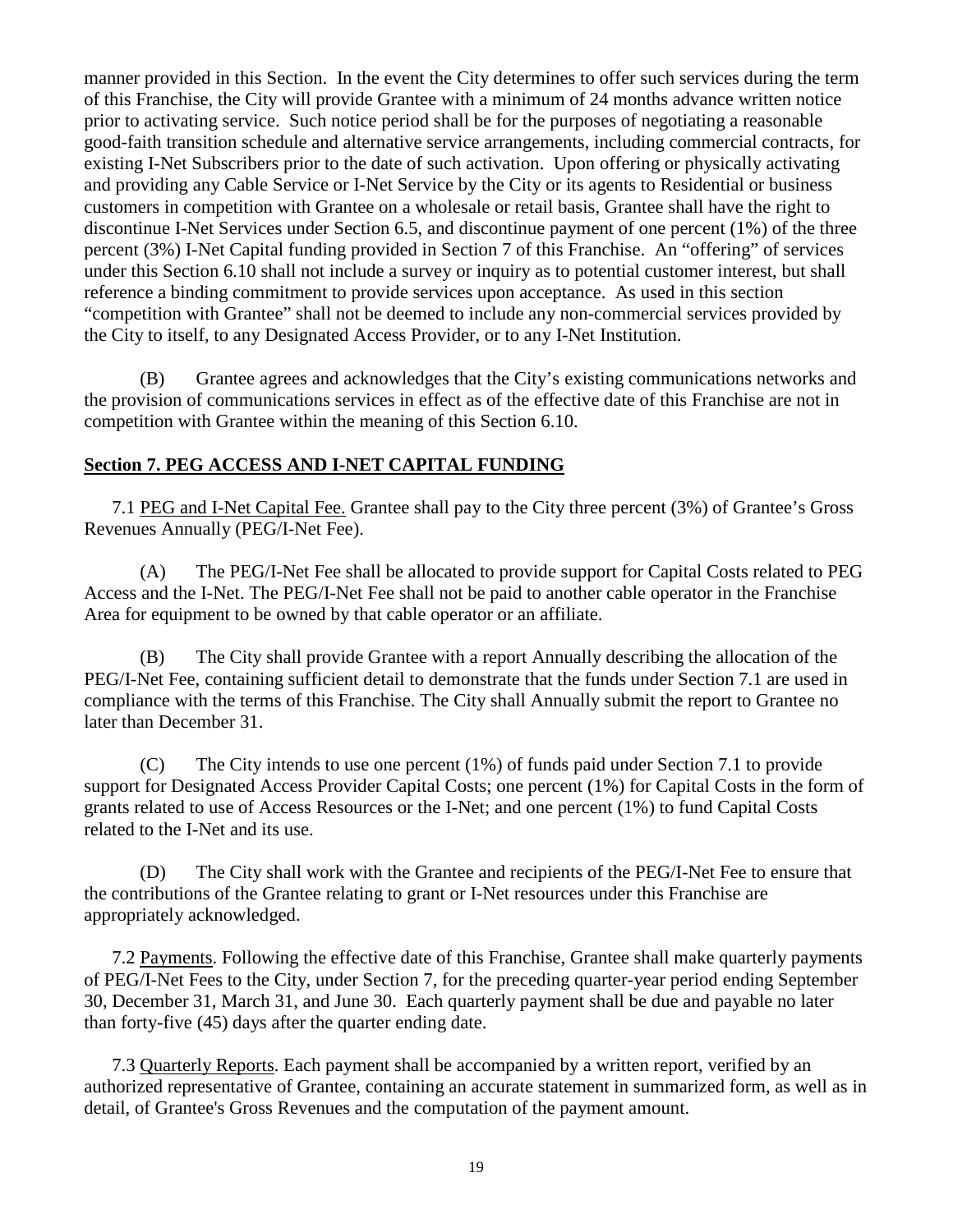<span id="page-25-0"></span>7.4 Interest on Late Payments. Payments not received within forty-five (45) days from the quarter ending date shall be assessed in accordance with Section 12.3.

<span id="page-25-1"></span>7.5 PEG Access Support not Franchise Fees; Applicable Federal Law. Grantee agrees that financial support for Access Capital Costs arising from or relating to the obligations set forth in Section 7 shall in no way modify or otherwise affect Grantee's obligations to pay franchise fees to the City. Grantee agrees that although the sum of franchise fees and the payments set forth in Section 7 may total more than five percent of Grantee's Gross Revenues in any 12-month period, the additional commitments are not to be offset or otherwise credited in any way against any franchise fee payments under this Franchise.

<span id="page-25-2"></span>7.6 Review of Records. Grantee may conduct a financial review or audit for the purpose of verifying whether use of the PEG/I-Net Fee is in accordance with this Franchise. The Grantee shall notify the City in writing at least thirty (30) days prior to the date of an audit or review and identify the relevant financial records of City and the Designated Access Provider that Grantee wants to review. The time period of the review or audit shall be for PEG/I-Net Fee payments received no more than thirty-six (36) months prior to the date the Grantee notifies the City of its intent to perform an audit or review. The City and recipients of the PEG/I-Net Fee shall make such documents available for inspection and copying. Documents shall be reviewed during normal business hours at a time and place made available by the City or the Designated Access Provider.

Grantee shall promptly provide the City with written notice of the audit or review's conclusions. The City shall have sixty (60) days to provide a written response. If the City disputes Grantee's conclusions, the parties shall attempt in good faith to reach a mutually acceptable resolution. If the parties are unable to agree, either party may submit the issue to arbitration under Section 20.2. If the conclusions become final, determining that any PEG/I-Net Fee has not been used in accordance with this Franchise, then within 30 days, one of the following actions shall occur:

(A) If the City determines that the recipient has access to sufficient unrestricted funds, the City may require either:

(1) That the recipient expend its unrestricted funds to achieve the stated purposes of the original PEG/I-Net funding not spent in accordance with this Franchise; or,

(2) Upon demand, the recipient shall return the full amount of the PEG/I-Net funding amount not spent in accordance with this Franchise to the PEG/I-Net funding account.

(B) If the City determines that the recipient does not have access to sufficient unrestricted funds, the City may decide to either:

(1) Directly reimburse the PEG/I-Net funding account for the amount not spent in accordance with this Franchise; or,

(2) Allow the Grantee to reduce future PEG/I-Net Fee payments by the amount not spent in accordance with this Franchise.

(C) The decision as to which of these options to exercise, under Sections 7.6(A) and (B), shall be at the City's sole discretion.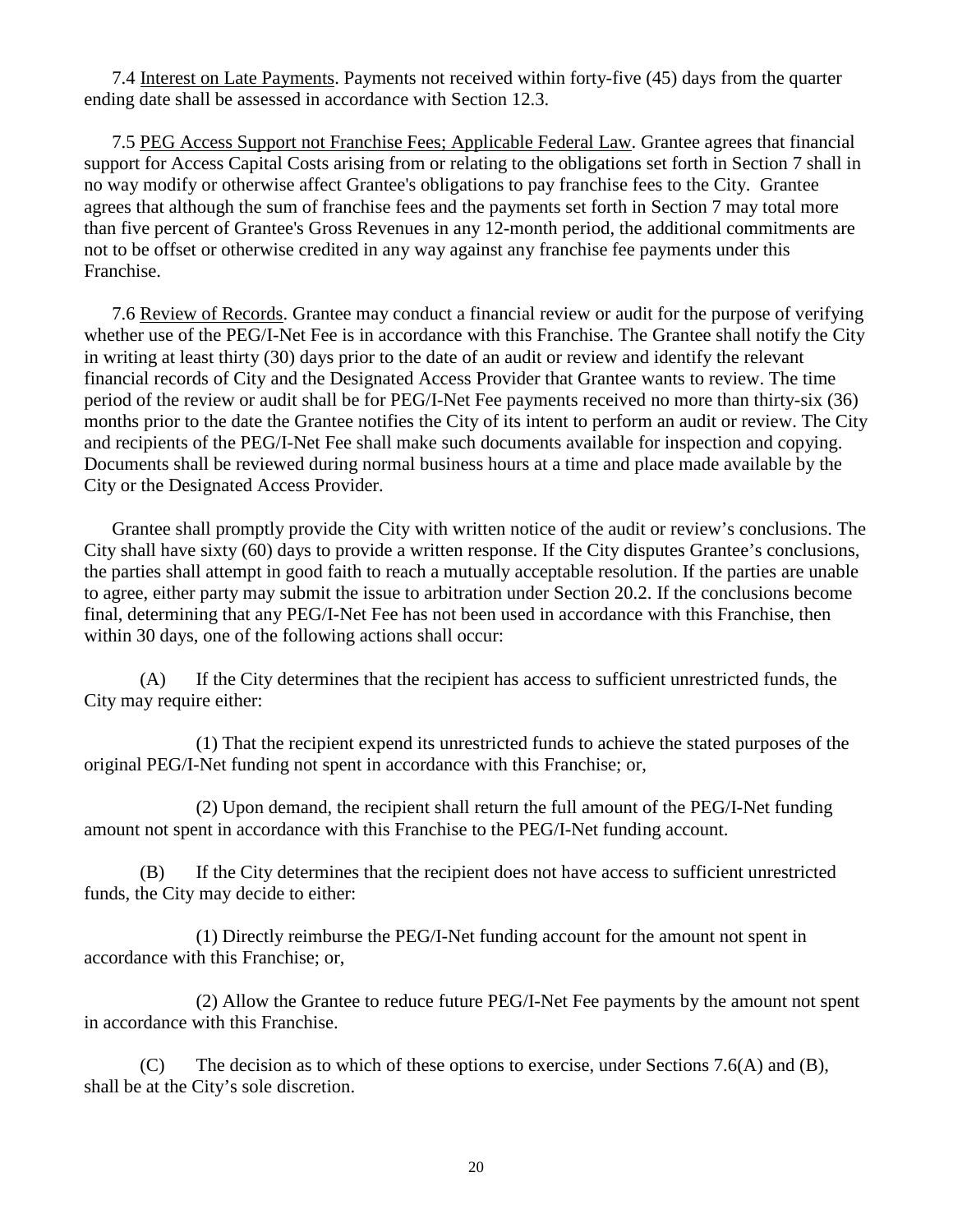<span id="page-26-0"></span>7.7 Undedicated I-Net Funds. The restrictions upon the City's use of the one percent (1%) paid by Grantee to the City to fund Capital Costs related to the I-Net and its use ("I-Net Capital Funds") under Section 7 will survive the termination of this Franchise for any cause. Any encumbered or dedicated I-Net Capital funds must be expended within four years of receipt by the City. Within 30 days after December 31, 2015 and December 31, 2020, the City shall document any unencumbered and undedicated amounts in City accounts from I-Net Capital funds paid to the City through June 30, 2015 and through June 30, 2020, respectively. If the amount of unencumbered and undedicated I-Net Capital Funds is in excess of twice the total amount paid to the City and intended for I-Net purposes for the fiscal year period July 1, 2014 through June 30, 2015 or July 1, 2019 through June 30, 2020, respectively, the City will return the excess of such I-Net Capital Funds to Grantee for the purpose of refunding these amounts to cable subscribers or to apply such funds to offset Capital construction costs of line extensions that exceed Grantee's Capital contribution obligations under Section 8.4, for the purpose of distributing Cable Services, including PEG programming, within the Franchise Area.

#### <span id="page-26-1"></span>**Section 8. SERVICE**

<span id="page-26-2"></span>8.1 Non-Discriminatory Rates and Charges. Grantee shall provide Cable Services to all Subscribers in the Franchise Area under non-discriminatory rates and reasonable terms and conditions. Grantee shall not arbitrarily refuse to provide Cable Services to any Person within the Franchise Area, in accordance with Section 10.6.

<span id="page-26-3"></span>8.2 Standard Installation. For purposes of Section 8, "Standard Installation" means an installation of a drop no more than 125 feet between the Dwelling Unit and the nearest point of access on the Street from which the Cable System is designed to serve the site, which qualifies a Residential Subscriber for installation at standard rates. Except as otherwise provided in Section 8.3, Grantee shall provide Standard Installation within 60 days of a service request to any potential Residential Subscriber throughout the Franchise Area at Grantee's published rates and charges. For purposes of this Section, a request shall be deemed made on the date of signing a service agreement, receipt of funds by the Grantee, receipt of a written request by the Grantee or receipt by the Grantee of a verified oral request.

<span id="page-26-4"></span>8.3 Non-Standard Installations. In general, Grantee shall have no obligation to provide service necessitating a service drop extension beyond a Standard Installation unless the potential Residential Subscriber requesting service contractually agrees to pay construction costs based on the following formula:

(A) Grantee shall provide service at its Standard Installation rate for the initial 125 feet of service drop extension.

(B) Grantee and the Residential Subscriber shall share equally the actual cost of the service drop extension for the distance over 125 feet but less than 250 feet.

(C) The Residential Subscriber shall pay all costs for the service drop extension for the distance greater than 250 feet.

<span id="page-26-5"></span>8.4 Line-Extension Aid to Construction. For those Persons not eligible for installations pursuant to Section 8.2 and 8.3, Grantee shall have no obligation to provide Cable Service causing direct and incremental line extension costs in excess of 50 times the standard monthly charge for Expanded Basic Service Tier or its equivalent, unless the Person requesting service contractually agrees to pay such costs, based on the following formula: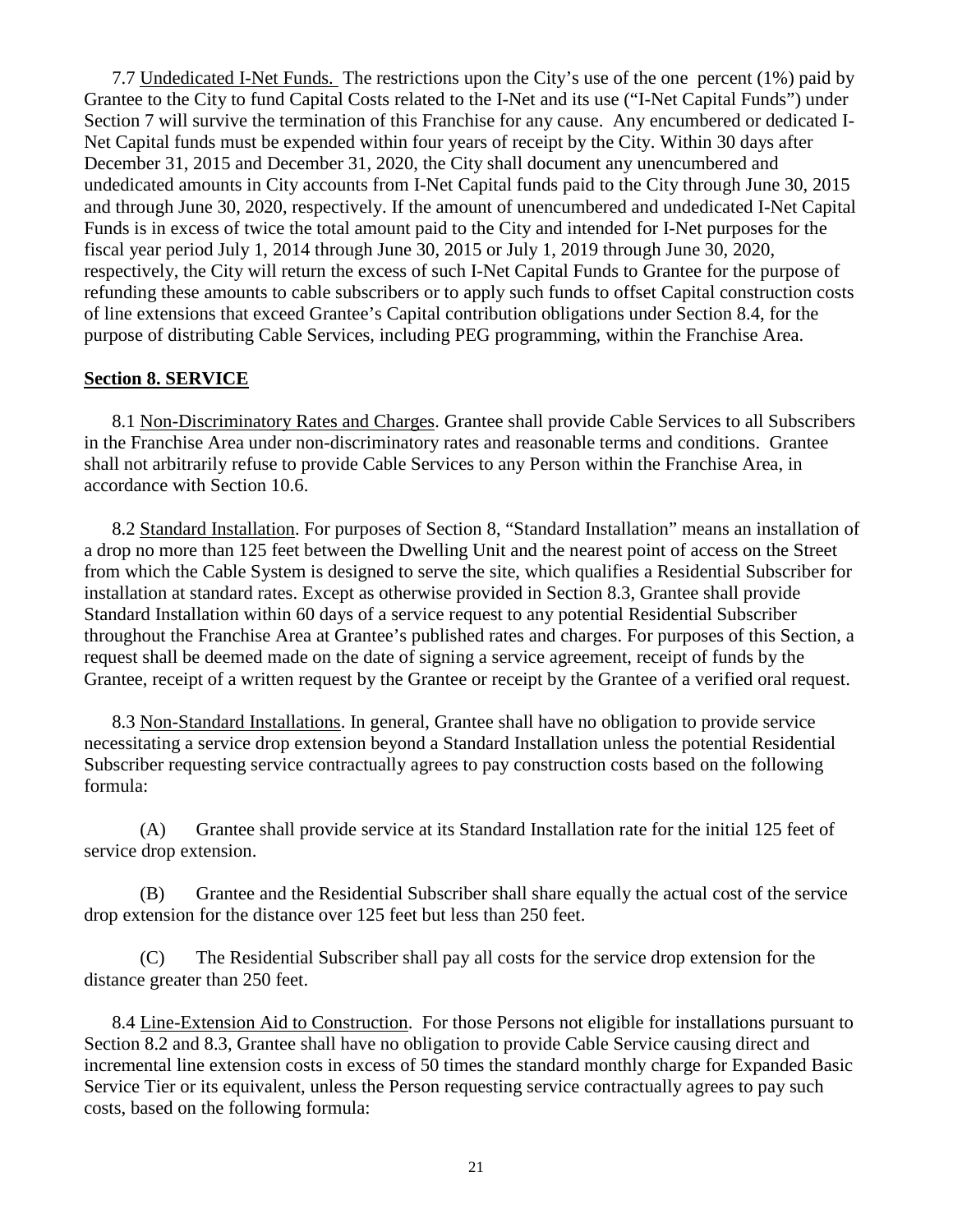(A) Grantee shall provide installation at its standard installation rate if the direct and incremental line extension costs are equal to or less than 50 times the standard monthly charge for Expanded Basic Service Tier.

(B) In all other cases the Person shall pay the standard installation rate plus all direct and incremental line extension costs in excess of 50 times the standard monthly charge for Expanded Basic Service Tier.

<span id="page-27-0"></span>8.5 Monthly Service and Installation of Schools. Grantee shall provide without charge Basic Service, the Expanded Basic Service Tier and one Standard Installation to all schools in the Franchise Area. Solely for purposes of this Section 8.5, Expanded Basic Service Tier means Digital Starter or its functional equivalent along with a single digital transport adapter. Non-standard installations shall be subject to Section 8.3. For purposes of Section 8.5, schools mean any public and private primary and secondary schools (K through 12), which have received the appropriate accreditation from the State of Oregon.

## <span id="page-27-1"></span>**Section 9. CABLE SYSTEM UPGRADE**

<span id="page-27-2"></span>9.1 Technology Assessment.

(A) The City may notify Grantee on or after January 1, 2017, that the City will conduct a technology assessment of Grantee's Cable System. The technology assessment may include, but is not be limited to, determining whether Grantee's Cable System technology and performance are consistent with current technical practices and range and level of services existing in the fifteen (15) largest U.S. cable systems owned and operated by Grantee's Parent Corporation pursuant to franchises that have been renewed or extended since January 1, 2012.

(B) Grantee shall cooperate with the City to provide necessary non-confidential and proprietary information upon the City's reasonable request as part of the technology assessment.

(C) At the discretion of the City, findings from the technology assessment may be included in any proceeding commenced for the purpose of identifying future cable-related community needs and interests undertaken by the City pursuant to 47 U.S.C. §546.

### <span id="page-27-3"></span>**Section 10. CONSUMER PROTECTION**

<span id="page-27-4"></span>10.1 City's Cable Television Consumer Protection Policy.

(A) Grantee shall comply with the City's Cable Television Consumer Protection Policy set forth in Portland City Code Chapter 3.115.

(B) With Grantee and the City both reserving their respective rights under applicable law, the City and Grantee agree that certain requirements of the Cable Television Consumer Protection Policy shall be interpreted in the manner set forth in Exhibit D hereof, and that the interpretations set forth in this Exhibit shall control on the related requirements set forth in the Cable Television Consumer Protection policy as adopted by the City Council.

<span id="page-27-5"></span>10.2 Subscriber Contracts. Grantee shall not enter into contracts with Subscribers which are inconsistent in any material sense with the requirements of this Franchise.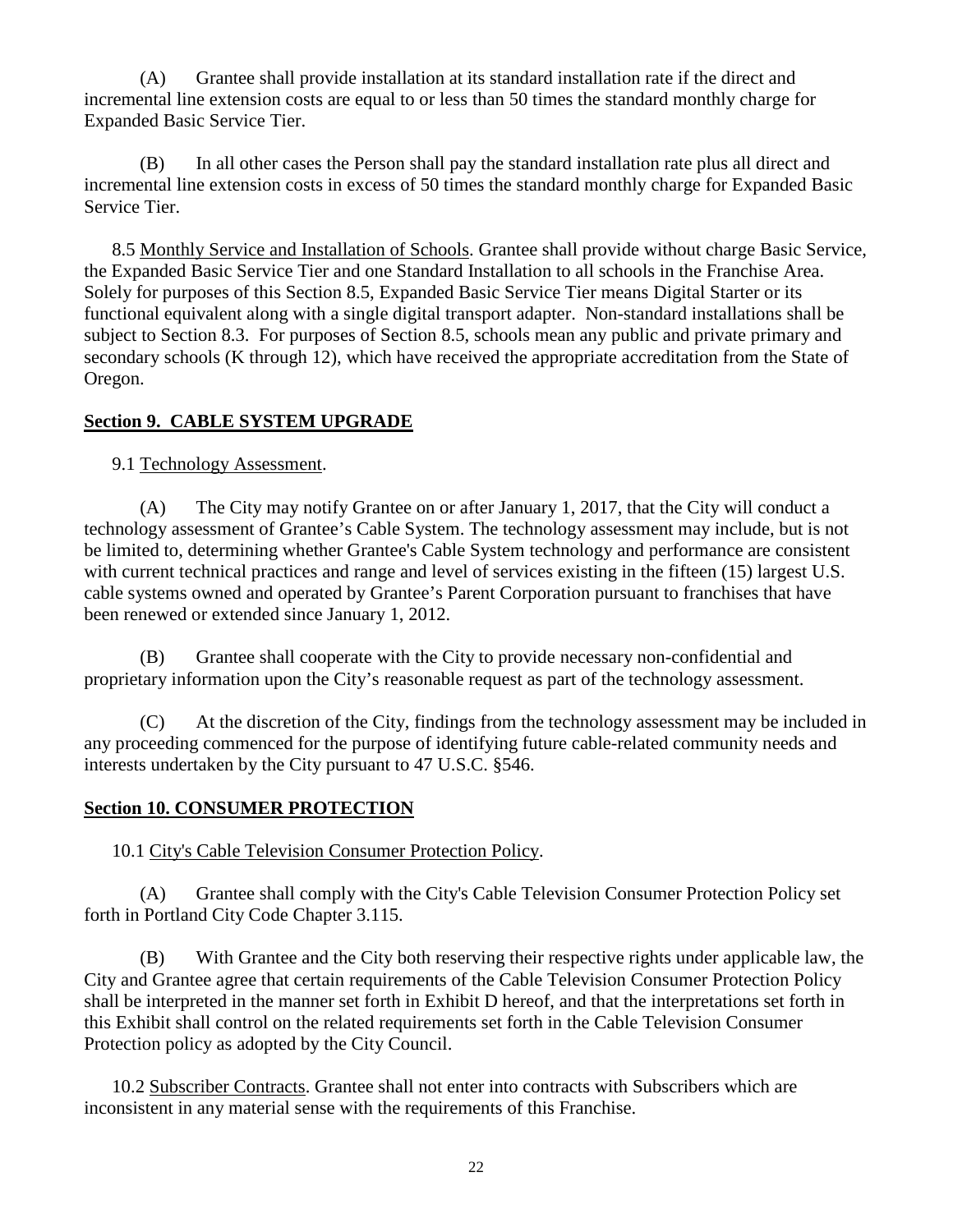<span id="page-28-0"></span>10.3 Obscenity. Grantee shall not transmit, or permit to be transmitted, over any Channel subject to its editorial control any Programming which is obscene under applicable law. Grantee shall be deemed to have transmitted or permitted a transmission of obscene Programming only if a court of competent jurisdiction has found that Grantee's officers or employees, acting in their authorized capacity, have knowingly permitted Programming which is obscene under applicable law to be transmitted over any Channel that is subject to Grantee's editorial control.

<span id="page-28-1"></span>10.4 Parental Control Device. Upon request by any Subscriber, Grantee shall make available a parental control or lockout device to enable a Subscriber to control access to both the audio and video portions of any or all Channels. Grantee shall inform its Subscribers of the availability of the lockout device at the time of their initial subscription and periodically thereafter.

<span id="page-28-2"></span>10.5 Regulation of Rates and Charges. All Grantee Residential Subscriber rates and charges related to or regarding Cable Services shall be subject to regulation by the City to the full extent authorized by the City Charter and by applicable federal, state and local laws and City ordinances.

<span id="page-28-3"></span>10.6 Rate Discrimination. All Grantee Residential Subscriber rates and charges shall be published and non-discriminatory as to all Persons and organizations of similar classes, under similar circumstances and conditions. Grantee shall establish similar rates and charges for all Residential Subscribers receiving similar services, regardless of race, color, religion, age, sex, marital or economic status, national origin, sexual orientation, physical or mental disability, income of the residents, or geographic location within the Grantee's Franchise Area. Nothing in Section 10.6 shall be construed to prohibit:

(A) The temporary reduction or waiving of rates and charges in conjunction with promotional campaigns;

(B) Grantee from offering reasonable discounts to senior citizens or discounts to economically disadvantaged citizens;

(C) Grantee establishing different and nondiscriminatory rates and charges and classes of services for commercial subscribers, as well as different, nondiscriminatory monthly rates for classes of commercial subscribers; or

(D) Grantee from establishing reduced bulk rates for Residential Subscribers residing in multiple dwelling units.

<span id="page-28-4"></span>10.7 Filing of Rates and Charges. Grantee shall maintain on file with the City a complete and current schedule of applicable Residential Subscriber rates and charges for Cable Services provided under this Franchise, in a form satisfactory to the City. Nothing in this Section 10.7 shall be construed to require the Grantee to file rates and charges under temporary reductions or waivers of rates and charges in conjunction with promotional campaigns. As used solely in this Section 10.7, no rate or charge shall be considered temporary if Residential Subscribers have the ability over a period greater than six (6) consecutive months to purchase Cable Services at such rate or charge.

<span id="page-28-5"></span>10.8 Changes in Rates and Charges.

(A) Grantee shall provide written notice to the City and Subscribers at least 30 days in advance of any increase in rates and charges. Notice to the City of proposed increases in rates and charges shall be filed in a form satisfactory to the City.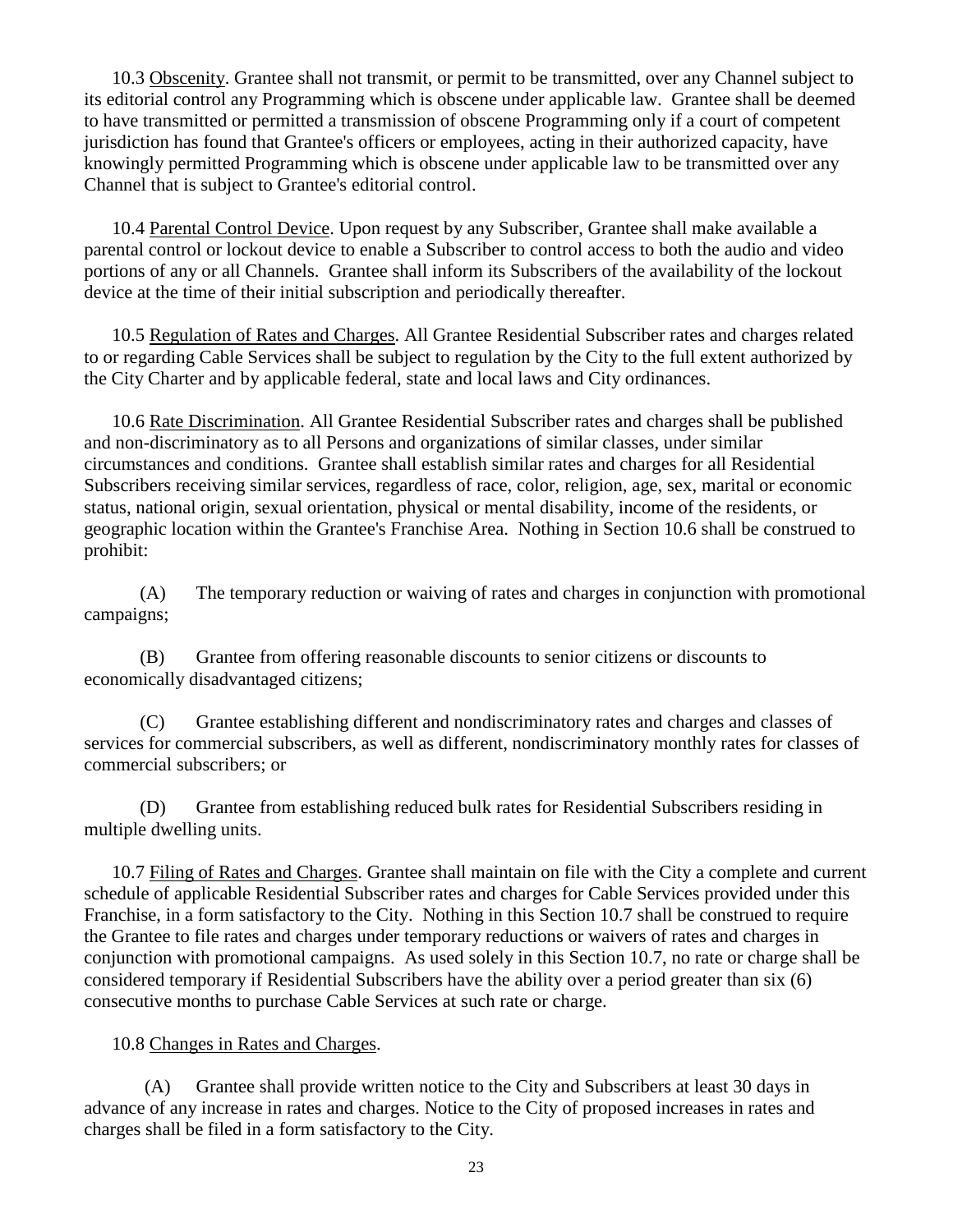(B) Unless the City has lawfully required prior review of Grantee's rate increase in accordance with the requirements and conditions of applicable law, Grantee's rate increase shall become effective on the date identified in the form filed by the Grantee, provided that the effective date shall not be earlier than the 31st day after such filing.

<span id="page-29-0"></span>10.9 ADA Accessible Equipment and Services. To the extent authorized by law, the City reserves the right to require and regulate the installation or rental of equipment which facilitates the reception of Basic Service by hearing impaired individuals. Grantee shall notify Subscribers of the availability of ADA equipment and services and shall provide such equipment and services in accordance with federal and state laws.

<span id="page-29-1"></span>10.10 Discriminatory Practices. Grantee shall not deny Cable Service, or otherwise discriminate against Subscribers, Programmers or any other Persons on the basis of race, color, religion, age, sex, national origin, sexual orientation or physical or mental disability. Grantee shall comply at all times with all other applicable federal, state or local laws, rules and regulations relating to non-discrimination.

<span id="page-29-2"></span>10.11 Unauthorized Monitoring or Cable Tapping. For the purposes of Section 10.11, "Tap" means to observe or monitor video, audio, digital or other non-video Signals, or any combination of such Signals carried on the Cable System, where the observer is neither of the communicating parties, whether the exchange is observed by visual or electronic means, for any purpose whatsoever.

(A) Neither the Grantee, nor any of its agents, employees, officials or permittees, or any other Person, agency or entity, shall Tap any cable, line, Signal input device or subscriber outlet or receiver in any manner inconsistent with applicable law.

(B) Grantee may Tap a cable, line, Signal input device or Subscriber outlet or receiver to 1) determine the number of viewers watching a program where the identities of the viewers are not determined; 2) perform Cable System maintenance and verify technical performance; and 3) identify theft of services, without the Subscriber's written consent.

<span id="page-29-3"></span>10.12 Privacy. The City and Grantee shall maintain constant vigilance with regard to possible abuses of the right of privacy or other human rights of any Residential Subscriber, Programmer or any other Person lawfully receiving Cable Services resulting from any device or Signal associated with the Cable System. Grantee shall not use the two-way communications capability of the Cable System for unauthorized or illegal Subscriber surveillance of any kind.

<span id="page-29-4"></span>10.13 Permission of Property Owner or Tenant. Grantee shall not install or attach any of its Facilities to any residence or other property without first securing the permission of the owner or tenant of any property involved, except where there is an existing utility easement reserved by plat or other conveyance or unless such installation or attachment is otherwise authorized by law. Nothing herein, however, shall excuse the Grantee from obtaining permission from anyone who has the right to approve or disapprove the attachment. If such permission or easement is later revoked, unless Grantee is otherwise lawfully entitled to maintain its Facilities, whether by the original or a subsequent owner or by operation of law, the Grantee, on the owner's request, shall promptly remove any of its Facilities and promptly restore the property to a condition similar to its prior condition. Grantee shall perform all such installations and removals in a workmanlike manner and shall be responsible for any damage to residences or other property caused by the installation or the removal.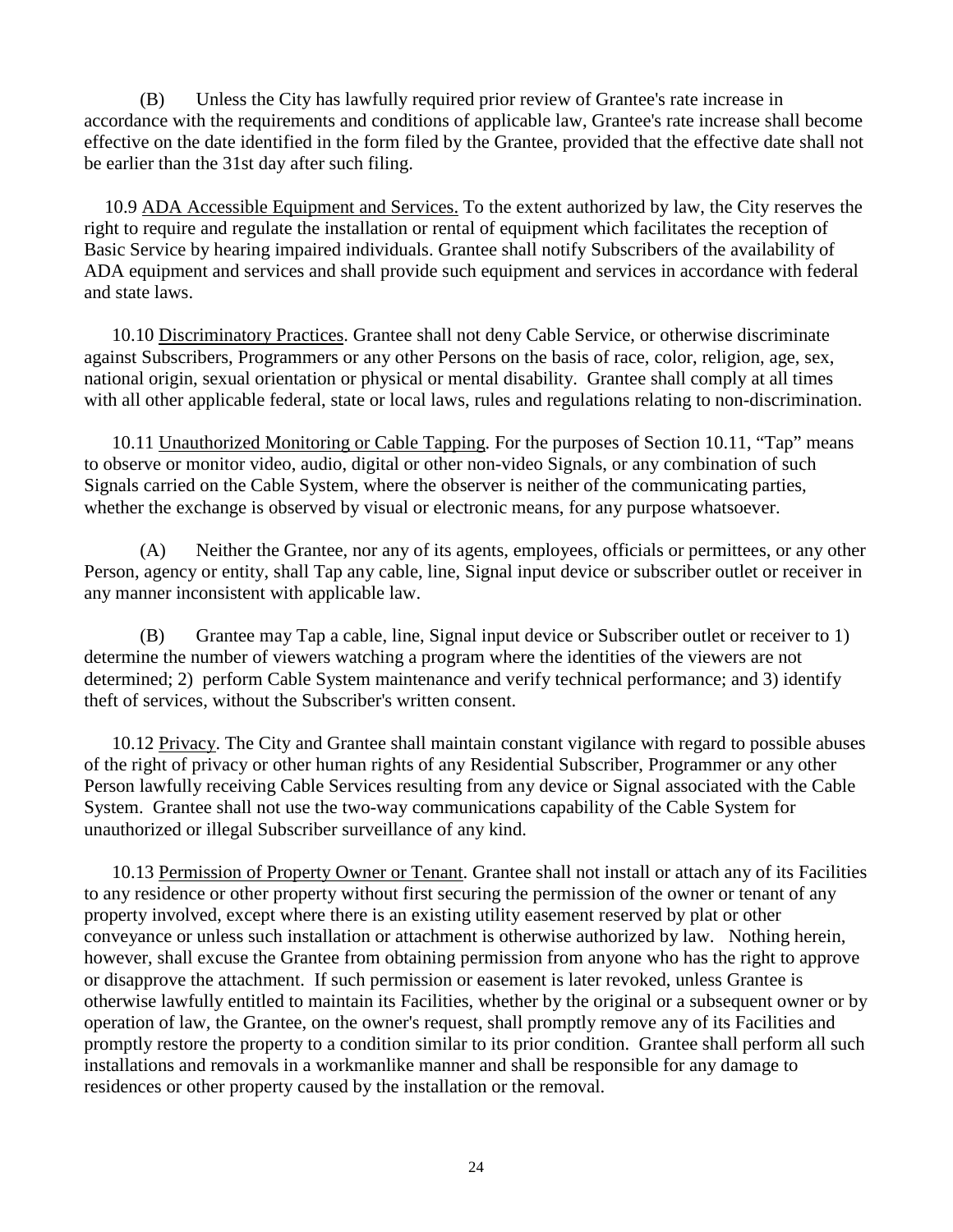<span id="page-30-0"></span>10.14 Sale of Subscriber Lists and Personalized Data. Grantee shall be subject to the provisions of federal law regarding limitations on Grantee's collection and use of personalized data, and other issues involving the protection of Subscriber privacy.

<span id="page-30-1"></span>10.15 Contact Information on Subscribers' Bills. Grantee shall include on Subscribers' bills the contact information for the City. Grantee shall also provide to Subscribers the City's contact information at the time of Cable Service installation and at least Annually thereafter.

## <span id="page-30-2"></span>**Section 11. RESIDENTIAL NETWORK**

# <span id="page-30-3"></span>11.1 Channel Capacity.

(A) Prior to the Effective Date of this Franchise, Grantee upgraded its Cable System to a Fiber to the Fiber node Cable System architecture, with Fiber Optic cable deployed from Grantee's Headend to Grantee's Fiber nodes, tying into Grantee's coaxial Cable System already serving Subscribers. Active and passive devices currently are passing a minimum of 860 MHz (with a minimum passband of between 50 and 860 MHz) providing to Residential Subscribers at least 200 or more activated minimum Downstream video Channels and minimum Activated Upstream digital Channel Capacity of 35 MHz accessible from any node, any Residential Subscriber, any Access facility, and any I-Net Site in the Franchise Area. This Upstream Capacity requires no additional installation of equipment for use except on users' premises.

(B) Grantee agrees to maintain the Cable System in a manner consistent with, or in excess of these specifications throughout the term of the Franchise with sufficient capability and technical quality to enable the implementation and performance of all the requirements of this Franchise, including the Exhibits hereto, and in a manner which meets or exceeds FCC technical quality standards at 47 C.F.R. § 76 Subpart K, regardless of the particular format in which a Signal is transmitted.

<span id="page-30-4"></span>11.2 Leased Access Channels. Grantee shall meet the leased access channel requirements under 47 USC § 532.

## <span id="page-30-5"></span>11.3 Technical and Safety Standards.

(A) Grantee shall comply with FCC Rules and Regulations, Part 76, Subpart K (Technical Standards), now in effect or as may be amended from time to time.

(B) Grantee shall at all times employ the standard of care attendant to the risks involved and shall install and maintain in use commonly accepted methods and devices for preventing failures and accidents which are likely to cause damage, injury or nuisance to the public or to employees of the Grantee.

(C) Grantee shall install and maintain its Cable System in accordance with the applicable requirements of the National Electrical Safety Code, and in such manner that the Cable System shall not interfere with any installations of the City or any public utility or Institutional utility, or any franchisee, licensee or permittee of the City.

(D) Grantee shall provide and put in use such equipment and appliances as shall control on a closed circuit basis and effectually carry all electric currents and Grantee television and other system Signal impulses in a manner so as to prevent injury to the wires, pipes, structures, and property belonging to the City or to any Person within the City.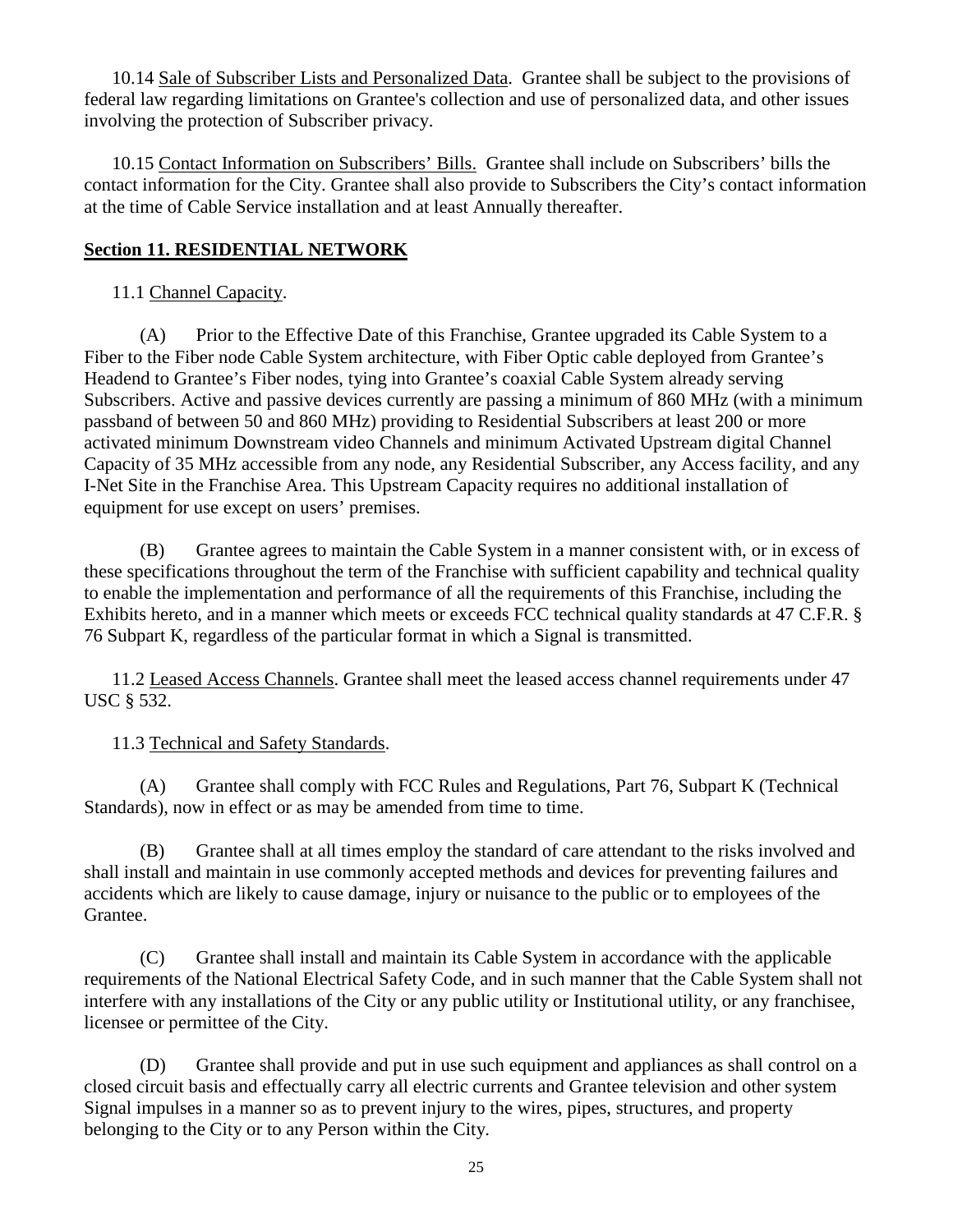(E) Grantee, at its own expense, shall repair, renew, change, and improve its Cable System from time to time as may be necessary to accomplish these purposes.

<span id="page-31-0"></span>11.4 Performance Testing.

(A) Grantee shall perform the following tests on its Cable System:

(1) All tests required by the FCC; and

(2) All other tests reasonably necessary to determine compliance with technical standards adopted by the FCC at any time during the term of this Franchise or in response to subscriber complaints.

(B) At a minimum, the Grantee's tests shall include:

(1) Proof of performance when activating any new construction;

(2) Semi-annual compliance and proof of performance tests in conformance with generally accepted industry guidelines;

(3) Cable System tests and intervals required by FCC regulations.

(C) Grantee shall maintain written Records of all results of its Cable System tests as required by this Franchise, performed by or for the Grantee. Such test results shall be available for inspection by the City upon request.

(D) Tests may be witnessed by representatives of the City, and, upon request, Grantee shall inform the City of the time and place of each test. The City may conduct independent tests of the system for which the Grantee shall give its fullest cooperation. Grantee shall be required to take prompt corrective measures to correct any system deficiencies and to prevent their recurrence.

<span id="page-31-1"></span>11.5 Specific Technical Facilities or Capabilities. The following specific technical facilities or capabilities shall be provided on the Cable System by the Grantee:

(A) 100% Emergency Standby Power. Grantee shall maintain standby power generating capacity at the Cable System Headend and throughout the trunk and distribution networks as is in place on the effective date of this Franchise. All standby power systems shall be rated to provide at least four (4) hours duration. In addition, Grantee shall have a plan in place, along with all resources necessary for implementing such plan, for dealing with outages of more than four hours. This outage plan and evidence of requisite implementation resources shall be presented to the City upon request.

(B) Emergency Alert Systems. Grantee shall comply with all applicable federal and state regulations regarding emergency alert systems, including equipment standards and procedures for alerting capacities. The City may identify authorized emergency officials for activating the emergency alert system. The City may also develop a local plan containing methods of emergency alert system message distribution, subject to applicable federal and state laws.

<span id="page-31-2"></span>11.6 Quality and Workmanship. The Cable System constructed or erected by Grantee shall be of good quality and workmanship and shall be maintained in good repair and efficiency.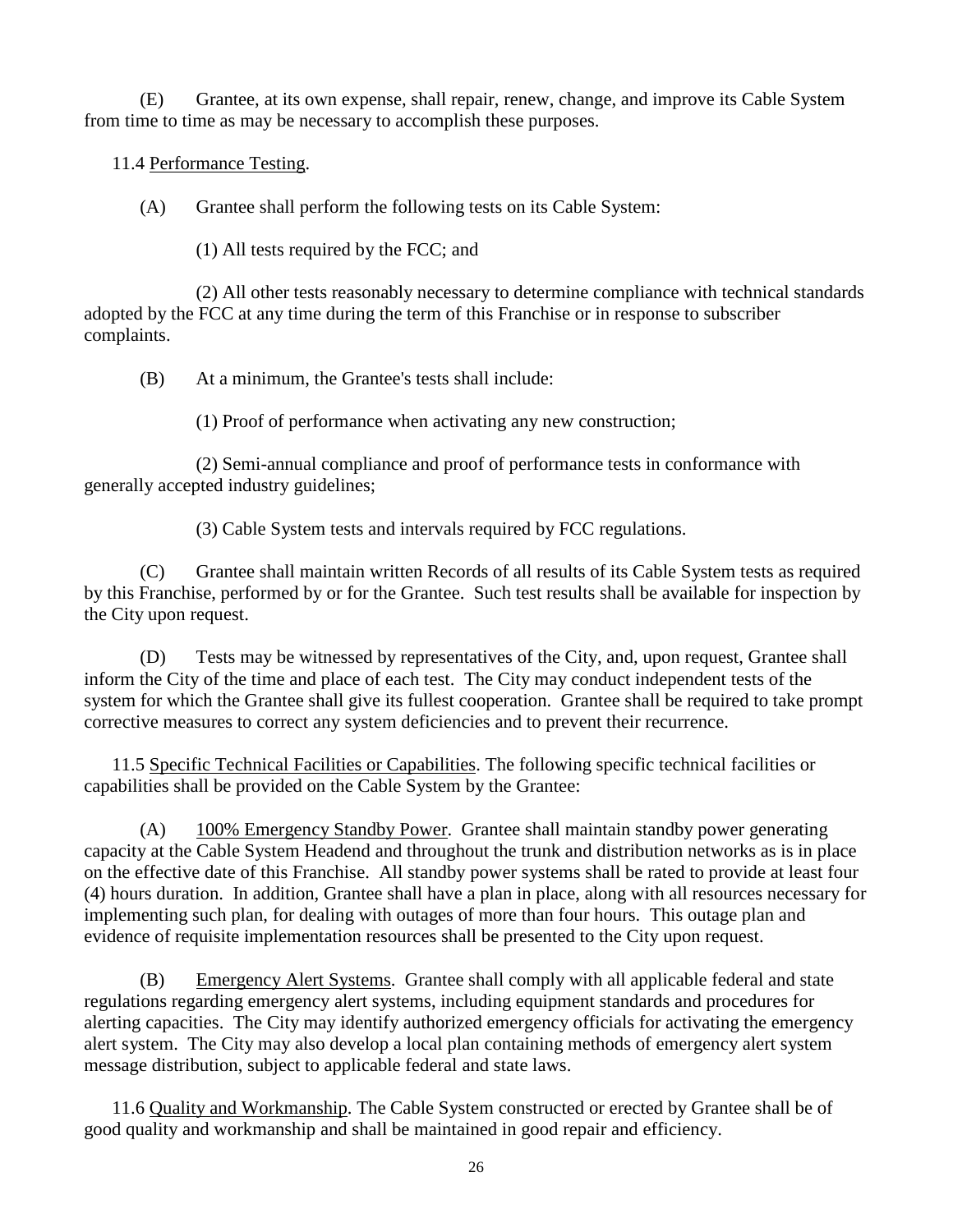<span id="page-32-0"></span>11.7 Inspection of Construction. The City shall have the right to inspect any construction or installation work performed under this Franchise. The City shall have the right to make such tests as it deems necessary to ensure compliance with the terms of this Franchise and applicable provisions of law.

#### <span id="page-32-1"></span>**Section 12. COMPENSATION AND AUDITING**

<span id="page-32-2"></span>12.1 Amount of Compensation. As compensation for the benefits and privileges under this Franchise and in consideration of permission to use the Streets of the City, the Grantee shall pay as a franchise fee to the City, throughout the duration of this Franchise, an amount equal to five (5%) percent of Grantee's Gross Revenues.

#### <span id="page-32-3"></span>12.2 Payments and Quarterly Reports.

(A) Payments. Grantee's franchise fee payments to the City shall be computed quarterly following the effective date of this Franchise for the preceding quarter year period ending September 30, December 31, March 31, and June 30. Each quarterly payment shall be due and payable no later than forty-five (45) days after the quarter ending date.

(B) Quarterly Reports. Each payment shall be accompanied by a written report to the City, verified by an authorized representative of Grantee, containing an accurate statement in summarized form, as well as in detail, of Grantee's Gross Revenues and the computation of the payment amount.

<span id="page-32-4"></span>12.3 Interest on Late Payments. Payments not received within forty-five (45) days from the quarter ending date shall be assessed interest compounded at the rate of one percent (1%) per month from the due date.

<span id="page-32-5"></span>12.4 Bundled Services. If Cable Services subject to the franchise fee required under this Section 12.4 are provided to Subscribers in conjunction with non-cable services, Grantee shall not allocate revenue between Cable Services and non-cable services for the purpose of evading or substantially reducing Grantee's franchise fee obligations to the City.

<span id="page-32-6"></span>12.5 Cost of Publication. Grantee shall pay the cost of publication of this Franchise and any amendments thereto, if such publication is required by the City Charter.

<span id="page-32-7"></span>12.6 Maximum Legal Compensation. The parties acknowledge that, at present, applicable federal law limits the City to collection of a maximum permissible franchise fee of five percent (5%) of Gross Revenues. In the event that at any time during the duration of this Franchise, the City is authorized to collect an amount in excess of five percent (5%) of Gross Revenues, then the City may request a modification of this Franchise under the provisions of Section 20.15.

<span id="page-32-8"></span>12.7 Additional Commitments not Franchise Fees. No term or condition in this Franchise shall in any way modify or affect the Grantee's obligation to pay franchise fees related to Cable Services in accordance with applicable law. Although the total sum of such franchise fee payments and additional commitments set forth elsewhere in this Franchise may total more than five percent (5%) of Grantee's Gross Revenues in any 12-month period, Grantee agrees that the additional commitments herein are not franchise fees as defined under 47 U.S.C. § 542, nor are they to be offset or credited against any franchise fee payments due to the City so long as such commitments are exercised by the City in a manner consistent with this Franchise. Except as otherwise authorized by 47 U.S.C. § 542, and the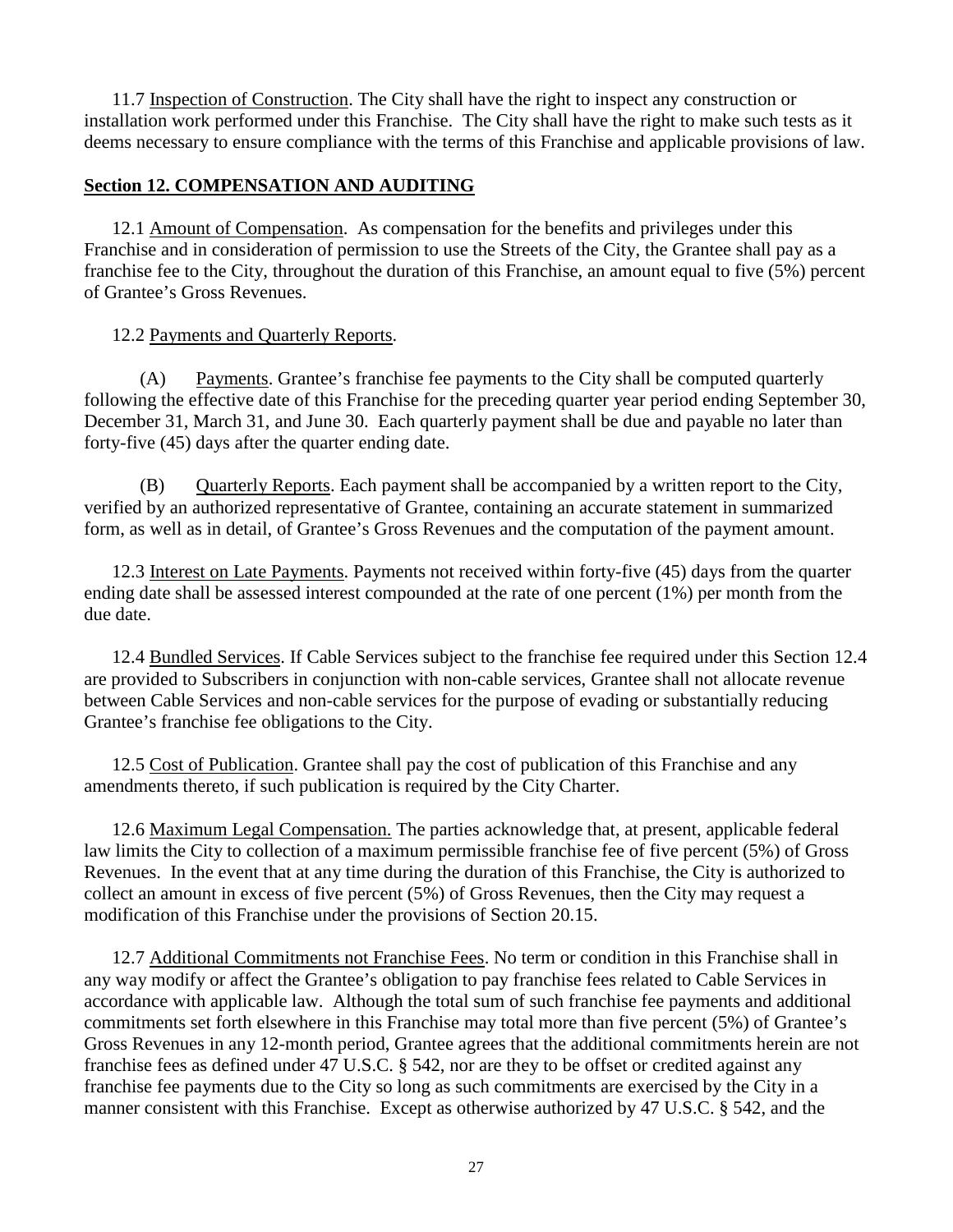regulations promulgated thereunder, Grantee shall not pass these additional commitments through to subscribers.

<span id="page-33-0"></span>12.8 Acceptance of Payment and Recomputation. No acceptance of any payment pursuant to Section 7.1 (PEG/I-Net Fee-s) or Section 12.1 (Franchise fees) shall be construed as an accord that the amount paid is, in fact, the correct amount, nor shall any acceptance of payments be construed as a release of any claim the City may have for further or additional sums payable.

### <span id="page-33-1"></span>12.9 Audits and Reviews.

(A) Acceptance of Payment and Recomputation. No acceptance of any payment pursuant to Section 7.1 or Section 12.1 of this Franchise shall be construed as an accord that the amount paid is, in fact, the correct amount, nor shall any acceptance of payments be construed as a release of any claim the City may have for further or additional sums payable. All amounts paid under Section 7.1 or Section 12.1 of this Franchise shall be subject to audit by the City, provided that only payments which occurred during a period of thirty-six (36) months prior to the date the City notifies Grantee of its intent to perform an audit shall be subject to such audit. Grantee agrees to pay the City for:

(1) Interest on any underpayment of an amount due under Section 7.1 or Section 12.1 of this Franchise that is disclosed as the result of an audit, such interest to be calculated at one percent (1%) over the existing prime rate as set by the Wells Fargo Bank, National Association, or its successor and assigns as designated by the City, compounded quarterly from the date on which the payment was due. If such payment is not received within thirty (30) days of notice from the City, then interest shall be compounded daily from the date on which the payment was due until the date the City receives the payment.

(2) Five percent (5%) of the underpayment shall be due within thirty (30) days of written notice from the City, if the City's audit discloses that the Grantee has paid ninety-five percent (95%) or less of the principal amount owing for the period under audit. If such payment is not received within thirty (30) days of written notice from the City, then interest shall be compounded daily from the date on which the payment was due until the date on which the City receives the payment, such interest to be calculated at one percent (1%) over the existing prime rate as set by the Wells Fargo Bank, National Association, or its successors and assigns as designated by the City.

### (B) Authority to Audit.

(1) The City and its agents and representatives shall have authority to arrange for and conduct audits under Section 12.9, within the Portland metropolitan region, upon no less than thirty (30) days prior written notice, and during normal business hours. Within the limitations established by Section 12.9, the City may determine the scope of audit in each instance.

(2) The Grantee agrees to reimburse the City for:

(a) The reasonable costs of such audit if the audit discloses that the Grantee has paid 95% or less of the fees owing under Sections 7.1 and 12.1 for the period at issue; or

(b) One half of the reasonable costs of such audit if the audit discloses that the Grantee had paid more than 95% but less than 98% of the fees owing under Sections 7.1 and 12.1 for the period at issue.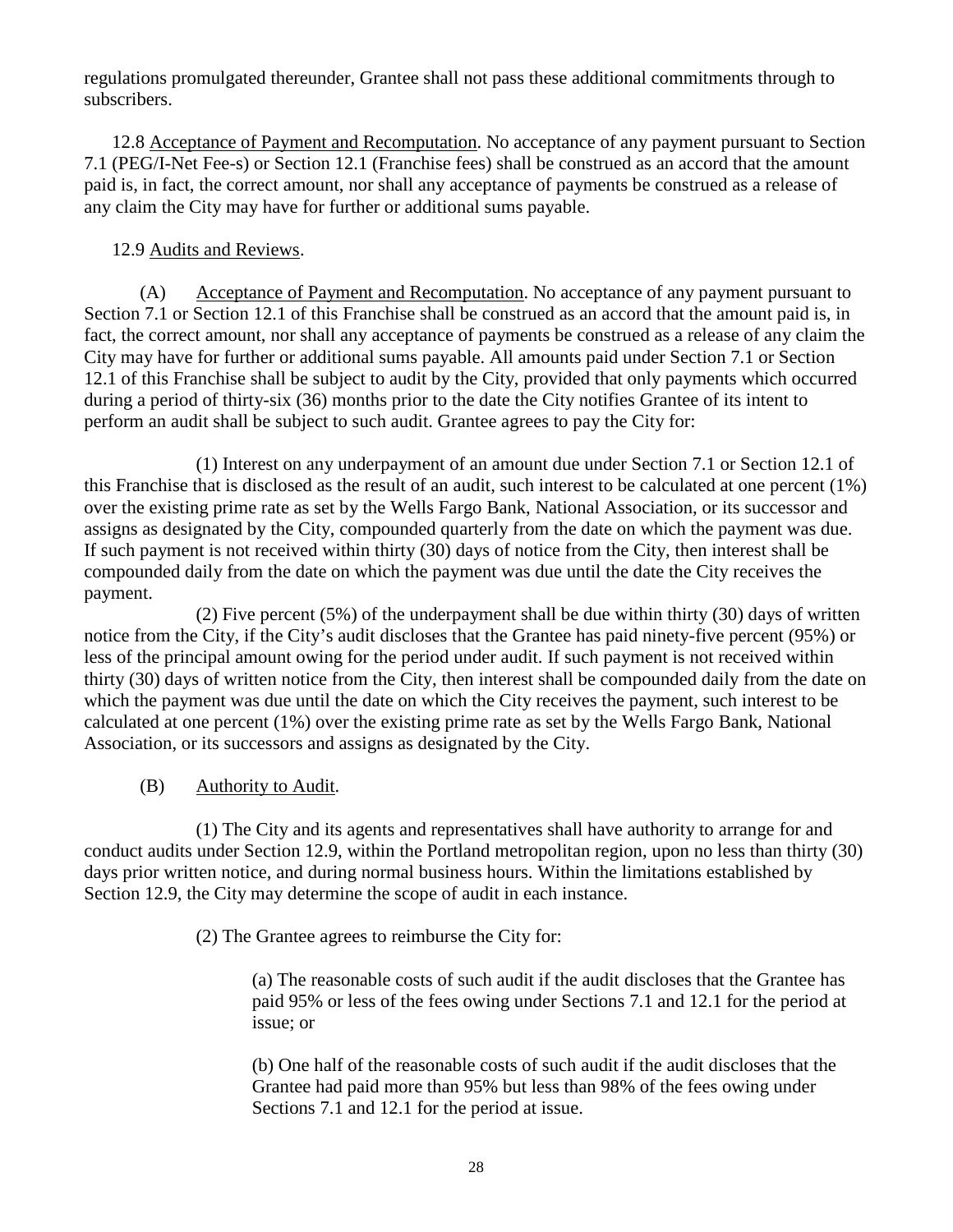(3) The Grantee shall reimburse the City within 30 days of receipt of an invoice from the City showing such costs were actually incurred and were directly related to the audit. The Grantee's obligation to reimburse auditing costs under this Section 12.9 shall not exceed \$15,000.00 per audit.

<span id="page-34-0"></span>12.10 Liability for Licenses and Taxes. Payment of the franchise fee and other financial obligations under this Franchise shall not exempt Grantee from the payment of any license fee, tax or charge on the business, occupation, property or income of Grantee that may be imposed by the City, except as may otherwise be provided in the ordinance or ordinances imposing such other license fee, tax or charge. The City's right to impose any such license fee, tax or charge shall be subject to any limitations on the City under applicable law.

### <span id="page-34-1"></span>**Section 13. RECORDS AND REPORTS**

<span id="page-34-2"></span>13.1 Open Records. Grantee shall manage all of its operations in accordance with a policy of keeping its Records open and accessible to the City. The City shall have the right to inspect all Records of the Grantee and Affiliated Entities at any time during normal business hours at a Grantee business operations site within Multnomah, Clackamas or Washington counties, Oregon, and upon reasonable notice to determine compliance by Grantee with its obligations under this Franchise. Grantee shall not deny the City access to Grantee's Records on the basis that Grantee's Records are under the control of an Affiliated Entity or a third party, rather than the Grantee. In the case of Affiliated Entities not under common control with Grantee, Grantee shall not be subject to the remedies set forth in Section 19.1(A) if such Affiliated Entity does not permit inspection of its Records, and Grantee has;

(A) made available for inspection all of its Records relevant to the determination of compliance; and

(B) exercised all reasonable efforts to persuade such Affiliated Entity to make such Records available for inspection.

<span id="page-34-3"></span>13.2 Information and Reports. Grantee shall provide a current copy of the following information at the intervals indicated:

(A) Cable System structure and operating information:

(1) Total Cable System mileage and overall homes passed (Annually);

(2) The number of Basic Service Subscribers, other programming service tier subscribers, Pay Service Subscribers and pay-to-basic percentages (Annually);

(3) Schedule of all Cable Services and Programming services, tiers and/or packages, and Channel assignments, provided on the Cable System (Annually and upon change);

(4) A schedule of all Grantee's rates and charges (Annually and upon change);

(5) A monthly Cable Services sample customer bill within the Franchise Area, including copies of all communications of a general nature related to Cable Services sent to Subscribers with the bill (monthly);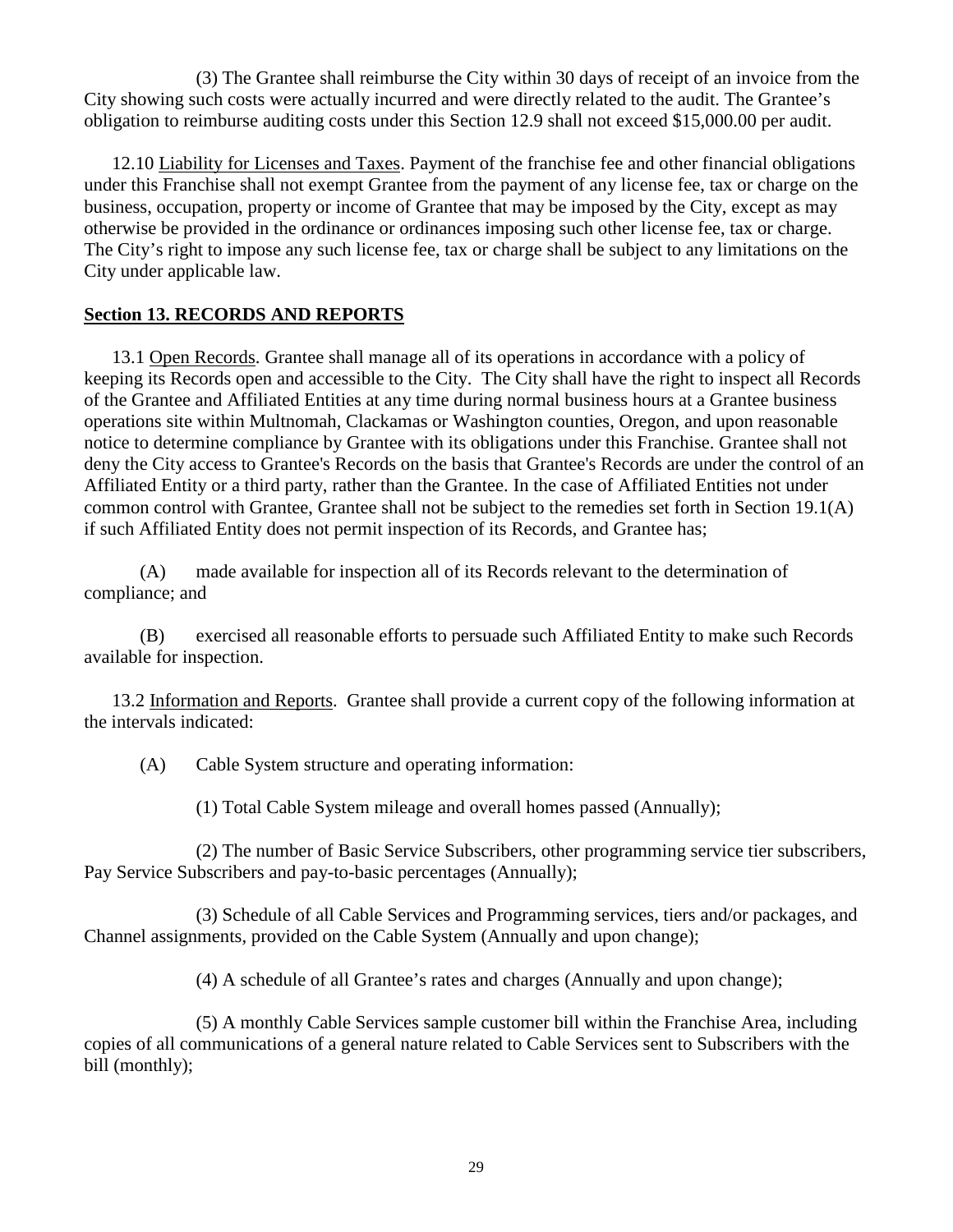(6) Copies of other communications of a general nature sent to Subscribers related to Cable Services, excluding communications sent to individual Subscribers which name that Subscriber (at the same time communications are sent to Subscribers); and,

(7) A copy of Subscriber privacy policies and the Subscribers service agreements, including terms and conditions (Annually and upon change).

(B) Grantee shall provide an audited statement or, in lieu of such audited statement, a statement certified by an officer of the company of Gross Revenues for the Franchise Area from the previous year, no later than one hundred twenty (120) days after the end of its fiscal year. The statement shall contain such information as may be required from time to time by the City, and at least the following, unless the City waives the requirement: a listing of all categories of Gross Revenues, and the revenue associated with such categories, in sufficient detail and with sufficient explanation to enable the City to understand the statement and to verify the accuracy of payments to the City. The report shall include an explanation of any deductions made from Gross Revenues in the calculation of payments.

<span id="page-35-0"></span>13.3 General Reports. The City shall have the right to request, in writing, information as is appropriate and reasonable to determine whether Grantee is in compliance with this Franchise. Grantee shall provide the City such information in a format as Grantee customarily prepares such report or information. Grantee shall fully cooperate with the City and shall provide such information and documents as necessary and reasonable for the City to evaluate compliance. Grantee reserves the right to object to any request made under this Section 13.3 as unnecessary, unreasonable or inappropriate under the circumstances.

<span id="page-35-1"></span>13.4 Format. The City, after consultation with Grantee, may specify the form and details of all Grantee's reports required under this Franchise.

<span id="page-35-2"></span>13.5 Reports of Regulatory Violations. Upon written request, Grantee shall provide copies to the City of any communications to and from federal, state or local courts, regulatory agencies or other governmental bodies addressed to Grantee regarding any alleged, apparent or acknowledged violation by Grantee of any applicable federal or state law specifically related to the operation of Grantee's Cable System or Grantee's provision of Cable Services within the Franchise Area. Grantee shall submit such communications to the City no later than thirty (30) days after such request. Grantee shall not claim confidential, privileged or proprietary rights to such documents unless under applicable federal, state, or local law such documents have been determined to be confidential by a court of competent jurisdiction, or a federal or state agency or a request for confidential treatment is pending.

### <span id="page-35-3"></span>13.6 Public Records.

(A) Grantee acknowledges that information submitted by Grantee to the City may be open to public inspection under the Oregon Public Records Law. Grantee is responsible for becoming familiar with and understanding the provisions of the Oregon Public Records Law.

(B) Grantee may identify information submitted to the City as confidential, if Grantee reasonably believes such information is qualified for an exemption recognized under the Oregon Public Records Law. Grantee shall prominently mark each page, or portion thereof, for which it is claiming confidentiality as "Confidential" prior to submitting such information to the City. When submitting such information to the City, Grantee shall submit documentation to the Commission that specifically identifies the applicable exemption under the Oregon Public Records Law, and stating the reason(s) Grantee believes the information is exempt from public inspection. After reviewing the Grantee's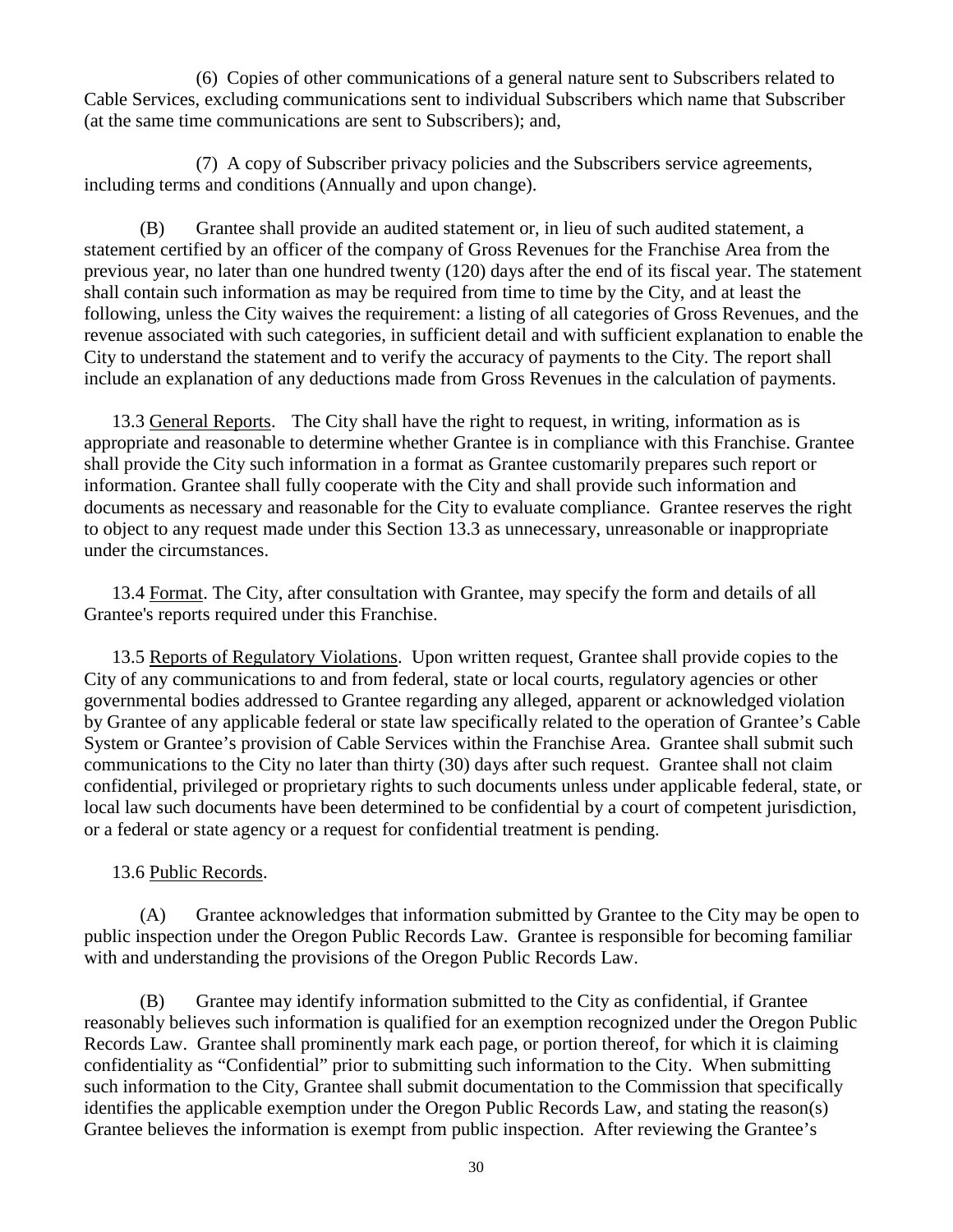request for confidentiality, and determining whether the identified exemptions are applicable, the City shall take reasonable steps to protect the confidential nature of any such information, consistent with the Oregon Public Records Law, including only disclosing such information to employees, representatives, and agents thereof that have a need to know or in order to enforce the provisions of this Franchise.

(C) Within five (5) working days of receiving a public records request to inspect any such request, the City shall provide the Grantee with written notice of the request, including a copy of the request. Grantee shall have five (5) working days within which to provide a written response to the City, before the City may disclose any of the requested confidential information. If the City determines that it will be necessary to reveal the information, the City shall promptly notify the Grantee, and do so at least five (5) working days prior to the information being released. The City shall retain final discretion to determine whether to release the requested information in response to any public records request, as recognized under the Oregon Public Records Law.

### <span id="page-36-0"></span>**Section 14. GENERAL INDEMNIFICATION AND INSURANCE**

#### <span id="page-36-1"></span>14.1 Indemnification.

(A) General Indemnification. Grantee shall indemnify, defend and hold harmless the City, its officers, agents, boards and employees, from any liability for claims, damages, costs or expenses, including court and appeal costs and reasonable attorney fees or expenses, arising from any casualty or accident to person or property, including, without limitation: copyright infringement; defamation; damages arising out of or by reason of any construction, excavation, operation, maintenance, reconstruction or any other act done under this Franchise, by or for Grantee, its agents, or its employees; or by reason of any neglect or omission of Grantee to keep its system in a safe condition. Grantee's indemnification obligation shall not extend to liability directly arising out of any negligence or willful misconduct by the City or its officers, agents, boards or employees. The City shall provide Grantee prompt notice of any such claim which Grantee shall defend with counsel of its own choosing and no settlement or compromise of any such claim will be done without the prior written approval of the City which approval shall not be unreasonable withheld. Grantee shall consult and cooperate with the City while conducting its defense of the City and the City shall fully cooperate with the Grantee.

(B) Indemnification for Relocation. Grantee shall indemnify the City for any damages, claims, additional costs or expenses assessed against or payable by the City arising out of or resulting, directly or indirectly, from Grantee's failure to remove, adjust or relocate any of its Facilities in the Streets in a timely manner in accordance with a relocation schedule furnished Grantee by the City's duly authorized agent in writing, unless Grantee's failure arises directly from the City's negligence or willful misconduct.

(C) Indemnification – Hazardous Substances. Grantee agrees to forever indemnify the City, its officers, agents and employees, from and against any claims, costs and expenses of any kind, whether direct or indirect, or pursuant to any state or federal law, statute, regulation or order, for the removal or remediation of any leaks, spills, contamination or residues of Hazardous Substances, directly attributable to Grantee's structures or other Facilities in the Streets.

#### <span id="page-36-2"></span>14.2 Insurance.

(A) Grantee shall maintain in full force and effect, at its own cost and expense, continuously during the Franchise Term, the following insurance coverage: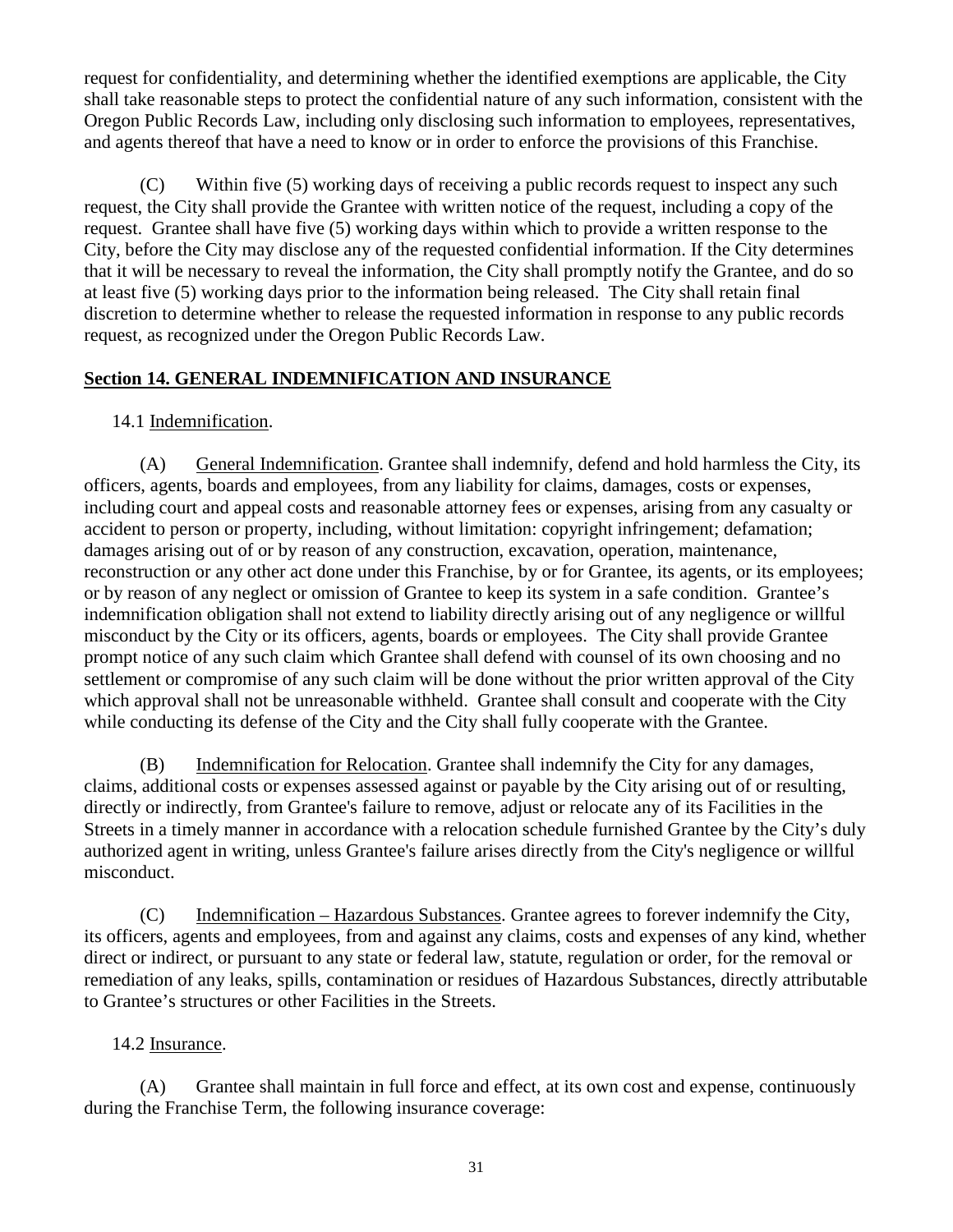(1) Commercial General Liability Insurance in the amount of two million dollars (\$2,000,000) combined single limit for property damage and bodily injury. Such insurance shall cover the construction, operation and maintenance of the Cable System, and the conduct of Grantee's Cable Service business in the Franchise Area.

(2) Automobile Liability Insurance in the amount of one million dollars (\$1,000,000) combined single limit for bodily injury and property damage coverage.

(3) Workers' Compensation Insurance meeting all legal requirements of the State of Oregon.

(4) Employers' Liability Insurance in the following amounts: (A) Bodily Injury by Accident: one hundred thousand dollars (\$100,000); and (B) Bodily Injury by Disease: one hundred thousand dollars (\$100,000) employee limit; five hundred thousand dollars (\$500,000) policy limit.

(5) The limits of the insurance as provided herein shall be subject to any changes as to the maximum limits imposed on municipalities of the State of Oregon during the term of this Franchise.

(B) The City and the Commission shall each be designated as an additional insured under each of the insurance policies required in this Section 14.2 by endorsement on the policies, except Workers' Compensation and Employer's Liability Insurance.

(C) Grantee shall not cancel any required insurance policy, nor shall Grantee allow the required insurance to lapse, without obtaining alternative insurance in conformance with this Agreement. For any of the insurance policies identifying the City and the Commission as additional insureds, as provided under this Section 14.2, the Grantee shall notify the City and the Commission within five (5) business days of any notice of non-renewal, any cancelation, or any material adverse change in coverage. If the insurance is canceled or materially altered so as to be out of compliance with the requirements of this Section 14.2 during the term of this Franchise, Grantee shall provide a replacement policy.

(D) Each of the required insurance policies shall be with insurers authorized or permitted to do business in the State of Oregon, with an A-: VII or better rating for financial condition and financial performance by Best's Key Rating Guide, Property/Casualty Edition, or an equivalent rating entity.

(E) The insurance shall be without prejudice to coverage otherwise existing and shall name the City, and its officers, agents, and employees as additional insureds as their interest may appear, except the Workers' Compensation and Employer's Liability Insurance.

(F) Grantee shall provide the Commission, within fifteen (15) days of the Effective Date of this Franchise, a certificate of insurance certifying the coverage required above, which certificate shall be subject to the approval of the City's Legal Counsel as to whether the certificate and the insurance certified is consistent with the requirements of this Section 14.2. Failure to maintain adequate insurance as required under this Section 14.2 shall be cause for revocation of this Franchise by the City as set forth in Section 19.

(G) The City shall require as a condition of any separate agreement between the City and a Designated Access Provider, that the Designated Access Provider shall include the Grantee as a named insured in the Designated Access Provider's liability insurance policy with respect to any claim for injury, damage, loss, liability, cost or expense arising from Programming or other transmission placed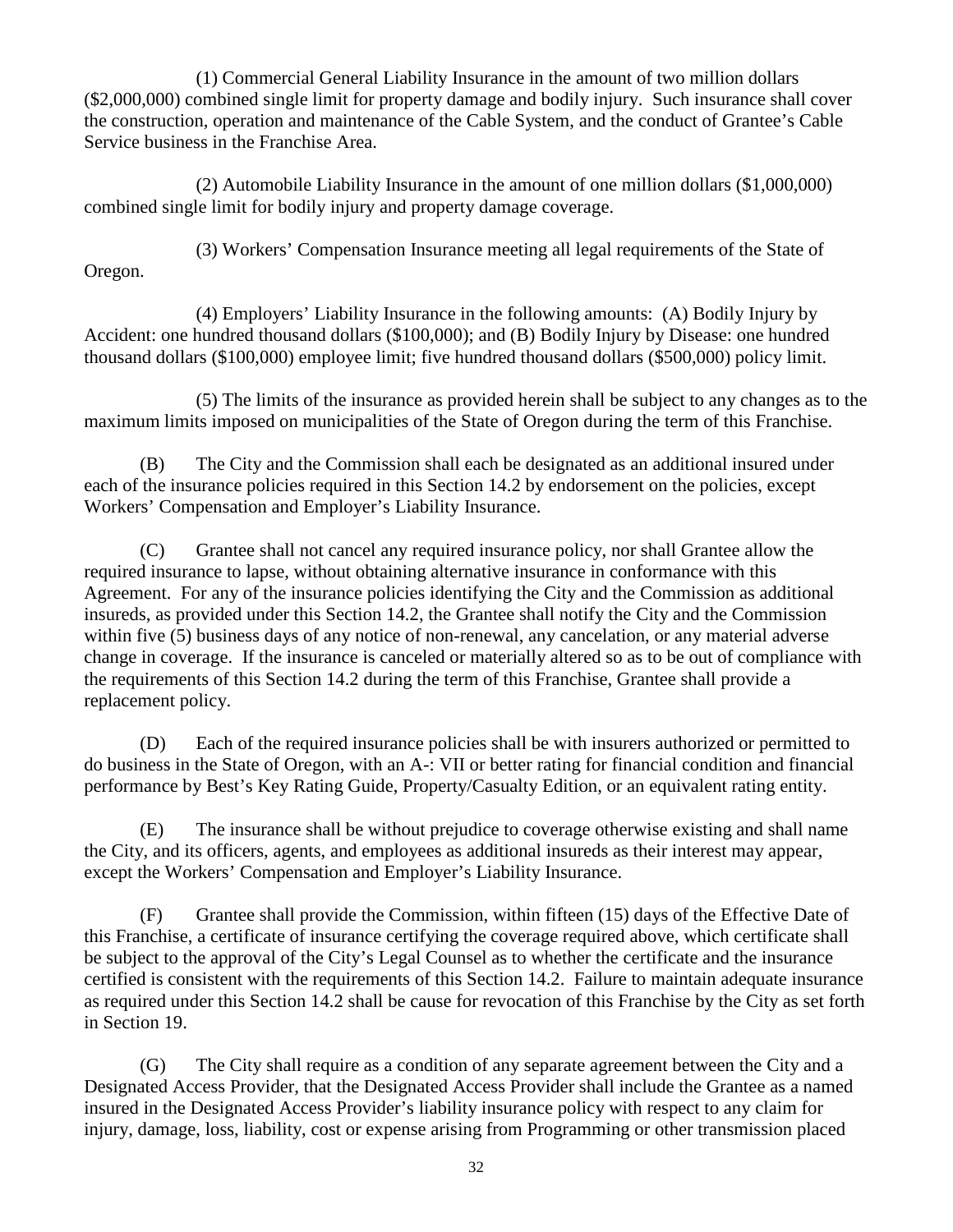by the Designated Access Provider on PEG Access Channels or the Institutional Network (but not if arising out of or by reason of any act done by the Grantee or its officers, agents or employees).

### <span id="page-38-0"></span>14.3 Faithful Performance Bond.

(A) Upon the effective date of this Franchise, the Grantee shall furnish proof of the posting of a faithful performance bond running to the City with good and sufficient surety approved by the City, in the penal sum of Five Hundred Thousand Dollars (\$500,000.00), conditioned that the Grantee shall well and truly observe, fulfill and perform each term and condition of this Franchise. Such bond shall be maintained by the Grantee throughout the term of this Franchise.

(B) Grantee shall pay all premiums charged for any bond required under Section 14.3, and unless the City Council specifically directs otherwise, shall keep the same in full force and effect at all times through the later of either:

(1) The remaining term of this Franchise; or

Streets.

(2) If required by the City, the removal of all of Grantee's system installed in the City's

(C) The bond shall contain a provision that it shall not be terminated or otherwise allowed to expire without 30 days written notice first being given to the City Auditor. The bond shall be subject to the approval of the City Attorney as to its adequacy under the requirements of this Section 14.3. During the term of the bond, Grantee shall file with the City Auditor a duplicate copy of the bond along with written evidence of payment of the required premiums unless the bond otherwise provides that the bond shall not expire or be terminated without 30 days prior written notice to the City.

(D) Subject to the City's prior approval, Grantee may provide an irrevocable letter of credit or other form of financial assurance in lieu of a faithful performance bond. The alternative form of financial assurance shall give the City substantially the same rights and guarantees provided by a faithful performance bond.

(E) In lieu of the performance bond required under Section 14.3, the Grantee may elect to provide to the City a fully executed Guarantee in Lieu of Bond of Comcast Communications, Inc., in the form provided in Exhibit E to this Franchise. In the event of such election, the duly executed Guarantee in Lieu of Bond shall be filed by the Grantee within thirty (30) days. Any performance bond required under Section 14.3(A) shall remain in effect until replaced by such Guarantee in Lieu of Bond.

<span id="page-38-1"></span>14.4 Construction Bond. During all times when Grantee is performing any construction work in or under the Streets requiring a street opening permit, Grantee shall post a faithful performance bond or irrevocable letter of credit, as is required for street opening permits, running to the City, with good and sufficient surety approved by the City, in the sum required by the City's permit. The bond or letter of credit shall be conditioned that the Grantee shall well and truly observe, fulfill and perform each term and condition of the Franchise. Grantee shall pay all premiums or other costs associated with maintaining the bond or letter of credit, and shall keep the same in full force and effect at all times during the construction work. The bond or letter of credit shall provide that it may be terminated upon final approval of Grantee's construction work in or under the Streets by the City Engineer. Upon such approval, the City agrees to sign all documents necessary to release the bond in accordance with the terms of this Section 14.4. During the duration of the construction work, Grantee shall file with the City Auditor a copy of the bond or letter of credit, along with written evidence of the required premiums.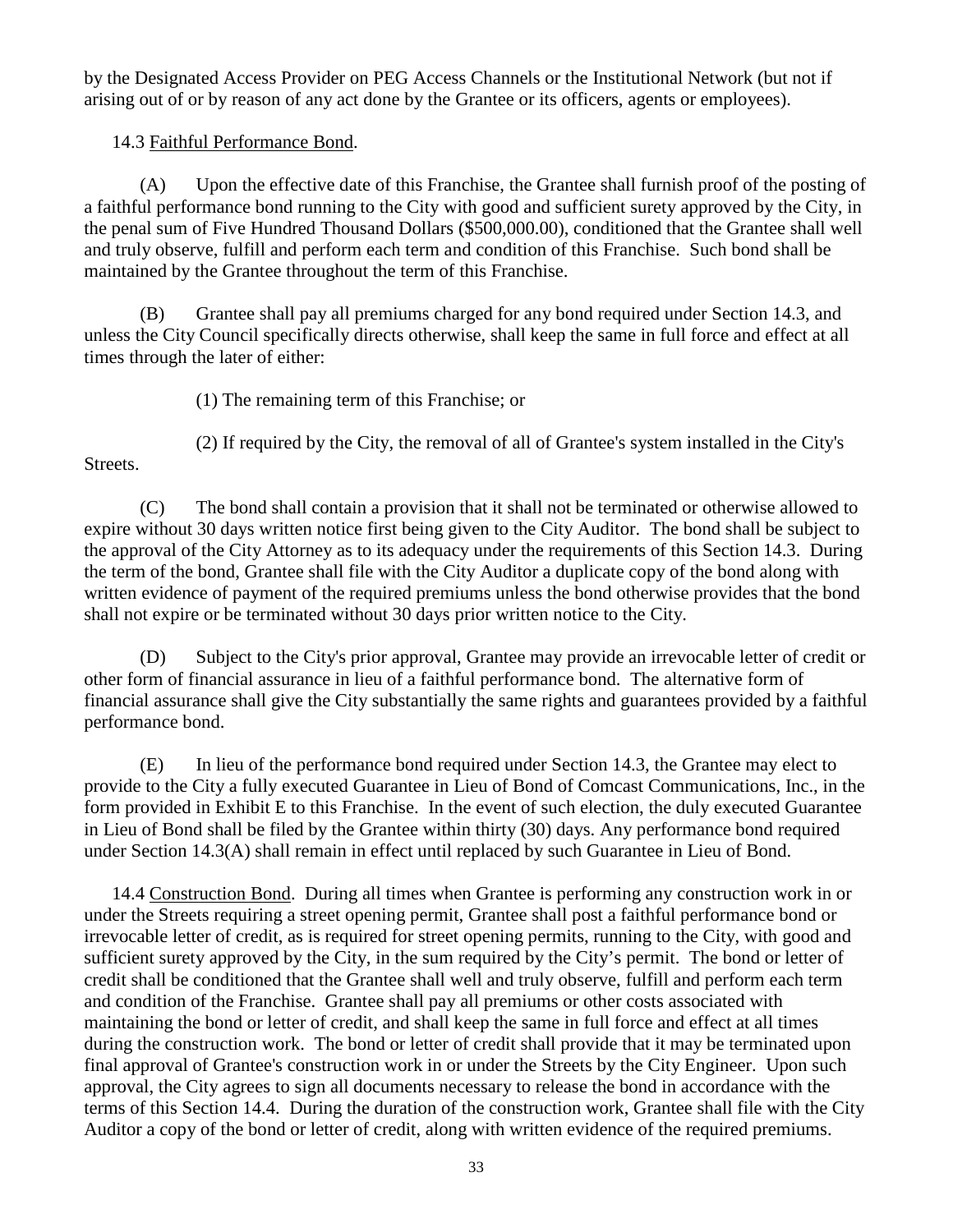The bond or letter of credit shall be subject to the approval of the City Attorney as to its adequacy under the requirements of Section 14.4.

### <span id="page-39-0"></span>**Section 15. GENERAL STREET USE AND CONSTRUCTION**

### <span id="page-39-1"></span>15.1 Construction.

(A) Subject to applicable regulations of the City, Grantee may perform all construction necessary for the operation of its Cable System. All work within Streets incident to Grantee's Cable System shall, regardless of who performs the construction, be and remain the Grantee's responsibility. Grantee shall apply for and obtain all permits necessary for construction or installation of any Facilities, and for excavating and laying any Facilities, within the Streets. Grantee shall pay all applicable fees upon issuance of the requisite construction permits by the City to Grantee.

(B) Construction Schedule and Maps.

(1) Prior to beginning any new construction in the Streets, Grantee shall provide the City Engineer through the permitting process with an initial construction schedule for work in the Streets and the estimated total cost of such work together with its permit application. When construction of Grantee's Cable System in the Streets is completed, Grantee shall provide the City with maps showing the location of its installed Facilities in the Streets, as built. Such maps shall be in a form acceptable to the City Engineer.

(2) As of the effective date of this Franchise, and annually thereafter in the event of any alterations, Grantee shall provide a map to the City Engineer and the City's Office of Cable Communications and Franchise Management, or its successor, showing the location of Grantee's Facilities in the Streets on a scale of three thousand five hundred feet (3,500') per inch or whatever scale the City and Grantee agree upon. Grantee shall also provide such maps in an electronic format acceptable to the City and the Grantee. The level of detail in maps provided by Grantee shall be limited to that which is needed for the City's administration of the Streets in order to protect Grantee's confidential business information and the security of Grantee's Cable System.

(C) Grantee may make excavations in Streets for any Facility needed for the maintenance or extension of the Grantee's Cable System. Prior to doing such work, Grantee shall apply for, and obtain, appropriate permits from the City, and give appropriate notices to any other franchisees, licensees or permittees of the City, or bureaus of the City, or other units of government owning or maintaining pipes, wires, conduits or other facilities which may be affected by the proposed excavation.

(D) In the event that emergency repairs are necessary, Grantee shall immediately notify the City of the need for such repairs. Grantee may initiate such emergency repairs, and shall apply for appropriate permits within 48 hours after discovery of the emergency. Grantee shall comply with all applicable City regulations relating to such excavations or construction, including the payment of permit or license fees.

<span id="page-39-2"></span>15.2 Locates. Grantee shall comply with the requirements of ORS 757.542-757.562 and ORS 757.993 (2009), and the rules and regulations promulgated thereunder in OAR Chapter 952.

<span id="page-39-3"></span>15.3 Relocation. The City shall have the right to require Grantee to change the location of its Cable System within the Streets when the public convenience requires such change, and the expense thereof shall be paid by Grantee (however payment by Grantee shall in no way limit Grantee's right, if any, to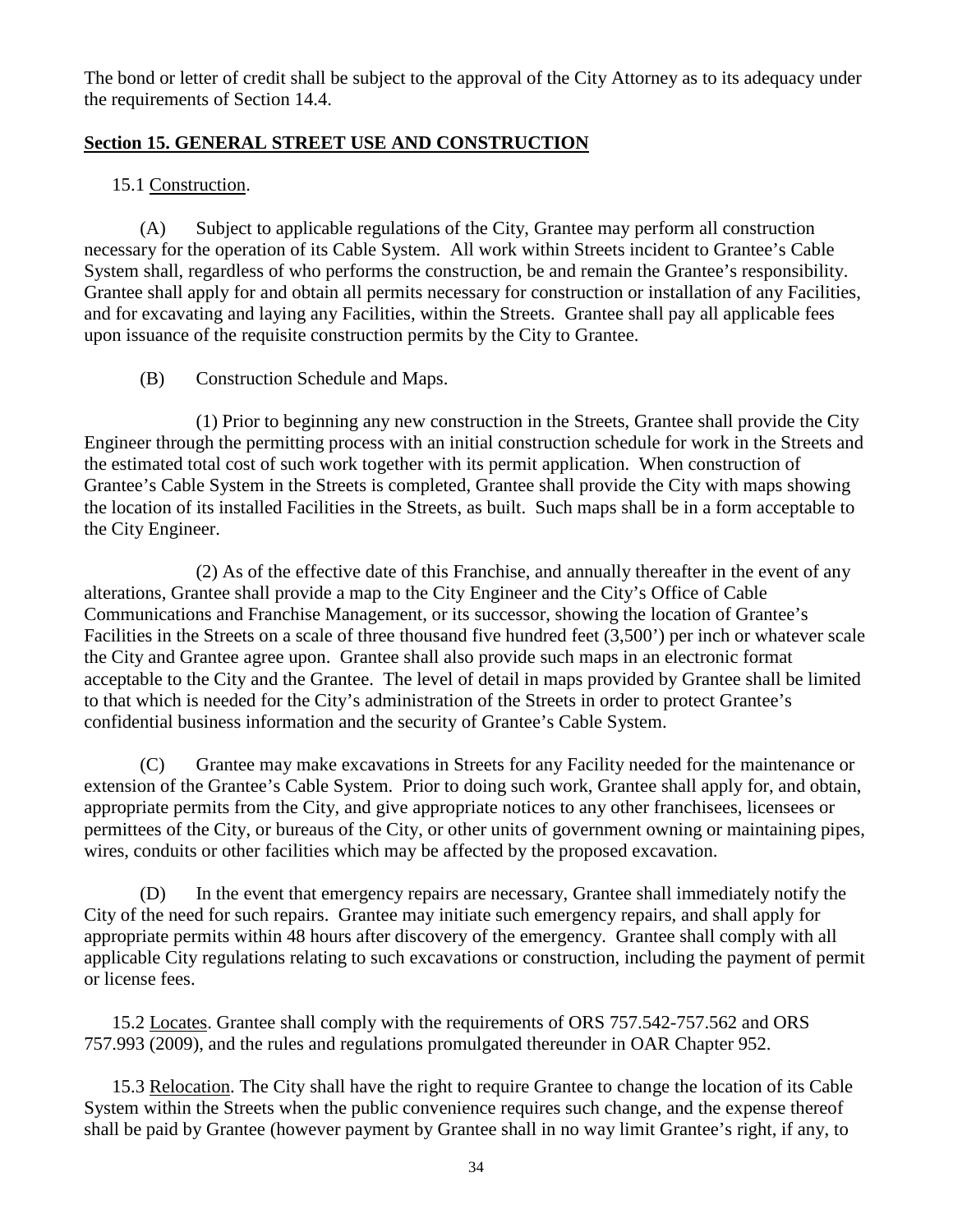seek reimbursement for such costs from any third-party). If in ordering relocation, the City imposes additional specifications regarding materials or design for Grantee's Facilities, the additional marginal increase shall not be considered relocation costs that are the Grantee's responsibility. The City Engineer shall have unlimited discretion in determining the reasonable relocation schedule, based upon the City Engineer's consideration of the total circumstances of the project schedule. If after receiving the City Engineer's relocation schedule, Grantee identifies in writing that the work associated with relocating Grantee's Facilities will be of such size or scope that Grantee believes that it is probable that Grantee will not be able to complete the work within the schedule, Grantee may request a meeting with the City Engineer to discuss whether modification of the relocation schedule, alternate construction methods or alternate locations are reasonably possible given other project constraints. The City Engineer, working with City bureaus, will consider Grantee's safety, reliability and cost concerns while considering potential effects on project schedules, project budget and any other relevant matters. However, the City Engineer will retain full authority and discretion to make any final decisions regarding any modifications to the relocation schedule, based upon the City Engineer's consideration of the total circumstances of the project schedule. The City shall provide the Grantee with the standard notice given under the circumstances to other Persons franchised, permitted, licensed or otherwise granted authority by the City. Should Grantee fail to remove or relocate any such Facilities by the date established by the City Engineer's schedule, the City may cause and/or effect such removal or relocation by qualified workers and the expense thereof shall be paid by Grantee, including all direct, indirect and/or consequential costs and expenses incurred by the City due to Grantee's delay (however payment by Grantee shall in no way limit Grantee's right, if any, to seek reimbursement for such costs from any third-party). If the City requires Grantee to relocate its Facilities located within the Streets, the City will make a reasonable effort to provide Grantee with an alternate location for its Facilities within the Streets, or if an alternate location is unavailable, will make the City's project management personnel available to meet with affected property owners and explain City project needs in support of Grantee's efforts to secure an alternate location on private property.

#### <span id="page-40-0"></span>15.4 Restoration of Streets.

(A) Whenever Grantee disturbs the surface of any Street for any purpose, Grantee shall promptly restore the Street to at least the prior condition or the legally required standard, whichever is better and to the satisfaction of the City Engineer. When any opening is made by Grantee in a hard surface pavement in any Street, Grantee shall promptly refill the opening and restore the surface to a condition satisfactory to the City Engineer.

(B) If Grantee excavates the surface of any Street, Grantee shall be responsible for restoration and maintenance of the Street and its surface within the area affected by the excavation to the extent required by the Street use permit. The City may, after providing notice to Grantee, refill and/or repave any opening made by Grantee in the Street, and the expense thereof shall be paid by Grantee. The City reserves the right, after providing notice to Grantee, to remove and/or repair any work done by Grantee which, in the determination of the City Engineer, is inadequate. The cost thereof, including the cost of inspection and supervision, shall be paid by the Grantee. All excavations made by Grantee in the Streets shall be properly safeguarded for the prevention of accidents. All of Grantee's work under this Section 15.4 shall be done in strict compliance with all rules, regulations and ordinances of the City.

### <span id="page-40-1"></span>15.5 Maintenance and Workmanship.

(A) Grantee's Cable System shall be constructed and maintained in such manner as not to interfere with sewers, water pipes, or any other property of the City, or with any other pipes, wires,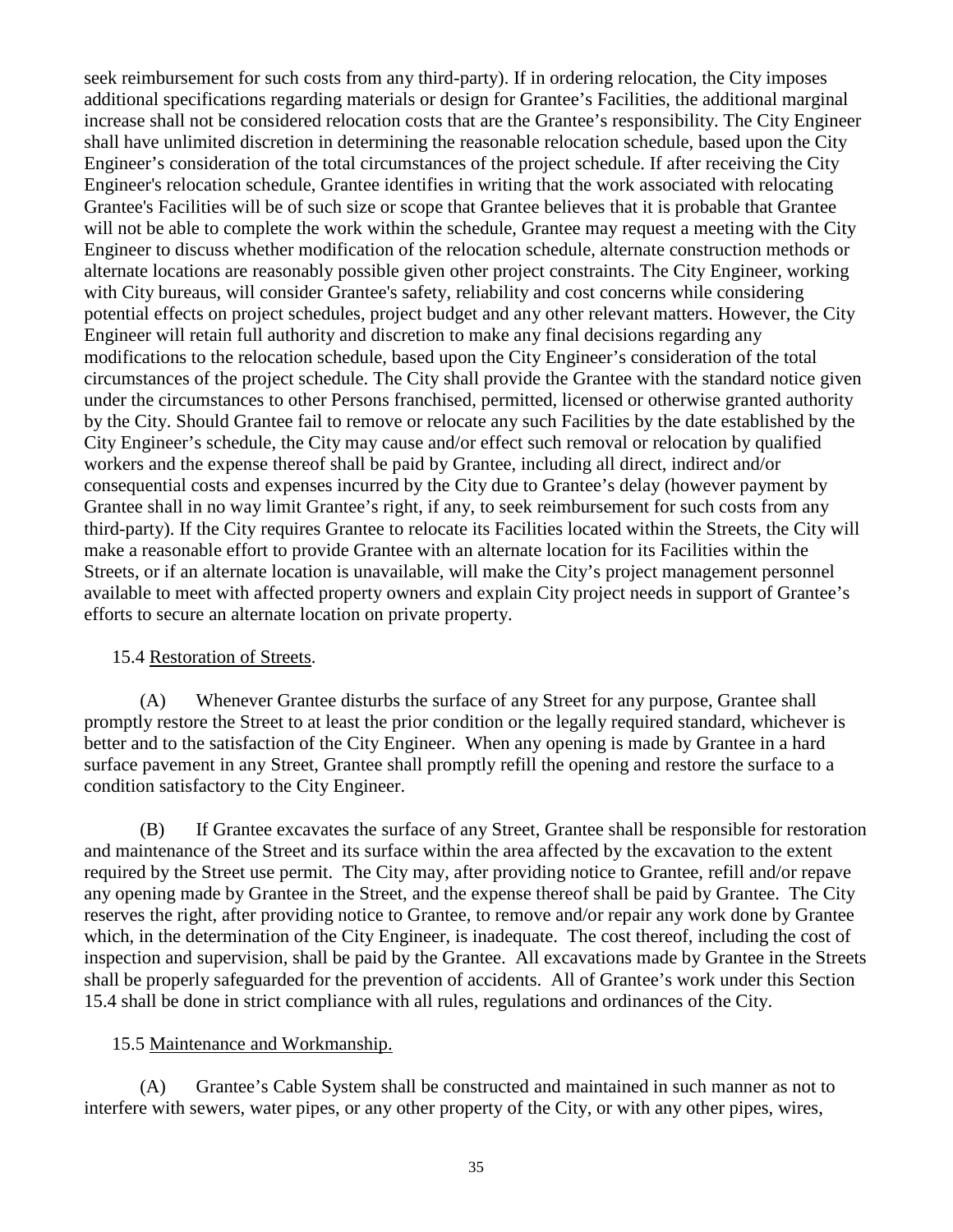conduits, structures or other facilities that may have been laid in the Streets by or under the City's authority.

(B) Grantee shall provide and use any equipment and appliances necessary to control and carry Grantee's Signals so as to prevent injury to the City's property or property belonging to any Person within the City. Grantee, at its own expense, shall repair, renew, change and improve its Facilities from time to time as may be necessary to accomplish this purpose.

(C) Grantee shall not construct its Cable System in any manner that requires any Subscriber to install any cable, wire, conduits or other facilities, under or over a Street.

<span id="page-41-0"></span>15.6 Acquisition of Facilities. Upon Grantee's acquisition of Facilities in any City Street, or upon the addition or annexation to the City of any area in which Grantee owns or operates any Facility in any Streets, the Grantee shall, at the City's request, submit to the City a statement describing all Facilities involved, whether authorized by franchise, permit, license or other prior right, and specifying the location of all such Facilities to the extent the Grantee has possession of such information. At the City's sole option, as expressed by ordinance adopted by the City Council, such Facilities shall immediately be subject to the terms of this Franchise within a reasonable period of time to bring the acquired Facilities into compliance with this Franchise.

<span id="page-41-1"></span>15.7 Reservation of City Street Rights. Nothing in this Franchise shall prevent the City from constructing sewers; grading, paving, repairing and/or altering any Street; laying down, repairing or removing water mains; or constructing or establishing any other public work or improvement. All such work shall be done, insofar as practicable, so as not to obstruct, injure or prevent the use and operation of Grantee's Cable System. However, if any of the Grantee's Cable System interferes with the construction or repair of any Street or public improvement, including construction, repair or removal of a sewer or water main, the Grantee's Cable System shall be removed or replaced in the manner the City shall direct. Any and all such removal or replacement shall be at the expense of the Grantee. Should Grantee fail to remove, adjust or relocate its Facilities by the date established by the City Engineer's written notice to Grantee, the City may effect such removal, adjustment or relocation, and the expense thereof shall be paid by Grantee, including all costs and expenses incurred by the City due to Grantee's delay.

### <span id="page-41-2"></span>15.8 New Construction.

(A) Grantee shall provide twenty-one (21) days prior written notice to the City of any planned Duct construction. Such notice shall include a description of any planned duct construction and a map showing the planned route in a form acceptable to the City Engineer. Within ten (10) business days of receiving the written notice, the City shall provide a written request to Grantee if it desires any Ducts along the planned route, and Grantee shall provide such Ducts to the City pursuant to the process set forth in this Section 15.8.

(B) For Grantee's new Duct installation, Grantee will provide additional Duct(s) as needed by the City:

(1) Grantee will confer with City prior to finalizing plans and specifications for any proposed new build, to establish and define City requirements for Duct and access vaults;

(2) If the City determines a need for Duct and access vaults under Section 15.8(A), City will pay Grantee the direct Incremental costs for this work, consisting of material, labor, and design and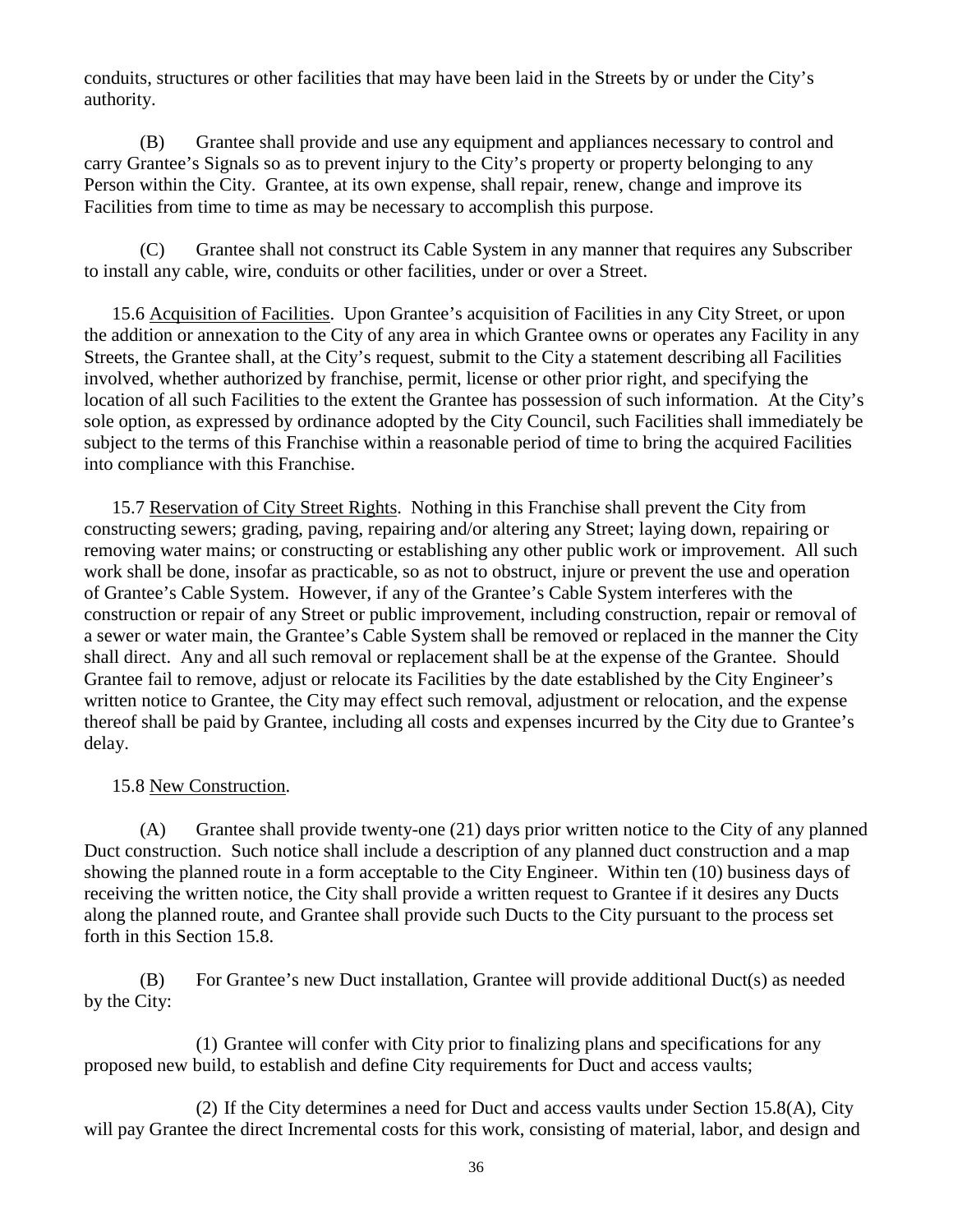engineering costs associated with modifications to the plans and specifications for the segments defined and necessary facilities;

(3) Grantee will provide suitable documentation of ownership and include location in map submitted per Section 15.1(B). City will then maintain ownership of and maintenance responsibilities for the additional Duct(s).

(C) Grantee will provide separate access vaults for the City at City's cost, at locations to be determined by the City during the conference noted in Section 15.8(A)(1).

<span id="page-42-0"></span>15.9 Street Vacation. If any Street or portion thereof used by Grantee is vacated by the City during the term of this Franchise, unless the City Council specifically reserves to Grantee the right to continue its installation in the vacated Street, Grantee shall, without delay or expense to the City, remove its Facilities from such Street, and restore, repair or reconstruct the Street where such removal has occurred, and place the Street in such condition as may be required by the City Council. In the event of failure, neglect or refusal of Grantee, after thirty days' notice by the City Council, to restore, repair or reconstruct such Street, the City may do such work or cause it to be done, and the cost thereof, as found and declared by City Council, shall be entered in the Docket of City Liens against any property of Grantee which City may choose, and such lien shall be enforced in like manner and with like effect as other liens entered in such docket.

#### <span id="page-42-1"></span>15.10 Common Users.

(A) For the purposes of this Section 15:

(1) "Attachment" means any wire, optical fiber or other cable, and any related device, apparatus or auxiliary equipment, for the purpose of voice, video or data transmission.

(2) "Conduit Facility" means any structure, or section thereof, containing one or more Ducts, conduits, manholes, handhole or other such facilities in the Grantee's Cable System.

(3) "Duct" means a single enclosed raceway for power or communication lines, conductors, optical fiber, wire or other cable.

(4) "Licensee" means any person, firm, corporation, partnership, company, association, joint stock association or cooperatively organized association franchised, licensed or otherwise permitted by the City to use the Streets.

(5) "Surplus Ducts or Conduits" are Conduit Facilities other than those occupied by the Grantee or any prior Licensee, one unoccupied duct held by Grantee as an emergency use spare, and other unoccupied ducts that the Grantee reasonably expects to use within the next 18 months.

(B) Grantee acknowledges that the Streets have a finite capacity for containing conduits. Therefore, Grantee agrees that, whenever the City Engineer determines it is impracticable to permit construction of an underground conduit system by any other Licensee, the City Engineer may require Grantee to afford to such person the right to use Grantee's Surplus Ducts or Conduits in common with the Grantee, unless safety or engineering concerns cannot reasonably be mitigated or eliminated. This right of use shall be subject to the terms and conditions of an agreement for use of Surplus Ducts or Conduits entered into by the Grantee and the Licensee, and to the safety and reliability of Grantee's Cable System and maintenance requirements. Any agreement governing the terms and conditions of use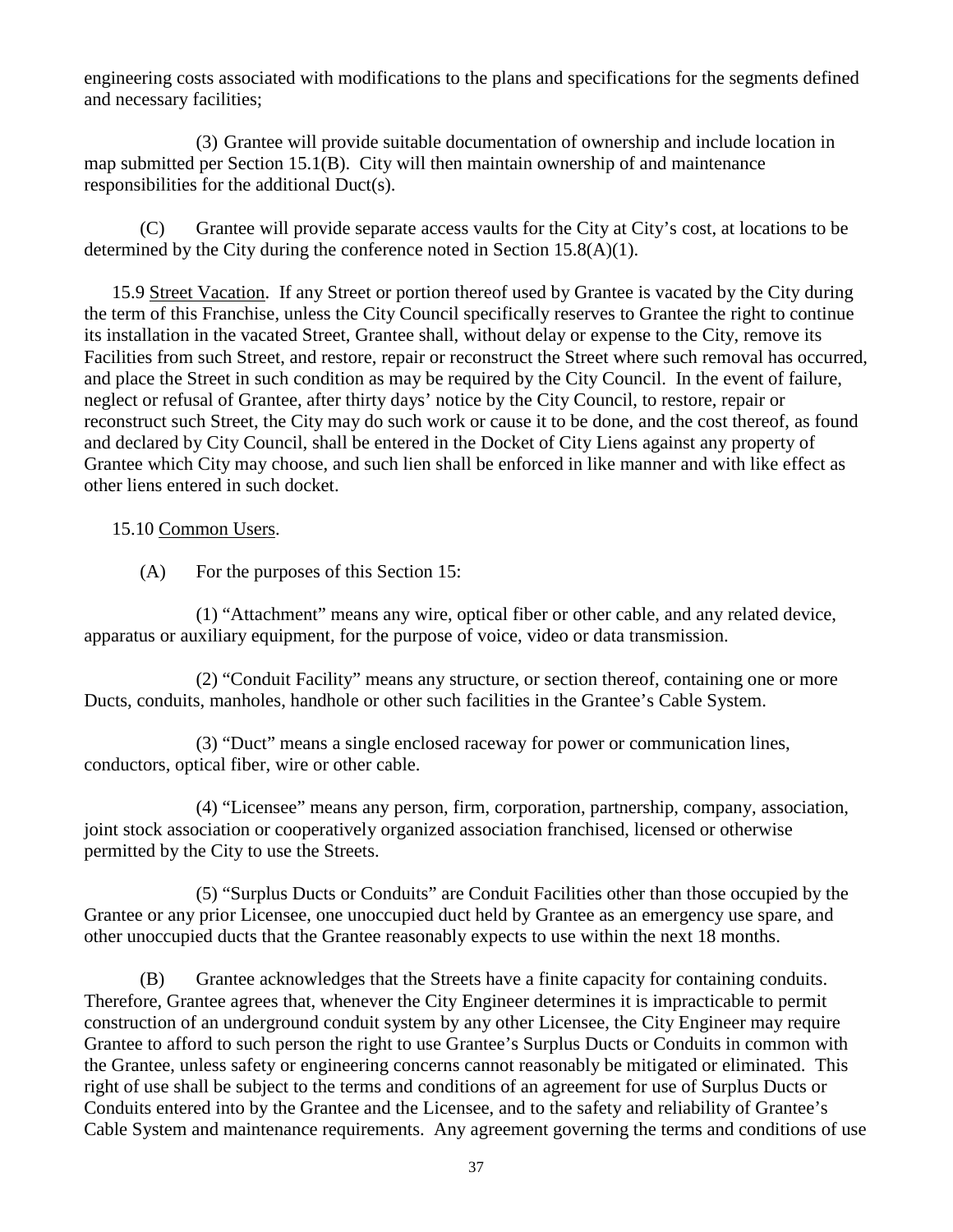of Surplus Ducts or Conduits may, at Grantee's discretion, require use of Grantee's employees or contractors in any work occurring in Grantee's vaults.

(C) If the Grantee and any Licensee fail or cannot otherwise agree to fair and equitable terms, conditions and regulations, including but not limited to a conduit rental rate, within a reasonable period of time, the Grantee and the Licensee shall enter into binding arbitration to determine such terms, conditions and regulations. In such arbitration, the arbitrators shall determine the conduit rental rate at a fair market rate. The binding arbitration shall be as provided in Section 20.2.

(D) A Licensee occupying part of a Duct shall be deemed to occupy the entire Duct.

(E) The Grantee shall give a Licensee a minimum of 120 days notice of its need to occupy licensed Conduit Facility or Duct and shall propose that the Licensee take the first feasible action as follows:

(1) Pay revised conduit or duct rent designed to recover the cost of retrofitting the conduit or duct with multiplexing, optical fibers or other space-saving technology sufficient to meet the Grantee's space needs;

(2) Pay revised conduit or duct rent designed to recover the cost of new conduit or duct constructed to meet the Grantee's space needs;

(3) Vacate the Conduit Facility or Duct that are no longer surplus; or

needs.

(4) Construct and maintain sufficient new conduit or Duct to meet the Grantee's space

(F) When two or more Licensees occupy a portion of Conduit Facility or Duct, the last Licensee to occupy the Conduit Facility or Duct shall be the first to vacate or construct new conduit or duct as directed by Grantee. When conduit or duct rent is revised because of retrofitting of space-saving technology or construction of new conduit or duct, all Licensees shall bear the increased cost.

(G) All Attachments shall meet local, state, and federal clearance and other safety requirements, be adequately grounded and anchored, and meet the provisions of contracts executed between the Grantee and the Licensee. The Grantee may, at its option, correct any attachment deficiencies and charge the Licensee for its costs. Each Licensee shall pay the Grantee for any fines, fees, damages or other costs the Licensee's attachments cause the Grantee to incur.

(H) City will be allowed to access and use Grantee's Surplus Ducts or Conduits without use fees, subject to the same process and other terms applicable to Licensees under Section 15.10 and subject to a separate written agreement between the City and Grantee specifying the terms of such access and usage by the City.

<span id="page-43-0"></span>15.11 Discontinuing Use of Facilities. Whenever Grantee intends to discontinue using any Facility within the Streets, Grantee shall submit for the City Engineer's approval a complete description of the Facility and the date on which the Grantee intends to discontinue using the Facility. Grantee may remove the Facility or request that the City permit it to remain in place. Notwithstanding the Grantee's request that any such Facility remain in place, the City Engineer may require the Grantee to remove the Facility from the Street or modify the Facility to protect the public health and safety or otherwise serve the public interest. The City Engineer may require the Grantee to perform a combination of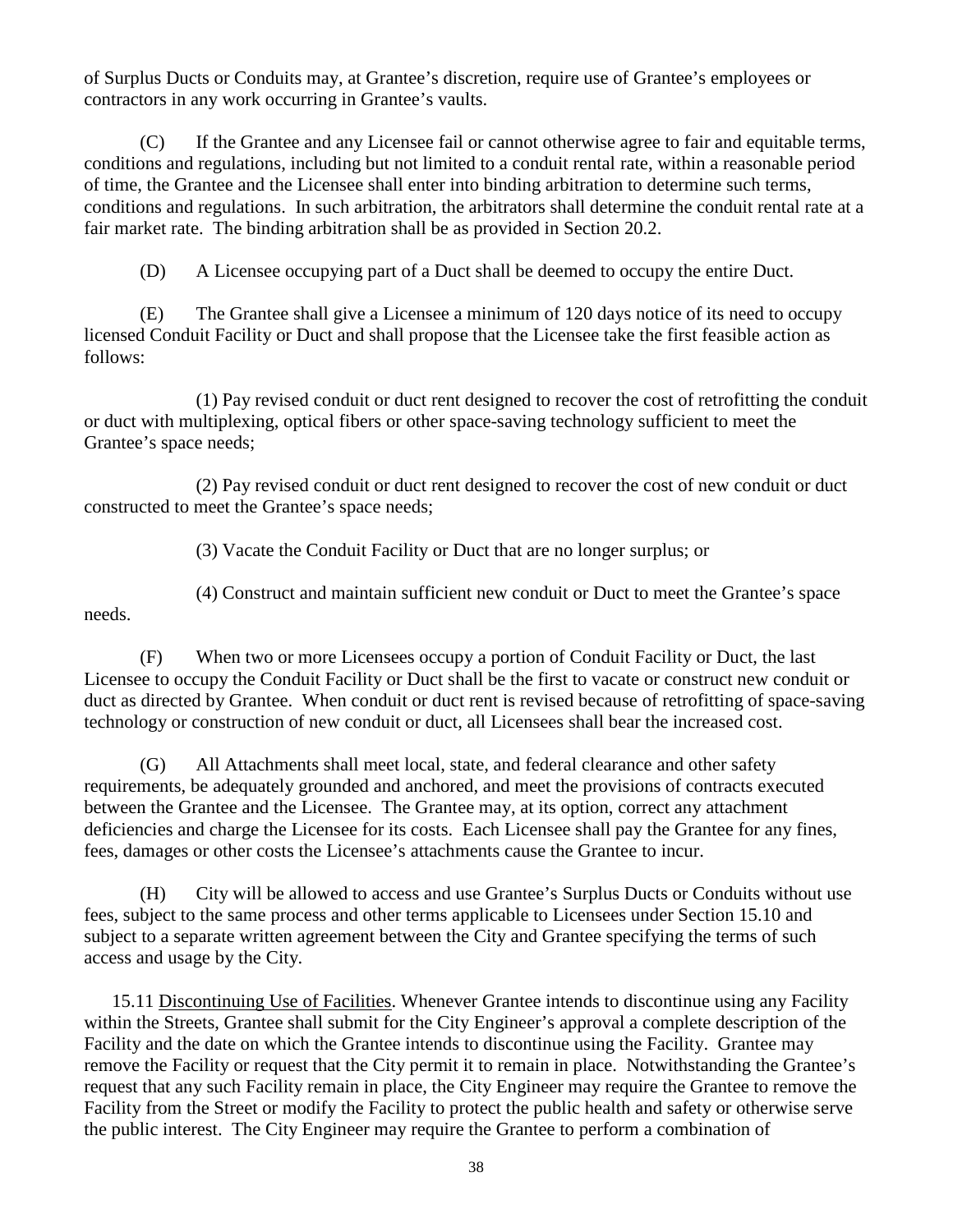modification and removal of the Facility. Grantee shall complete such removal or modification in accordance with a schedule set by the City Engineer. Until such time as Grantee removes or modifies the Facility as directed by the City Engineer, or until the rights to and responsibility for the Facility are accepted by another Person having authority to construct and maintain such Facility, Grantee shall be responsible for all necessary repairs and relocations of the Facility, as well as maintenance of the Street, in the same manner and degree as if the Facility were in active use, and Grantee shall retain all liability for such Facility.

#### <span id="page-44-0"></span>15.12 Hazardous Substances.

(A) Compliance with Applicable Law. Grantee shall comply with all applicable state and federal laws, statutes, regulations and orders concerning Hazardous Substances relating to its Cable System and Facilities in the Streets.

(B) Maintenance, Inspection and Remediation. Grantee shall maintain and inspect its Cable System located in the Streets. If Grantee discovers any Hazardous Substances in the course of Grantee's work on its Facilities in the Streets, Grantee shall provide a written report of the discovery to the City within two (2) business days. Grantee shall immediately proceed to remove and remediate, in accordance with, and only to the extent required by, all applicable local, state and federal laws, any Hazardous Substances in the Streets directly attributable to or caused by Grantee's Facilities or the acts or omissions of Grantee. Nothing in this Franchise transfers or is intended to transfer any liability to the City for removal or remediation of any such Hazardous Substances in the Streets.

(C) Construction, Modification or Removal of Facilities. In the course of construction, modification or removal of any of its Facilities in the Streets, to the extent necessary to safely proceed with such work, Grantee shall remove and remediate Hazardous Substances encountered in the course of its activities in accordance with, and only to the extent required by, all applicable state and federal laws, statutes, regulations and orders. Grantee may use reasonable business efforts to recover its costs for such removal and disposal from all legally responsible third parties.

<span id="page-44-1"></span>15.13 Undergrounding of Cable. Grantee is strongly encouraged to locate and construct its present and future cables underground. Grantee shall install its cables or other Facilities underground wherever all existing utilities already are underground, where all utilities are placed underground, or where statute or ordinance requires utilities to be placed underground. Previously installed aerial cable shall be undergrounded in concert, and on a reasonable cost-sharing basis, with other utilities pursuant to the general ordinances of the City or applicable State law, or in the event that an institutional utility or a public utility decides to underground its facilities on a voluntary basis, unless the City grants an exception.

<span id="page-44-2"></span>15.14 Construction Codes. Grantee shall strictly adhere to all building and zoning codes currently or hereafter in effect. Grantee shall arrange its lines, cables, and other appurtenances, on both public and private property, in such a manner as to cause no unreasonable interference with the use of said public or private property by any Person. In the event of such interference, the City may require the removal or relocation of the Grantee's lines, cables, and other appurtenances from the property in question.

### <span id="page-44-3"></span>15.15 Construction and Use of Poles.

(A) Whenever feasible, the construction, maintenance, and use of Grantee's Cable System shall comply with the standards of materials in engineering and all other provisions of a pole user agreement for use of poles, entered into by and between the pole owners and the Grantee, or separate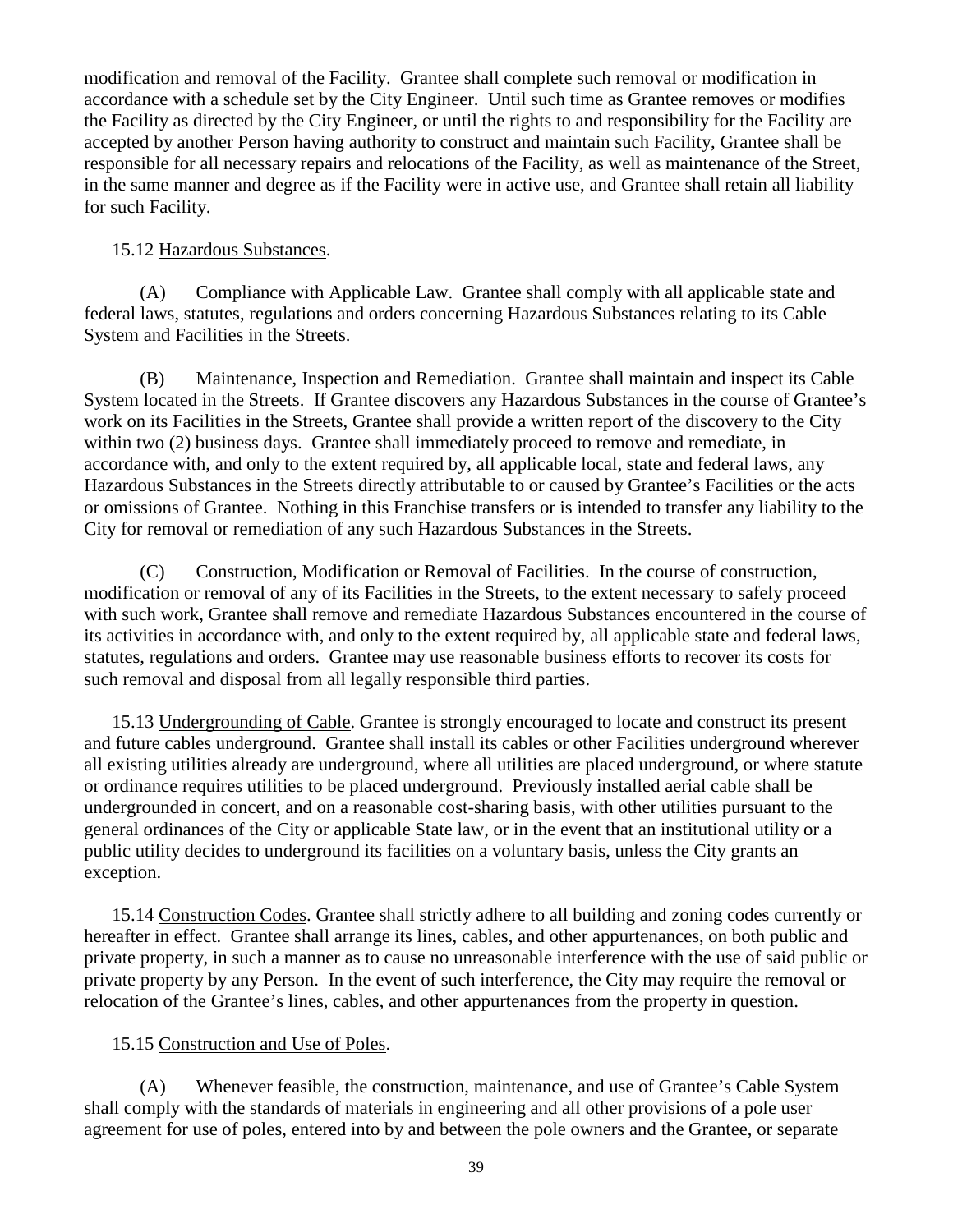agreements between each of said companies and the Grantee. The City may request a copy of any pole attachment agreement affecting poles place in the Streets, and Grantee shall not unreasonably refuse such request. In the event Grantee cannot obtain the necessary poles and allied facilities pursuant to the provisions of such an agreement, and only in such event, then it shall be lawful for the Grantee to make all needed excavations in the Streets for the purpose of placing, erecting, laying, maintaining, repairing, and removing poles, conduits, supports for wires and conductors, and any other Facility needed for the maintenance or extension of Grantee's Cable System. All poles of the Grantee shall be erected between the curb and the sidewalk unless otherwise designated by the proper City authorities, and each pole shall be set whenever practicable at an extension of a lot line. The City shall have the right to require the Grantee to change the location of any pole, conduit, structure or other Facility within the Streets when in the opinion of the City the public convenience requires such change, and the expense thereof shall be paid by the Grantee.

(B) The terms of Section 15.15 shall not exempt the Grantee from compliance with all Charter and ordinance provisions relating to such excavations or construction or from any provision requiring payment of permit or license fees pertaining thereto.

#### <span id="page-45-0"></span>15.16 Tree Trimming.

(A) When Permits Needed. Upon obtaining a written permit from the City Forester, Grantee may prune or cause to be pruned, using proper utility arboricultural practices and in accordance with such permit, any tree in or overhanging the Streets which interferes with Grantee's Facilities. Except in emergencies or by special written permission of the City Forester, Grantee may not prune trees at a point below 30 feet above sidewalk grade until one week (seven [7] calendar days) after written notice has been given to the owner or occupant of the premises abutting the Street in or over which the tree is growing. The owner or occupant shall have one week from receipt of notice to have such trees pruned by a qualified line clearance arborist at his or her own expense in accordance with Grantee's standards for reliable utility service, provided that the owner or occupant agrees to use tree pruning personnel that are qualified to work in close proximity to power lines. If the owner or occupant fails to do so in compliance with the notice, Grantee may prune such tree at its expense.

(B) Blanket Permits. The City Forester may, at the City Forester's discretion, waive the notification and single tree permit process and issue a blanket tree pruning permit if Grantee adequately demonstrates to the City Forester's satisfaction the ability to consistently apply proper utility arboricultural practices to the pruning of trees. Before any blanket permit may be issued, any contractor of Grantee shall be subject to the approval of the City Forester. The City Forester shall have discretion to cancel the blanket permit, notification and single tree permit process if, at any time, the Grantee or its agents fail to either use proper utility arboricultural practices or to properly notify the public as specified in Section 15.6.

(C) Emergencies. Notwithstanding the permit and notice requirements of Section 15.6, in the event of an emergency, Grantee may prune a tree or trees as necessary to abate the emergency. For purposes of Section 15.6, emergencies exist when it is necessary to prune a tree or trees in order to restore electrical services, or to protect the public from imminent danger, or to prevent the imminent destruction of property.

#### <span id="page-45-1"></span>**Section 16. TRANSFER OF GRANTEE'S CABLE SYSTEM**

<span id="page-45-2"></span>16.1 Transfer Defined. For purposes of Section 16, "Transfer" shall mean any form of sale, change in control, conveyance, mortgage, assignment, merger, pledge, encumbrance, deed or grant, in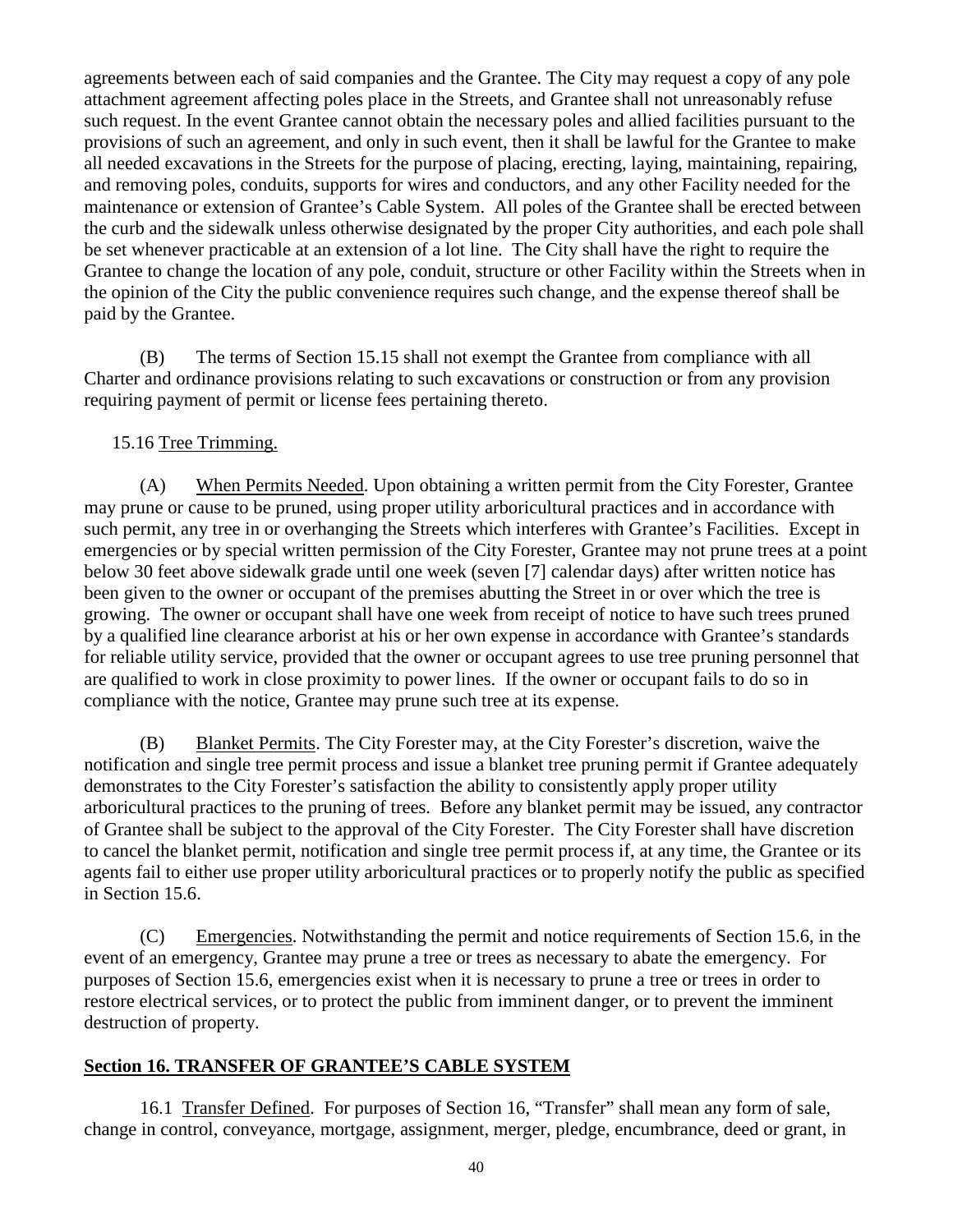whole or in part, and whether voluntary or involuntary.

<span id="page-46-0"></span>16.2 Council Consent. Neither this Franchise nor all or substantially all of Grantee's Cable System located in the Streets by authority of this Franchise shall be Transferred without the prior written consent of the City as expressed by ordinance, which consent shall not be unreasonably withheld, except to entities that control, are controlled by, or are under common control with the Grantee. Grantee shall give written notice to the City of any Transfers to entities under such common control within ten (10) days of such transfers. The City's granting of consent in one instance shall not render unnecessary any subsequent consent in any other instance. Nothing contained in this Franchise shall be deemed to prohibit the mortgage, pledge, or assignment of tangible assets of Grantee's Cable System for the purpose of financing the acquisition of equipment for or the construction and operation of Grantee's cable system, within or outside the City, without the City's consent, but any such mortgage, pledge or assignment with respect to Grantee's Cable System shall be subject to the City's other rights contained in this Franchise.

#### 16.3 Review.

<span id="page-46-1"></span>(A) In determining whether the City will consent to any Transfer, the City may inquire into the technical, legal, and financial qualifications of the prospective party. Grantee shall assist the City in any such inquiry. The City may condition any Transfer upon such conditions related to the technical, legal, and financial qualifications of the prospective party to perform according to the terms of this Franchise, as it deems reasonably appropriate or to the resolution of outstanding and unresolved issues of Grantee's noncompliance with the terms and conditions of this Franchise.

(B) No Transfer for which the City's consent by ordinance is required may occur until the successor, assignee, lessee or transferee has complied with the requirements of Section 14 of this Franchise, including, but not limited to, providing certificates of insurance, unless the City Council waives such compliance by ordinance. Within ten (10) days after execution and delivery of any instrument so consented to by the City, Grantee shall file with the City Auditor an executed counterpart or certified copy thereof.

<span id="page-46-2"></span>16.4 Leases. Grantee shall not lease any portion of its franchised Cable System without the City's prior consent as expressed by ordinance. However, and notwithstanding Section 16.2, Grantee may lease any portion of its Cable System in the ordinary course of its business without otherwise obtaining the City's consent by ordinance, so long as Grantee remains solely responsible for locating, servicing, repairing, relocating or removing such portion of its Cable System. A lessee of any portion of Grantee's Cable System shall not obtain any rights under this Franchise.

#### 16.5 Sales.

<span id="page-46-3"></span>(A) Notwithstanding Section 16.2, Grantee may sell portions of its Cable System in the ordinary course of its business, without otherwise obtaining the City's consent by ordinance, so long as Grantee complies with the following conditions:

(1) The sale is to the holder of a current existing, cable system franchise, license, permit, or other similar right granted by the City;

(2) Within fourteen (14) days of the sale being executed and becoming final, Grantee shall provide written notice to the City, describing the portions of the Cable System sold by the Grantee, identifying the purchaser of the Facilities, the location of the Facilities (in accordance with the mapping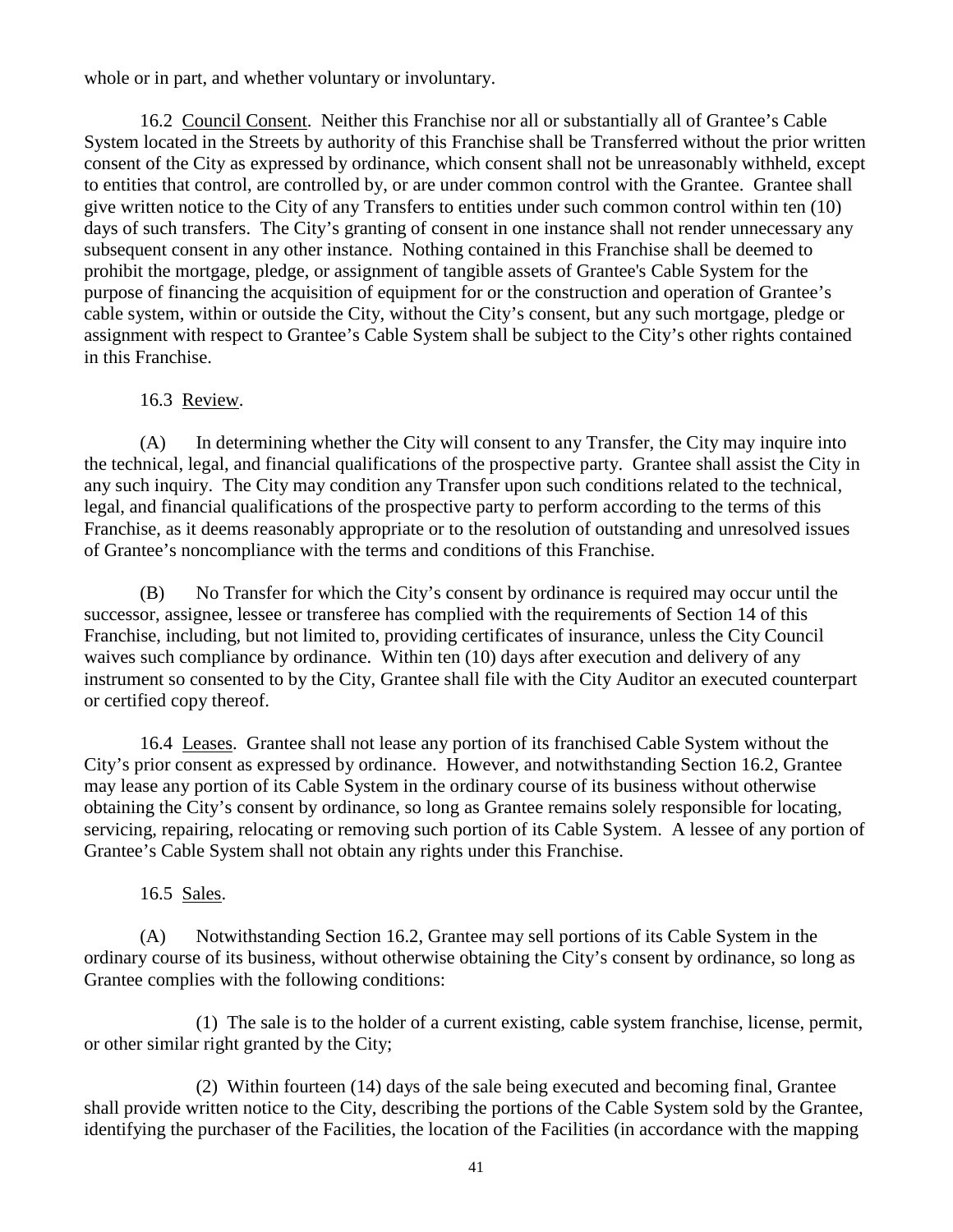requirements of Section 15.1(B) and providing an executed counterpart or certified copy of the sales documents;

(3) Grantee remains solely responsible for locating, servicing, repairing, relocating or removing its remaining Cable System; and,

(4) Within fourteen (14) days of the sale being executed and becoming final, the purchaser of such Facilities shall file written notice to the City that it has assumed sole responsibility for locating, servicing, repairing, relocating or removing the purchased Facilities under the purchaser's current, existing valid cable system franchise, license, permit or other similar right granted by the City. The purchaser shall not obtain any of the Grantee's rights under this Franchise.

(B) If required by federal law, the City shall make a final decision upon a proposed Transfer within 120 days of receiving a written request for approval of a Transfer containing or accompanied by such information as is required by federal law and this Franchise. If the City fails to render a final decision on the request within 120 days, then the proposed Transfer shall be deemed to be consented to by the City. At any time during the 120 day period, the City may request in writing that the Grantee provide or cause to provide any information reasonably necessary to rendering a final decision on the request. The City and the Grantee may, at any time, agree to extend the 120 day period.

(C) Bankruptcy or Dissolution. Grantee shall immediately report to the City, as soon as it becomes known, the initiation of bankruptcy proceedings, or corporate or partnership dissolution.

(D) Consent. No consent by the City, which is required under this Section, shall be unreasonably denied or delayed.

## <span id="page-47-0"></span>**Section 17. CITY REGULATORY AUTHORITY**

<span id="page-47-1"></span>17.1 City Regulatory Rights.

(A) The City Council shall be vested with the power and right to reasonably regulate the exercise of the privileges permitted by this Franchise in the public interest.

(B) Grantee shall not be relieved of its obligations to comply, promptly and completely, with any provision of this Franchise by any failure of the City to promptly enforce compliance with this Franchise.

<span id="page-47-2"></span>17.2 City Regulatory Actions. Grantee shall comply with any and all lawful actions of the City affecting Grantee's operations under this Franchise, including, without limitation, all orders, contracts, and regulatory actions taken pursuant thereto, in all respects and without exception, so long as such actions do not materially affect the rights of Grantee hereunder. In the event of any direct conflict between City orders and regulatory actions, and the terms of this Franchise, this Franchise shall prevail.

<span id="page-47-3"></span>17.3 Right of Intervention. The City shall have the right to intervene in any suit or proceeding to which the Grantee is a party, in the event the City's rights under this Franchise may be affected thereby.

### <span id="page-47-4"></span>**Section 18. EQUAL EMPLOYMENT OPPORTUNITY/ AFFIRMATIVE ACTION/ MINORITY BUSINESS ENTERPRISES**

<span id="page-47-5"></span>18.1 Equal Employment Opportunity.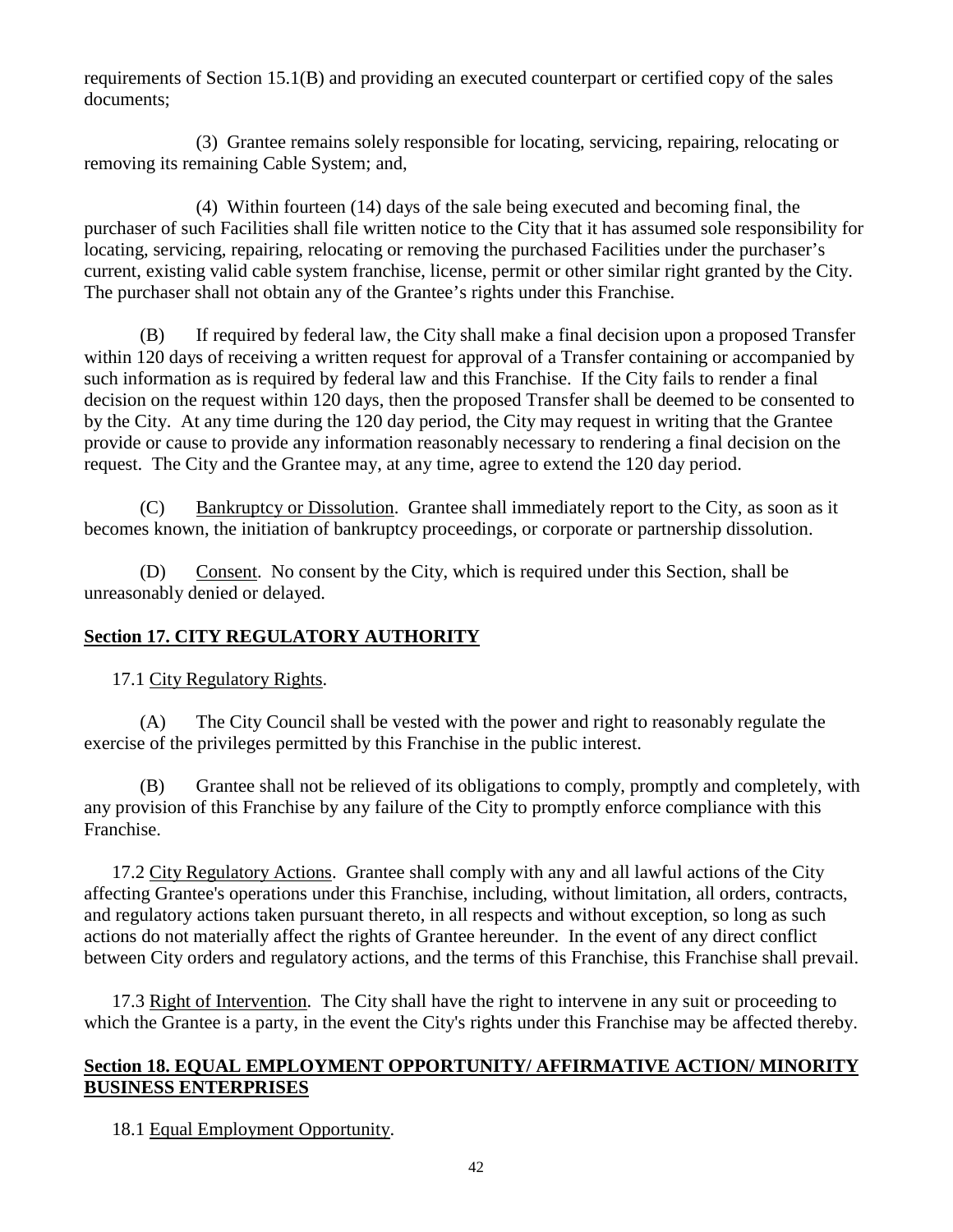(A) Throughout the term of this Franchise, Grantee shall fully comply with the equal employment opportunity requirements of federal, state, and local law, and in particular, FCC rules and regulations relating thereto. Upon request by the City, Grantee shall furnish the City a copy of the Grantee's Annual statistical report filed with the FCC, along with proof of Grantee's Annual certification of compliance. Grantee shall immediately notify the City in the event Grantee is at any time determined not to be in compliance with FCC rules or regulations.

(B) Throughout the term of this Franchise, the Grantee shall maintain a policy that all employment decisions, practices, and procedures are based on merit and ability without discrimination on the basis of an individual's race, color, religion, age, sex, national origin, sexual orientation or physical or mental disability. Grantee's policy shall apply to all employment actions including advertising, recruiting, hiring, promotion, transfer, remuneration, selection for training, company benefits, disciplinary action, lay-off, and termination.

<span id="page-48-0"></span>18.2 Affirmative Action. Grantee shall carry out its equal employment opportunity policy by making a determined and good-faith effort at affirmative action to employ and advance in employment women, minorities, and the physically and mentally disabled.

<span id="page-48-1"></span>18.3 Minority and Female Business Enterprises. Grantee shall make determined and good faith efforts to use minority and female business enterprises in its contracted expenditures, including, without limitation, contracts for the acquisition of goods, services, materials, supplies, and equipment used in the construction, maintenance, and operation of its Cable System. If directed by the City, the Grantee shall participate in the City's Minority and Female Business Enterprise Certification Program.

### <span id="page-48-2"></span>**Section 19. FRANCHISE VIOLATIONS AND REMEDIES, EXPIRATION AND RENEWAL**

<span id="page-48-3"></span>19.1 Remedies for Franchise Violations.

(A) In addition to any rights set out elsewhere in this Franchise, or such other rights as it may possess, the City reserves the right at its discretion to apply any of the following remedies, alone or in combination, in the event Grantee violates any material provision of this Franchise.

(1) Recover liquidated damages as provided in Section 19.1(C);

(2) Recover specific damages from all or any part of the security provided pursuant to this Franchise, including without limitation any performance bond, letter of credit or other security, provided, however, the assessment shall be for such amount as the City reasonably determines is necessary to remedy the violation;

(3) Commence litigation seeking recovery of monetary damages or specific performance of this Franchise, as such remedy may be available;

(4) Reduce the duration of the term of this Franchise on such basis as is reasonable provided that in no event shall the amount of the term remaining after the reduction be less than three (3) years; or

(5) Revoke this Franchise.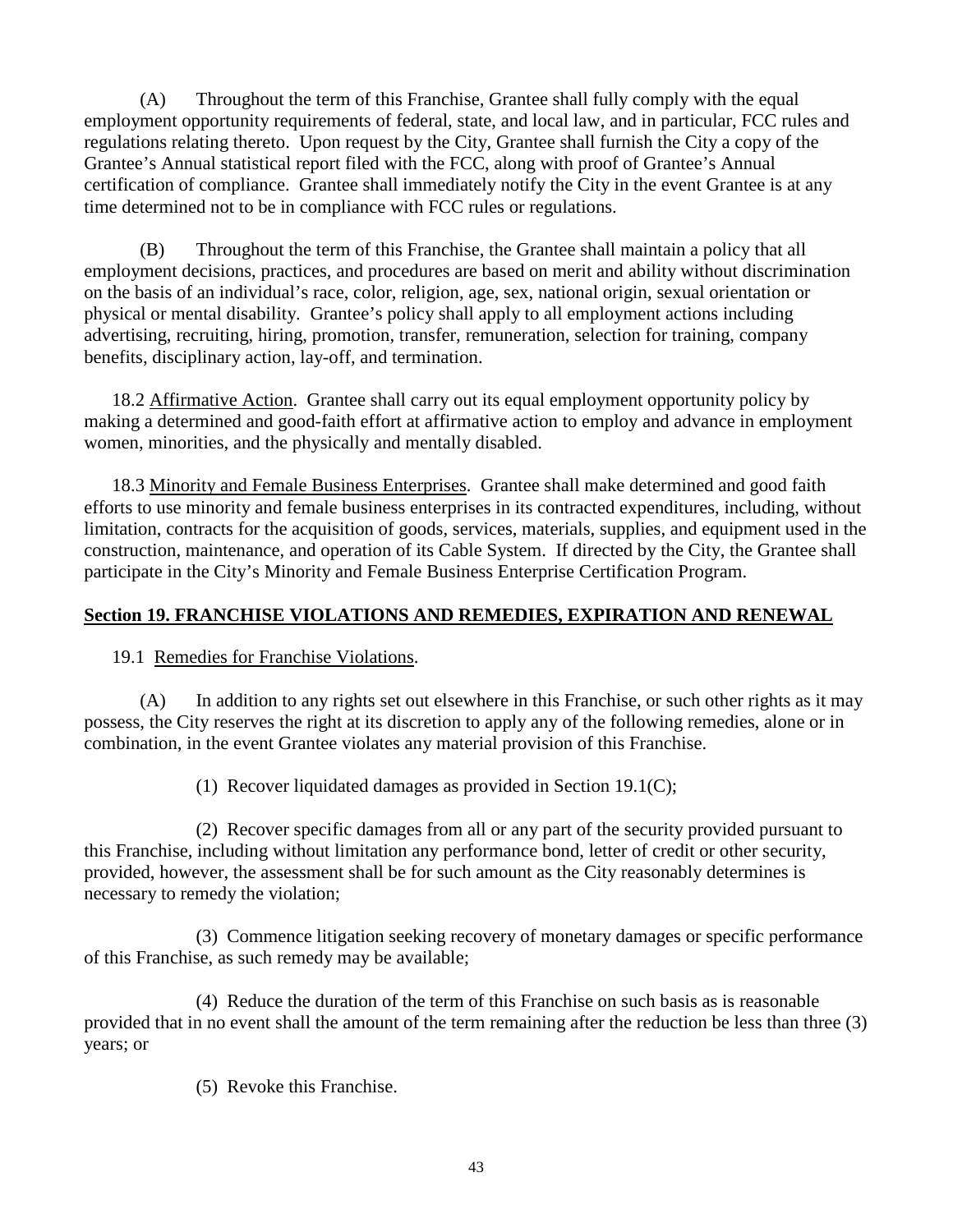(B) (1) Grantee shall not be relieved of its obligations to comply promptly with this Franchise by reason of any failure of the City to enforce prompt compliance. The City's failure to enforce shall not constitute a waiver of any term, condition, or obligation imposed upon the Grantee under this Franchise; nor a waiver of rights by the City or acquiescence in Grantee's conduct. A specific waiver of a particular term, condition, or obligation imposed upon Grantee under this Franchise shall not be a waiver of any other or subsequent or future breach of the same or of any other term, condition or obligation. The acts or omissions of Affiliates are not beyond the Grantee's control, and the knowledge of Affiliates shall be imputed to Grantee.

(2) Subject to applicable law, the remedies provided for in this Franchise are cumulative and not exclusive; the exercise of one remedy shall not prevent the exercise of another remedy, or the exercise of any available rights of the City at law or equity.

(3) No cost or liability to Grantee arising from a breach or violation of this Franchise shall be recovered from Subscribers or be offset against any other sums due to the City as a tax, Franchise Fee or otherwise regardless of whether the combination of Franchise Fees and said costs exceeds five percent (5%) of Grantee's Gross Revenues in any twelve (12) month period.

(C) Liquidated Damages.

(1) The City and Grantee recognize that delays, expense and unique difficulties would be involved in establishing actual losses suffered by the City and the public as a result of the Grantee's violation of certain aspects of this Franchise. To that end and subject to Grantee's right to notice and the opportunity to cure as provided in Section 19.2, the City may assess liquidated damages as set forth in the categories below. Instead of requiring proof of actual damages, the City and Grantee agree that Grantee shall pay liquidated damages in these amounts to the City for any violation of the categories listed below. The parties agree that such amounts are a reasonable estimate of the actual damages (including increased costs of administration and other damages difficult to measure) the City and the public would suffer in the event of Grantee's breach such provisions of this Franchise. The election of liquidated damages for an incident shall be the City's sole and complete remedy as to that incident. The parties agree that such liquidated damages shall be considered as a reasonable estimation of the actual and potential damages suffered for violations of these categories:

- (a) For any failure to provide data, documents, reports or information as provided in the Franchise - \$1,000 per day or per violation, up to a total of \$20,000 during any rolling twelve (12) month period;
- (b) For any failure to comply with FCC technical standards, any emergency alert standards or any back-up power requirements - \$1,000 per day or per violation, up to a total of \$40,000 during any rolling twelve (12) month period;
- (c) Failure to provide PEG Channels and/or PEG/I-Net capital support payments required by this Franchise - \$1,000 per day or per violation, up to a total of \$40,000 during any rolling twelve (12) month period;
- (d) Failure to provide I-Net in compliance with the provisions of this Franchise \$1,000 per day or per violation, up to a total of \$40,000 during any rolling twelve (12) month period;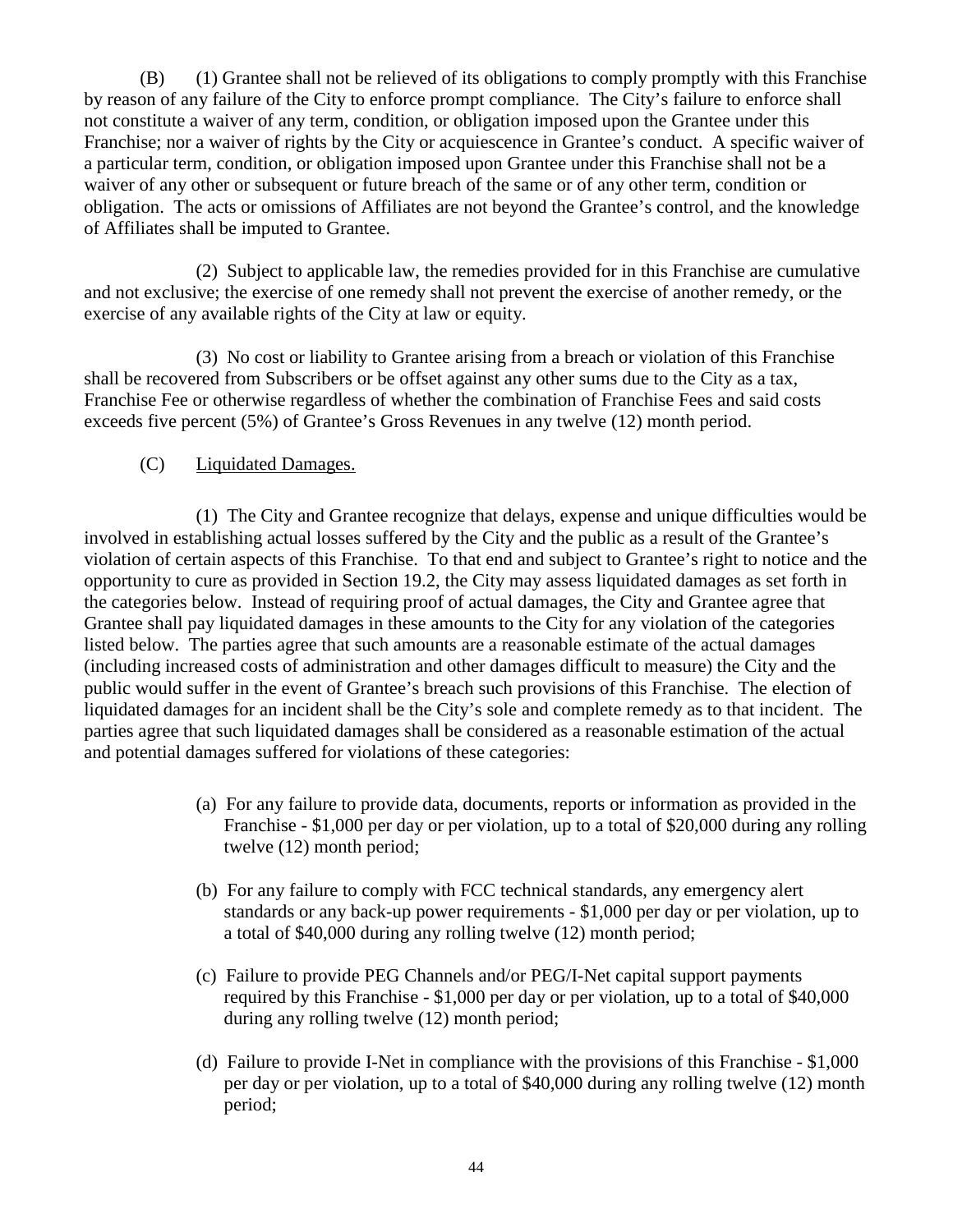- (e) Failure to comply with customer service standards and reports \$1,000 per day or per violation, up to a total of \$40,000 during any rolling twelve (12) month period.
- (f) Violation of any other provision of the Franchise \$1,000 per day or per violation, up to a total of \$20,000 during any rolling twelve (12) month period.

(2) The Commission, acting on behalf of the City, may determine that the actual and potential harm to the public is greater than the amounts agreed to by the parties as liquidated damages, taking into account the nature and extent of the violation, whether there has been a pattern or practice of repeated violations of the same nature resulting in increased costs of administrative oversight by staff and the Commission, and the harm to the public or individual subscribers. Any liquidated damages exceeding the amounts set forth in Section  $19.1(C)(1)$  may be submitted to Arbitration in accordance with the provisions of Section 20.2 of this Franchise

(3) Effective January 1, 2017, maximum liability for each category of damages set forth in Section  $19.1(C)(1)(a)$  through (f) above shall increase by 15%, so that, by way of example and not limitation, where the maximum liability in a twelve month rolling period is \$20,000, that limit shall increase to \$23,000 for each remaining year of the Franchise term.

(4) The assessment and recovery of liquidated damages will not constitute a waiver by the City of any other right or remedy it may have under the Franchise or applicable law as to subsequent incidents. The assessment and recovery of liquidated damages for a particular violation will substitute for the recovery of actual damages for the period of the assessment.

(5) Each violation of any material provision of this Franchise shall be considered a separate violation for which separate liquidated damages may be imposed. Grantee's obligations under this Franchise relating to PEG Access Channels, PEG/I-Net Capital support, I-Net, franchise fees, customer service standards and reports, and reports and records contained in Section 13 shall at all times be considered material provisions. Enumeration of material Franchise provisions set forth in this Section  $20.1(C)(5)$  is not exhaustive and shall not be invoked under any guideline for contract interpretation to narrow the scope of other material terms, violation of which would be a material breach of this Franchise. After the imposition of liquidated damages, if Grantee has not cured or commenced to cure the alleged breach to the satisfaction of the City, the City may pursue any other remedies available under this Franchise or applicable law.

(D) In determining which of the remedies available under this Franchise is appropriate, the City may consider, among other things: (1) the nature and extent of the violation; (2) whether Grantee has had a history of similar violations; (3) the damage suffered by the public and the cost of remedying the violation; and (4) such other factors as the City may deem appropriate.

(E) The City may shorten the term of this Franchise or revoke this Franchise in the manner described in Sections 20.1(A)(4) and (5) upon the occurrence of any of the following acts or events:

(1) Any failure to comply with the requirements of Section 14 of this Franchise, including but not limited to, any failure to provide uninterrupted insurance or performance bonds;

(2) Grantee is found by a court of competent jurisdiction to have practiced any fraud upon the City; or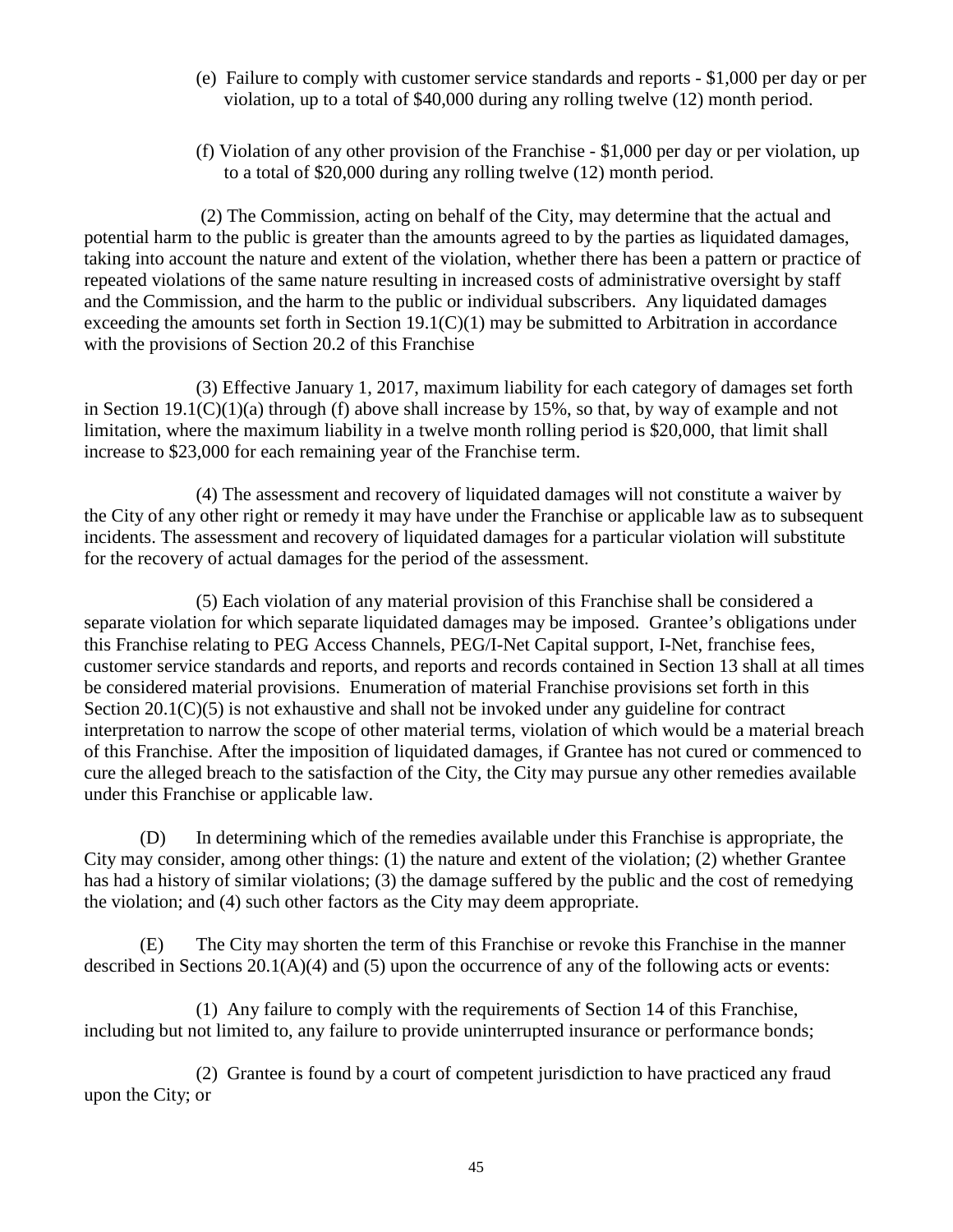(3) Grantee fails to obtain and maintain any permit, franchise or license required by any federal or state regulatory body affecting Grantee's authority to own or operate a Cable System within the City.

 $(F)$  Except for the remedies specified in Section 20.1(A)(3), in addition to its other rights and remedies as set forth in this Franchise, the City shall have the right to revoke this Franchise after the appointment of a receiver or trustee to take over and conduct the Grantee's business, or the initiation of receivership, reorganization, insolvency or other similar action or proceeding, unless Grantee, its receiver or trustee timely and fully perform all obligations, until such time as this Franchise is either rejected or assumed by Grantee, its receiver or trustee.

(G) Except for liquidated damages as provided in Section 20.1(C), in the event that the City makes a preliminary determination that the Grantee has violated this franchise, the City shall commence a contested case proceeding under the rules adopted by the City. The City's final determination, following a contested case proceeding, may be appealed to the City Council. The City Council shall consider the appeal, under rules established by the City Council, based on the record established in the contested case proceeding.

### <span id="page-51-0"></span>19.2 Notice and Opportunity to Cure.

(A) The City shall give Grantee thirty (30) days prior written notice of its intent to exercise any of its rights under Section 19.1, identifying the reasons for such action.

(B) If Grantee removes or otherwise cures the asserted violation constituting the stated reason within the thirty (30) day notice period, or if cure is not reasonably possible within the thirty (30) day period and the Grantee initiates good faith efforts satisfactory to the City within the thirty (30) day period to cure the asserted violation constituting the stated reason and the efforts continue in good faith, the City shall not exercise its rights under Section 19.1.

(C) If Grantee fails to remove or otherwise cure the asserted violation constituting the stated reason within the thirty (30) day notice period, or if the Grantee does not undertake and continue efforts satisfactory to the City to remedy the stated reason, then the City may exercise any or all of the remedies available under Section 19.1 or such other rights as the City may possess.

<span id="page-51-1"></span>19.3 Minor Variances. The City may, upon request of the Grantee or its own motion, permit the Grantee to vary its manner of performance under this Franchise so long as the variance does not result in a substantial change in the terms of this Franchise or a substantial reduction in the services to be provided.

#### <span id="page-51-2"></span>19.4 Expiration.

(A) Upon the expiration of this Franchise, subject to 47 U.S.C. § 546 and other applicable federal, state or local laws, the City shall have the right, at its election, to:

- (1) Renew or extend Grantee's Franchise;
- (2) Invite additional proposals and award a Franchise to another Person;
- (3) Decline to grant a renewed franchise; or
- (4) Take such further action as the City deems appropriate.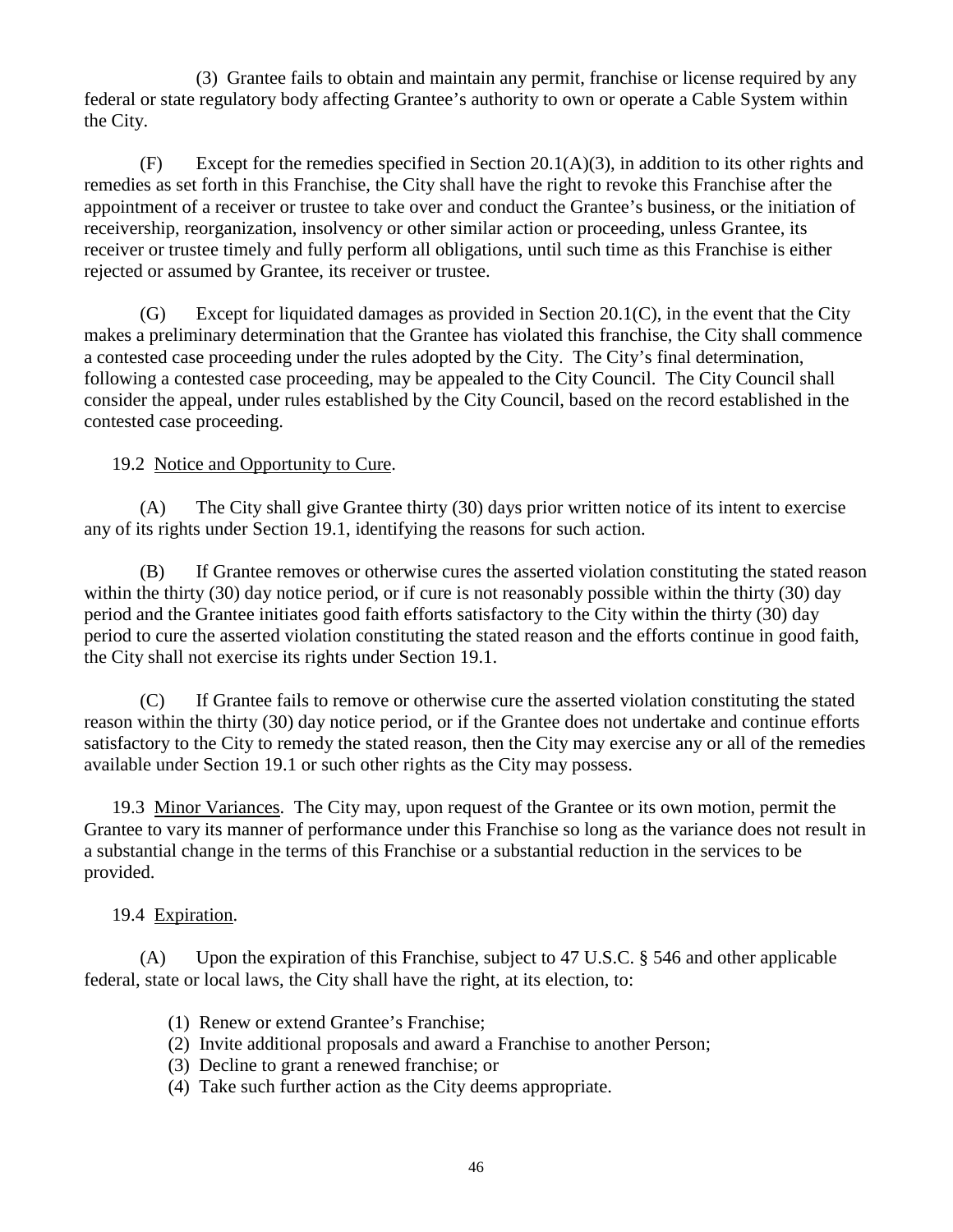(B) Until such time as the City exercises its rights under Section 19.4, the Grantee's rights and responsibilities within the City shall be controlled by the terms of this Franchise.

<span id="page-52-0"></span>19.5 Removal of Plant and Equipment. If the City has revoked this Franchise as provided in Section 19.1, or if this Franchise has expired without being renewed or extended, or in the event of the City's purchase, lease-purchase, condemnation, acquisition, taking over or holding of plant and equipment, all of Grantee's rights under this Franchise shall immediately cease and be divested. Thereafter, except as provided in this Section, or as otherwise provided by ordinance, the Grantee shall remove its Facilities from the Streets and restore the Streets to the standards provided in Section 15.4. In the event of a failure by the Grantee to properly perform such work, then the City may perform the work and collect the cost thereof from the Grantee. The cost thereof shall be a lien upon the system of the Grantee and a set-off against any sums owed Grantee by City.

## <span id="page-52-1"></span>**Section 20. MISCELLANEOUS PROVISIONS**

## <span id="page-52-2"></span>20.1 Compliance with Laws.

(A) Both Grantee and the City shall comply with all applicable federal and state laws.

(B) Grantee shall comply with all applicable City ordinances, resolutions, rules and regulations adopted or established pursuant to the City's lawful authority.

(C) Nothing in this Franchise is intended to authorize the Grantee to engage in any activity constituting a violation of federal or state antitrust laws, including, but not limited to, the Sherman Act, the Clayton Act, the Robinson-Patman Act or any related amendments or regulatory provisions.

### <span id="page-52-3"></span>20.2 Arbitration.

(A) Any dispute between the parties hereto, including but not limited to disputes or controversies arising from or related to interpretation of this Franchise, may be arbitrated provided that both parties consent in writing to the arbitration. Such arbitration will be final and binding, and the parties shall have no right to appeal from the arbitrator's decision.

(B) The City may initiate arbitration by resolution of its City Council, while Grantee may choose to initiate arbitration by sending written notice to the City.

(C) After arbitration has been initiated, the City and Grantee may agree that one arbitrator may conduct the arbitration. If the parties are unable to agree upon the identity of the arbitrator within 20 days after the arbitration has been initiated, the arbitrator shall be selected by the presiding civil judge of the Multnomah County Circuit Court.

(D) If either the City or Grantee does not consent to having one arbitrator conduct the arbitration, the arbitration shall be conducted by three arbitrators, who shall be selected as follows:

(1) If the City initiates arbitration, the City shall select one arbitrator and Grantee by written notice shall select one arbitrator within 15 days after passage of the resolution. If Grantee initiates arbitration, it shall identify its selected arbitrator in its written notice, and the City shall select one arbitrator, within 15 days after receiving the notice.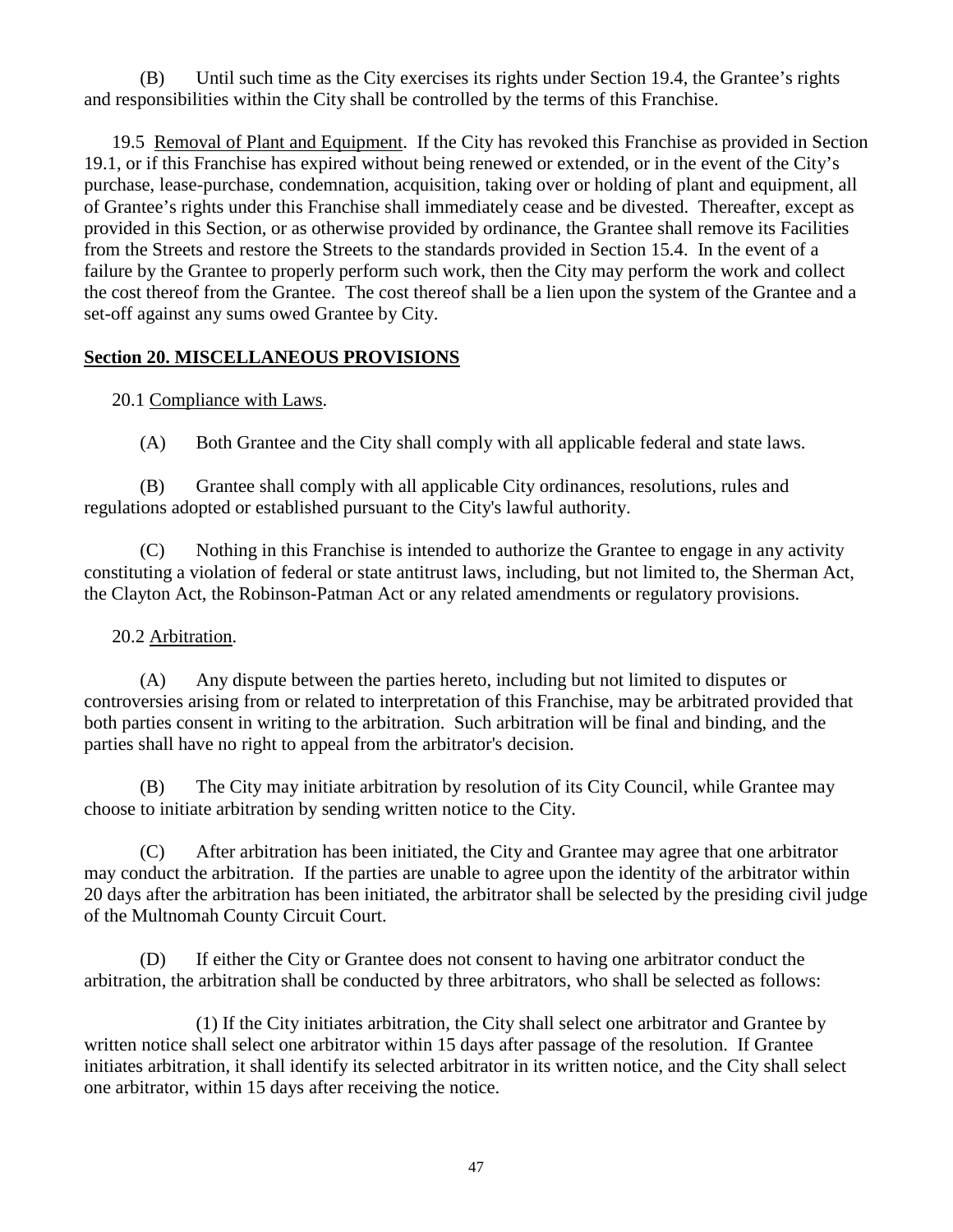(2) The two selected arbitrators shall select a third arbitrator within 15 days after the appointment of the second arbitrator. If the two arbitrators are unable to agree upon a third arbitrator within the time limit, the third arbitrator shall be appointed by the presiding civil judge of the Multnomah County Circuit Court.

(E) After selection of the arbitrator(s), the arbitrator(s) shall take an oath to serve neutrally and impartially. The arbitrator(s) shall then schedule a date, time and place for the arbitration hearing. The hearing shall occur not less than 120 days after the appointment of the arbitrator (or the third arbitrator, if three arbitrators are used), unless extended by mutual agreement of the City and Grantee. The arbitrator(s) shall make a written report to the City and Grantee on the final determination within 60 days after completion of the hearing. If the arbitration is conducted by three arbitrators, the determination of a majority of the arbitrators shall constitute a final, binding arbitration determination.

(F) Once initiated by the parties, the arbitration shall be conducted according to the Uniform Arbitration Act, ORS 36.600 to ORS 36.470 (2009).

(G) The City and Grantee shall share equally the fees and costs of the arbitrator(s).

(H) In any arbitration proceeding regarding a modification of this Franchise, initiated under Section 20.15, Section 20.16 or Section 20.8, the arbitrator(s) may order a modification of the Franchise in response to the events and circumstances initiating the arbitration proceeding. The arbitrator(s) shall attempt to modify the Franchise so that the net rights and obligations of the City and the Grantee remain substantially the same after the modification as they were prior to the events and circumstances leading to the arbitration proceeding. The party seeking the modification shall have the burden of establishing how the net rights and obligations remain substantially the same. If the arbitrator(s) determine that it is not possible to so modify the franchise, then they shall make a finding so stating in their final determination and instead shall modify the franchise to provide as fair a balancing of the rights and obligations of the City and the Grantee as they are reasonably able to achieve in relation to the balancing of rights and obligations under the franchise prior to modification.

### <span id="page-53-0"></span>20.3 Mediation.

(A) The City and Grantee agree that should any dispute arise between the parties concerning any aspect of this Franchise which is not resolved by mutual agreement of the parties, and unless either party believes in good faith that injunctive relief is warranted, the dispute may be submitted to mediated negotiation prior to any party commencing litigation. In such event, the City and Grantee may agree to participate in good faith in a non-binding mediation process. The mediator shall be selected by mutual agreement of the parties. In the absence of such mutual agreement, each party shall select a temporary mediator, and those mediators shall jointly select a permanent mediator. If the City and Grantee are unable to successfully conclude the mediation within 45 days from the date of the selection of the mediator, either party may terminate further mediation by sending written notice. After written termination notice has been received by the other party, either party may request arbitration, as set forth in Section 20.2, or may pursue any other available legal remedies. All costs associated with mediation shall be borne, equally and separately, by the parties.

(B) In any mediation regarding a modification of this Franchise, regarding disputes between the parties under Section 20.15, Section 20.16 or Section 20.8, the City and the Grantee agree that they shall attempt, in good faith, to agree to modifications to the Franchise so that the net rights and obligations of the City and the Grantee remain substantially the same after the modification, as they were prior to the events and circumstances leading to the mediation proceeding.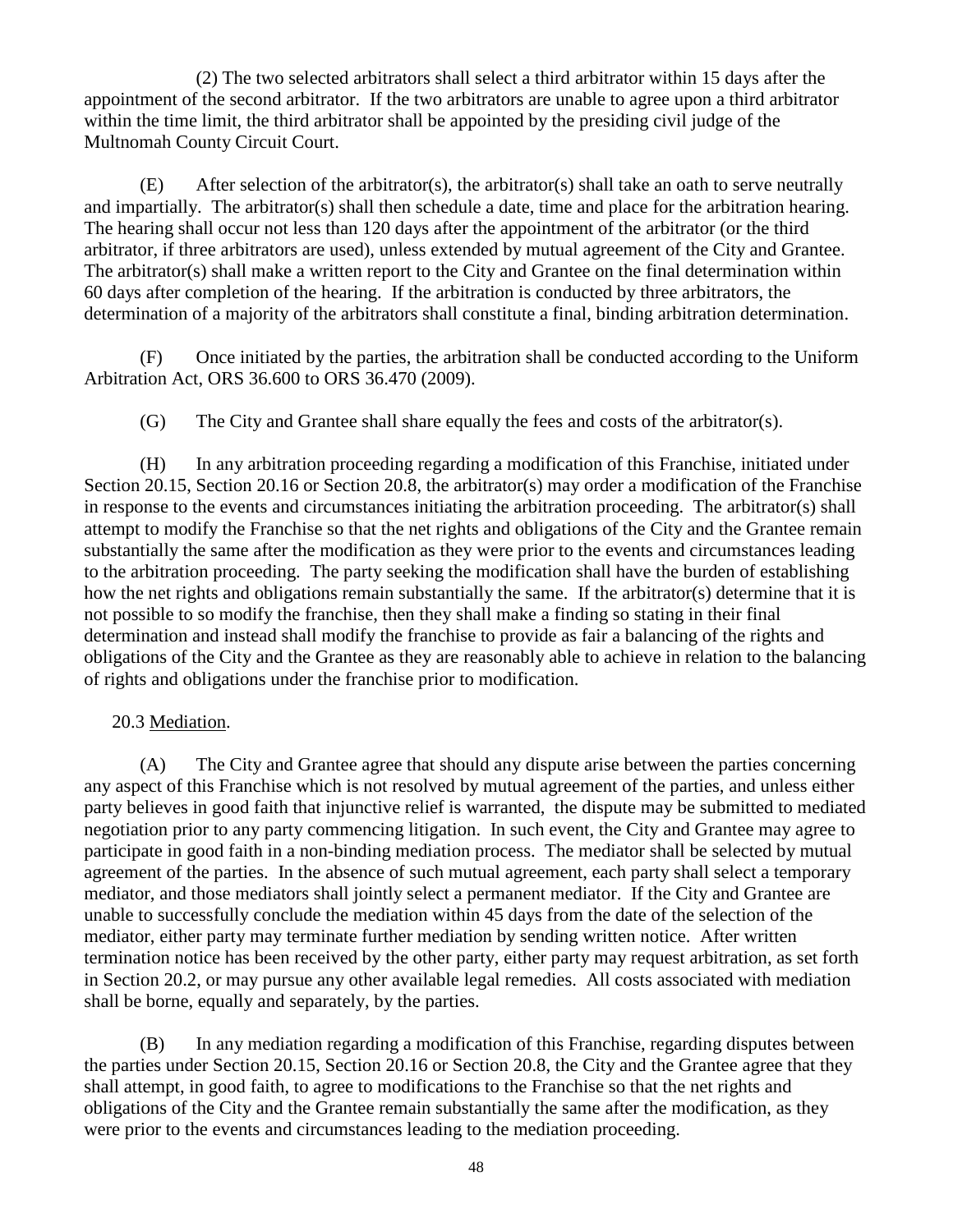<span id="page-54-0"></span>20.4 Continuity of Service. Grantee agrees that all Residential Subscribers shall receive all available Cable Services insofar as their financial and other obligations to the Grantee are honored. In the event that the Grantee elects to modify or sell its Cable System, the Grantee shall make a good faith effort to ensure that all Residential Subscribers receive continuous, uninterrupted service regardless of the circumstances during the term of this Franchise. In the event of purchase, lease-purchase, condemnation, acquisition, taking over or holding of plant and equipment, including subsequent assignment, sale, lease or other transfer to any other Person, the Grantee shall operate the Cable System for such reasonable periods as are necessary to maintain continuity of Cable Service to all Residential Subscribers.

<span id="page-54-1"></span>20.5 Severability and Survivability. If any Section, provision or clause of this Franchise is held by a court of competent jurisdiction to be invalid or unenforceable, or is preempted by federal or state laws or regulations, the remainder of this Franchise shall not be affected, unless the City Council determines such Section, provision or clause was material to the City's agreement to issue the Franchise. All provisions concerning indemnity shall survive the termination of this Agreement for any cause. Expiration or termination of this Franchise shall not extinguish, prejudice or limit either party's right to enforce this Franchise with respect to any default or defect in performance that has not been corrected.

<span id="page-54-2"></span>20.6 No Recourse against City. To the extent provided by law, Grantee's recourse against the City or its officials, boards, commissions, agents or employees for any claim arising from any provision or requirement of this Franchise shall be limited to injunctive relief and declaratory relief.

<span id="page-54-3"></span>20.7 Nonenforcement by the City. Grantee shall not be relieved of its obligations to comply with any of the provisions of this Franchise by reason of any failure of the City to enforce prompt compliance, nor does the City waive or limit any of its rights under this Franchise by reason of such failure or neglect. The City Council shall be vested with the power and authority to reasonably regulate the exercise of the privileges permitted by this franchise in the public interest.

<span id="page-54-4"></span>20.8 Action by Agencies or Courts. Grantee shall promptly notify the City in the event that any agency of the federal government or the State of Oregon or any court with competent jurisdiction requires the Grantee to act inconsistently with any provisions of this Franchise. Upon receipt of such notification, the City or the Grantee may determine if a material provision of this Franchise has been affected. Upon such determination, the City or the Grantee may seek to modify or amend this Franchise, pursuant to Section 20.15, as may be necessary to carry out the parties' intentions and purposes under this Franchise.

<span id="page-54-5"></span>20.9 Choice of Forum. Any litigation between the City and the Grantee arising under or regarding this Franchise shall occur, if in the state courts, in the Multnomah County Court having jurisdiction thereof, and if in the federal courts, in the United States District Court for the District of Oregon, Portland Division.

<span id="page-54-6"></span>20.10 Choice of Law. This Franchise shall be governed by and construed in accordance with the laws of the State of Oregon, even if Oregon's choice of law rules would otherwise require application of the law of a different state.

<span id="page-54-7"></span>20.11 Notice. Any notice provided for under this Franchise shall be sufficient if in writing and: (1) delivered personally to the following addressee; (2) deposited in the United States Mail, postage prepaid, certified mail, return receipt requested; (3) sent by overnight or commercial courier (such as Federal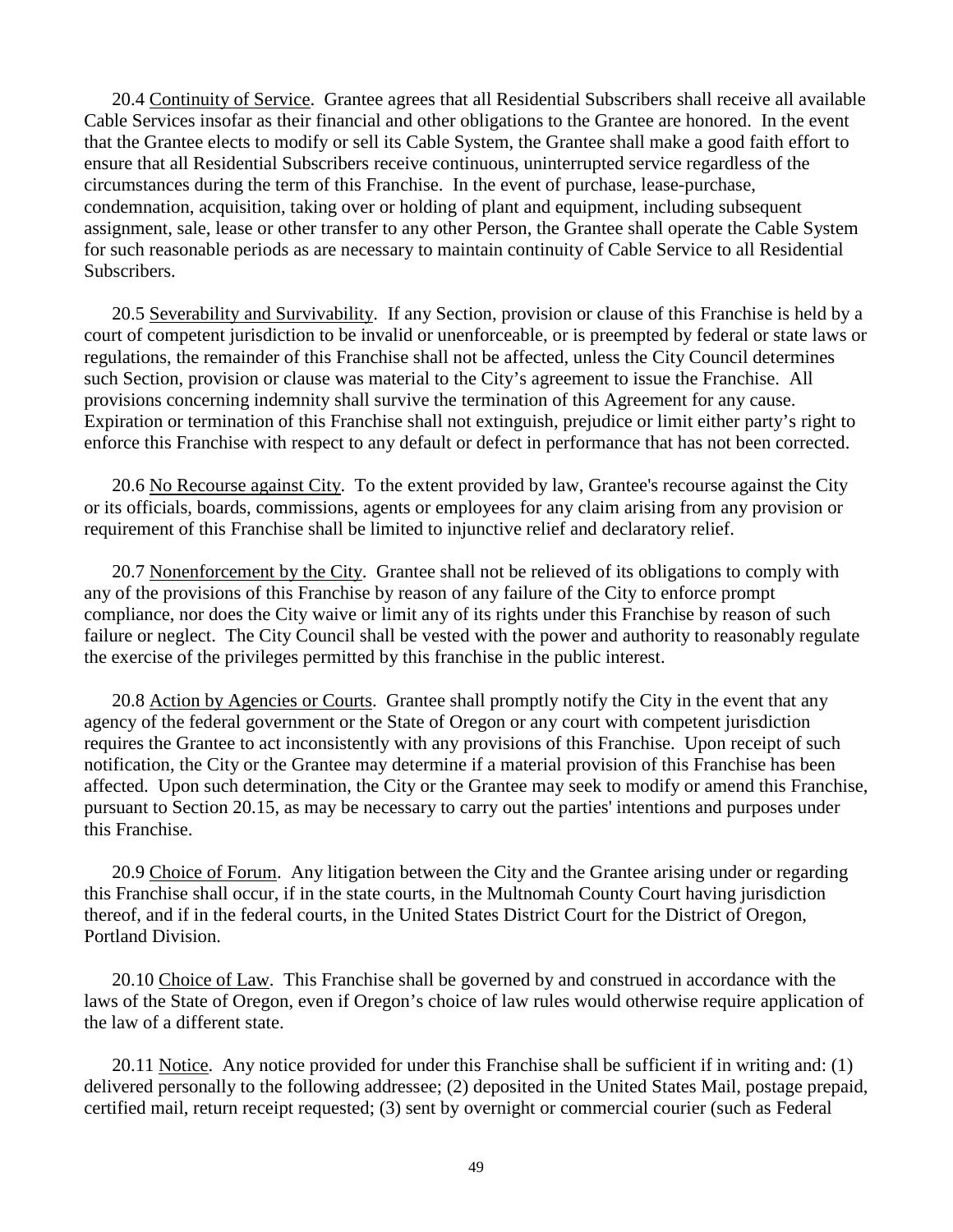Express); or, (4) sent by facsimile transmission addressed as follows, or to such other address as the receiving party hereafter shall specify in writing:

| If to the City: | <b>Office for Community Technology</b> |
|-----------------|----------------------------------------|
|                 | City of Portland, Oregon               |
|                 | 1120 SW 5 <sup>th</sup> Ave., Rm 1305  |
|                 | Portland, OR 97204                     |
|                 | With a copy to: City Attorney's Office |
|                 | Room 430, City Hall                    |
|                 | 1221 SW 4th Avenue                     |
|                 | Portland, Oregon 97204                 |
|                 | FAX No. (503) 823-3089                 |
|                 | If to the Grantee: Comcast Cable       |
|                 | <b>Attention: Government Affairs</b>   |
|                 | 9605 SW Nimbus Ave.                    |
|                 | Beaverton, OR 97008                    |
|                 | With a copy to: Comcast Cable          |
|                 | <b>Attention: Government Affairs</b>   |
|                 | 15815 25 <sup>th</sup> Ave. West       |
|                 | Lynwood, WA 98087                      |

Any such notice, communication or delivery shall be deemed effective and delivered upon the earliest to occur of: 1) actual delivery; three (3) business days after depositing in the United States mail as aforesaid; 2) one (1) business day after shipment by commercial courier as aforesaid; or 3) the same day as facsimile transmission (or the first business day thereafter if faxed on a Saturday, Sunday or legal holiday).

<span id="page-55-0"></span>20.12 Reasonability of Actions. In any matter provided for in this Franchise involving discretionary acts by the City or the Grantee, including but not limited to the giving of consent, approval or instructions, the parties agree that they will each act in a manner that is reasonable under the circumstances.

<span id="page-55-1"></span>20.13 Force Majeure.

(A) For purposes of this Franchise, the term "Force Majeure" shall mean acts of God, landslides, earthquakes, lightning, fires, hurricanes, volcanic activity, storms, floods, washouts, droughts, civil disturbances, acts of terrorism or of the public enemy, strikes, explosions, lockouts or other industrial disturbances, insurrections, public riots, partial or entire failure of utilities, documented work delays caused by waiting for utility providers to service or monitor utility poles to which Grantee's facilities are attached and documented unavailability of materials and/or qualified labor to perform the work necessary; and other similar events which are not reasonably within the control of the distressed party.

(B) If either party is wholly or partially unable to carry out or perform its obligations under this Franchise as a result of Force Majeure, the distressed party shall not be deemed in violation or default during the duration of the Force Majeure. The distressed party shall take immediate and diligent steps to comply as soon as possible under the circumstances, and shall take all necessary corrective steps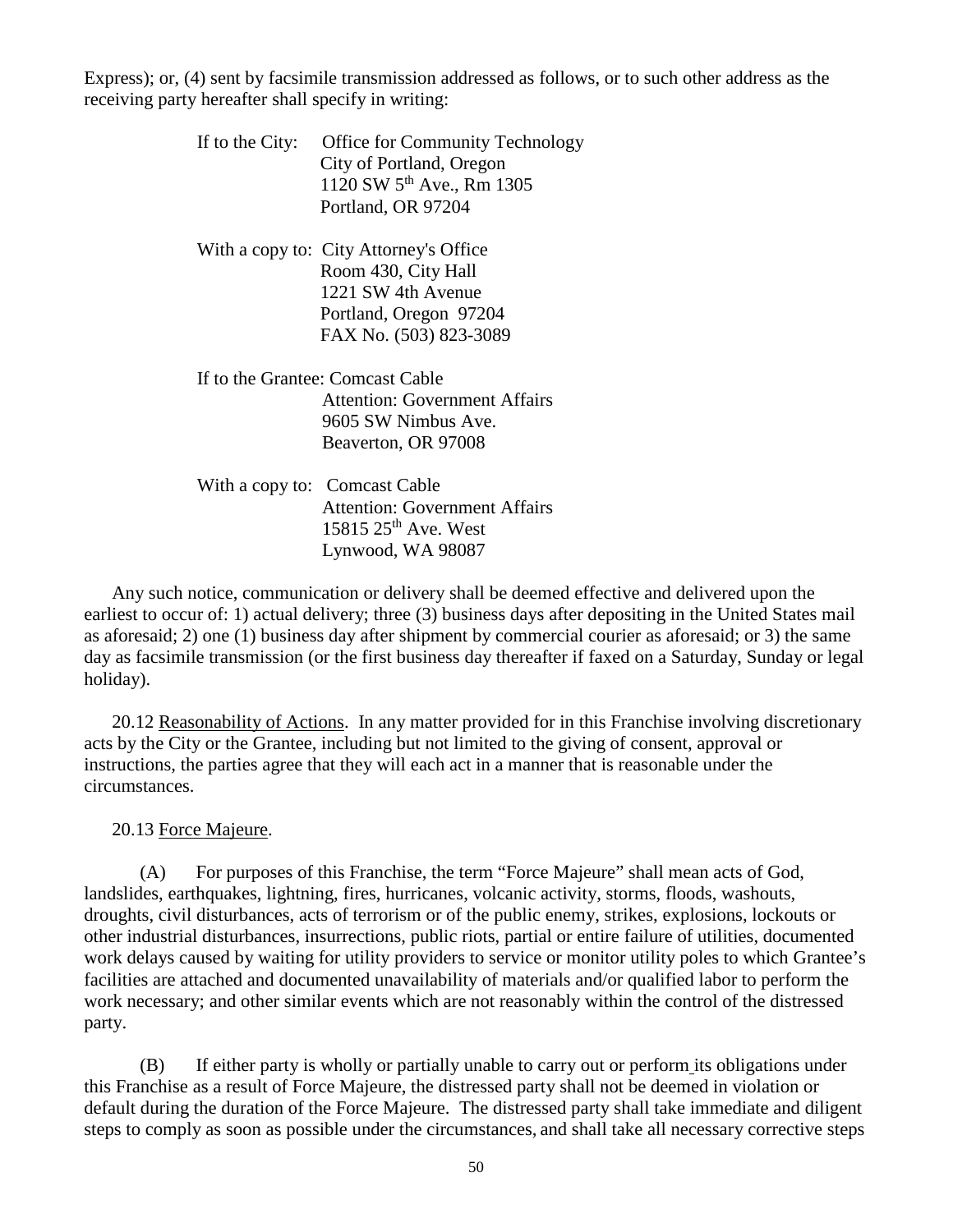to remedy as expeditiously as possible the non-compliant responsibilities and duties affected by the Force Majeure. The distressed party shall give prompt notice of such Force Majeure, describing the same in reasonable detail. The distressed party's obligations under this Franchise shall not be deemed in violation or default for the duration of the Force Majeure. In the event that delay in performance or failure to perform affects only part of the distressed party's capacity to perform, the distressed party shall perform to the extent that it is reasonably able to do so. Force Majeure shall not apply to any obligations under this Franchise for the payment of monies due. The acts or omissions of Affiliates are not beyond the Grantee's control, and knowledge of Affiliates shall be imputed to Grantee.

<span id="page-56-0"></span>20.14 Integration and Written Modification. Except as otherwise expressly provided within this Franchise, this Franchise contains the entire agreement between the City and the Grantee. Any prior franchise agreements between the City and the Grantee shall be superseded upon the effective date of this Franchise. This Franchise may not be altered or modified orally but only by an instrument in writing executed by duly authorized representatives of the City and the Grantee.

#### <span id="page-56-1"></span>20.15 Changes in Law or Unenforceability of Franchise Provisions.

(A) The City and Grantee have entered into this Franchise under the federal and state laws in effect on the effective date of this Franchise. The City and the Grantee reserve the right to request modifications to this Franchise, under Section 20.15(B), to account for changes in the law during the term of this Franchise. The City and the Grantee also reserve the right to request modifications in this Franchise, under Section 20.15(B), if any provision of this Franchise becomes, or is declared, invalid or unenforceable.

(B) Upon written notice from either party, the City and the Grantee may voluntarily agree, under Section 20.15(A), to participate in a non-binding mediation proceeding under Section 20.3 to mediate, in good faith, modifications to the terms and conditions of this Franchise. The written request shall specifically identify the particular reasons under Section 20.15 (A) for the modification sought by the requesting party. In the mediation proceeding, the City and the Grantee shall attempt, in good faith, to agree to modifications to the Franchise so that the net rights and obligations of the City and the Grantee remain substantially the same after the modification, as they were prior to the events and circumstances leading to the mediation proceeding. If the City and Grantee are unable to successfully conclude the mediation within 90 days from the date of the written notice requesting the mediation proceeding, the parties may agree to submit the matter to arbitration as set forth in Section 20.2.

#### <span id="page-56-2"></span>20.16 Renegotiation.

(A) If any provision of this Franchise becomes invalid or unenforceable and the City Council or the Grantee expressly finds that such provision constituted a consideration material to this Franchise, then the City and the Grantee shall renegotiate the terms of this Franchise, subject to the mediation procedures of Section 20.3. The party seeking renegotiation shall serve on the other party written notice of a request to mediate. The parties shall have 90 days to conduct and complete the renegotiation. If the City and the Grantee cannot successfully conclude the renegotiation within 90 days from the date of the mediation request is served upon the other party, the matter may be submitted to arbitration under Section 20.2.

(B) By mutual agreement, the City and the Grantee may meet at any time during the term of this Franchise to review and renegotiate matters of concern or interest to either of them. The topics of such renegotiation shall be stated in writing by each party prior to such meeting, but each party may include any topic or concern arising under this Franchise or otherwise.